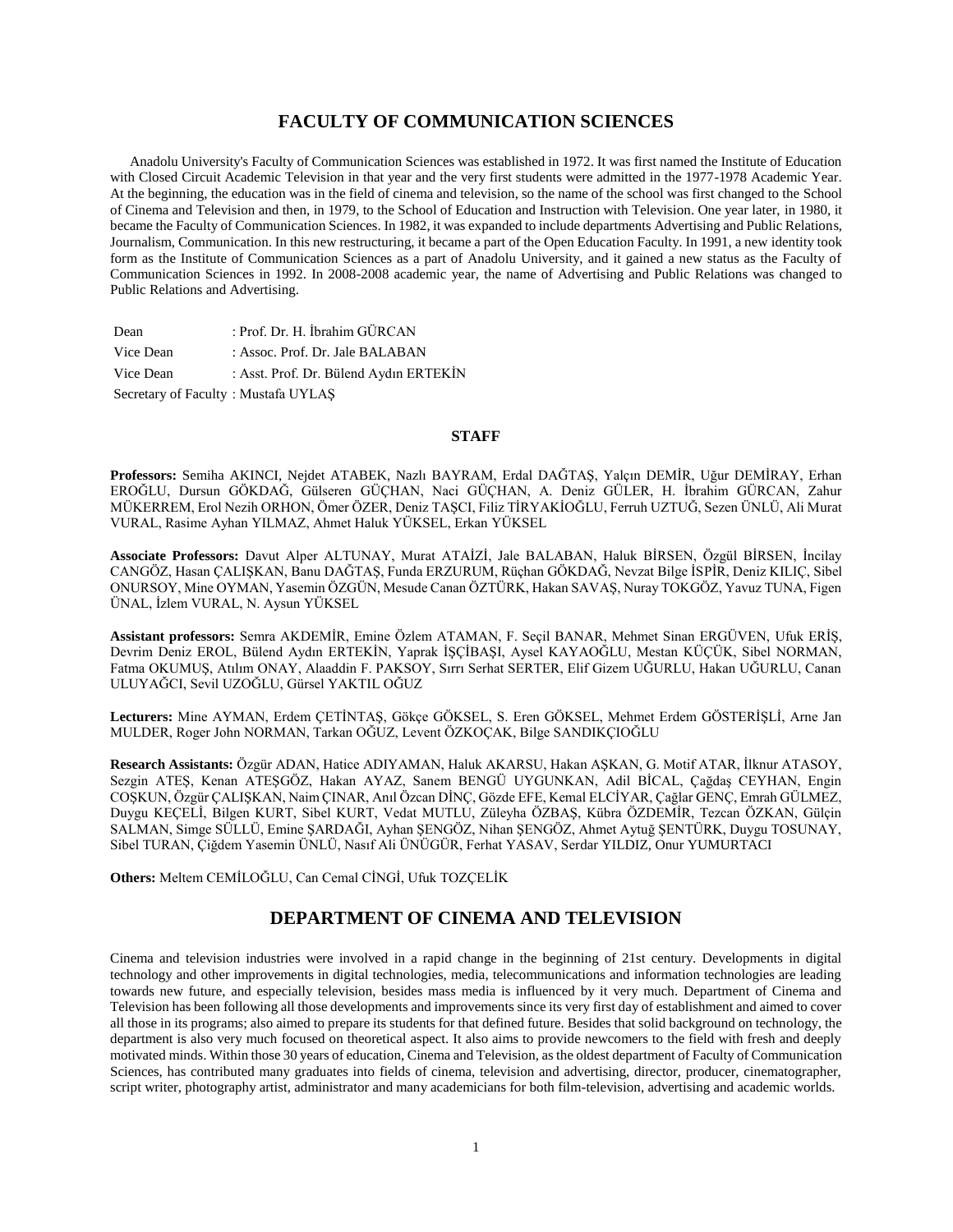#### **Information about the Department**

Producing-directing, script writing and theoretical studies are the essential fields within the Department and in the first two years all students of school of communication sciences take those common courses which are Sociology, Psychology, History of Art, Aesthetics, Introduction to Communication Science, Communication Theories, Scientific Research and Reporting Techniques. They are the core courses which are considered as base and necessary besides those introductory courses of cinema and television which are technical foundations of cinema and television, script writing, foundations of photography and other related theoretical courses.After completing this process, students follow one of those three defined areas in correspondence with academic advisors. While adapting to that state of art technology which is allocated for their use, they are obligated to take advanced level courses such as visual aesthetics, film theories, history of film, film review and analysis, and documentary cinema as part of their theoretical courses. In last two years of studies, they produce and direct four graduation projects as part of their selected areas. Then, they complete their education. The education is consisted of one year English prep and fours years of undergraduate. Faculty members are consisted of 11 full time professors, 3 full time associate professors, 16 full time assistant professors and courses are thought by them besides some other professionals, speicalists and experts providing seminar courses and workshops. Students can benefit from their experience.

Practical courses are made in with fully equipped television studio, 16 professional field cameras, 1 35 mm BL film camera, 2 16 mm BL film cameras, 7 nonlinear editing suites, 1 film editing table, one professional photography studio, 2 black and white and one color photo labratory; at the same time, cinema and television students are the body of regional television station- TVA (Anadolu University's) which they experience the real professional life in it and prepare themselves for the future.

Head : Assoc. Prof. Dr. Davut Alper ALTUNAY

Deputy Head : Asst. Prof. Dr. Hakan UĞURLU

#### **PROGRAM**

#### **I. SEMESTER**

| <b>ARY 111</b> | <b>Research Methods in Social Sciences</b> | $3+0$ 4.5 |  |
|----------------|--------------------------------------------|-----------|--|
| <b>FOT 201</b> | <b>Basic Photography</b>                   | $2+2$ 5.0 |  |
| <b>ILT 107</b> | Introduction to Communication              | $3+0$ 3.5 |  |
| <b>PSI</b> 102 | Psychology                                 | $3+0$ 3.5 |  |
| SOS 153        | Sociology                                  | $3+0$ 3.5 |  |
| <b>STV 103</b> | Introduction to Film and Television        | $2+2$ 6.0 |  |
| <b>TÜR 121</b> | Writing                                    | $2+0$ 2.0 |  |
|                | TÜR 125 Turkish Language I                 | $2+0$ 2,0 |  |
|                |                                            |           |  |

# **III. SEMESTER**

| <b>KÜL 201</b> | <b>History of Culture</b>                    | $3+0$     | 4.0  |
|----------------|----------------------------------------------|-----------|------|
| RHI 209        | Introduction to Advertising and Public       |           |      |
|                | Relations                                    | $2+0$ 3.0 |      |
| <b>SNT 253</b> | History of Art                               | $3+0$ 3.5 |      |
| <b>STV 207</b> | Screenwriting                                | $2+2$ 5.0 |      |
| <b>STV 213</b> | Sound Techniques for Cinema and TV $2+0$ 2,0 |           |      |
| <b>STV 215</b> | Video Techniques for Cinema and TV $2+0$ 2,0 |           |      |
| <b>STV 217</b> | Camera and Lighting Techniques for           |           |      |
|                | Cinema and TV                                | $2+0$ 2,0 |      |
| <b>TAR 165</b> | Atatürk's Principles and History of          |           |      |
|                | Turkish Revolution I                         | $2+0$     | 2,0  |
|                | Departmental Elective Courses (1)            |           | 3.5  |
|                | Foreign Language Courses (1)                 |           | 3,0  |
|                |                                              |           | 30.0 |

#### **II. SEMESTER**

| <b>BIL 150</b> | Fundamentals of Information           |           |     |
|----------------|---------------------------------------|-----------|-----|
|                | Technology                            | $4+0$ 5,0 |     |
| <b>FOT 116</b> | <b>Basic Photography Applications</b> | $2+2$ 4,0 |     |
| <b>ILT 108</b> | Theories of Communication             | $3+0$ 4.5 |     |
| <b>PSI 104</b> | Social Psychology                     | $3+0$ 3,0 |     |
| <b>STV 102</b> | Basic Video Production                | $1+2$ 2.5 |     |
| <b>STV 106</b> | Basic Techniques of Film              | $2+1$ 2.5 |     |
| <b>STV 108</b> | Basic Techniques of Television        | $2+1$ 2,0 |     |
| <b>TÜR 122</b> | Speaking Skills                       | $2+0$     | 2,0 |
| <b>TÜR 126</b> | Turkish Language II                   | $2+0$     | 2,0 |
|                | Elective Courses (1)                  |           | 2.5 |
|                |                                       |           |     |

30,0

#### **IV. SEMESTER**

|                | $BYN 202$ Introduction to Printing and Journalism $2+0$ |           | 2.5 |
|----------------|---------------------------------------------------------|-----------|-----|
| <b>EST 303</b> | Aesthetics                                              | $3+0$     | 4.5 |
| <b>FEL 102</b> | Introduction to Philosophy                              | $2+0$     | 2.5 |
| <b>STV 206</b> | <b>Visual Composition</b>                               | $2+2$ 5.5 |     |
| <b>STV 208</b> | <b>TV Production Design</b>                             | $3+0$ 5.5 |     |
| <b>TAR 166</b> | Atatürk's Principles and History of                     |           |     |
|                | <b>Turkish Revolution II</b>                            | $2+0$     | 2,0 |
|                | Departmental Elective Courses (1)                       |           | 4,5 |
|                | Foreign Language Courses (1)                            |           | 3,0 |
|                |                                                         |           |     |

30,0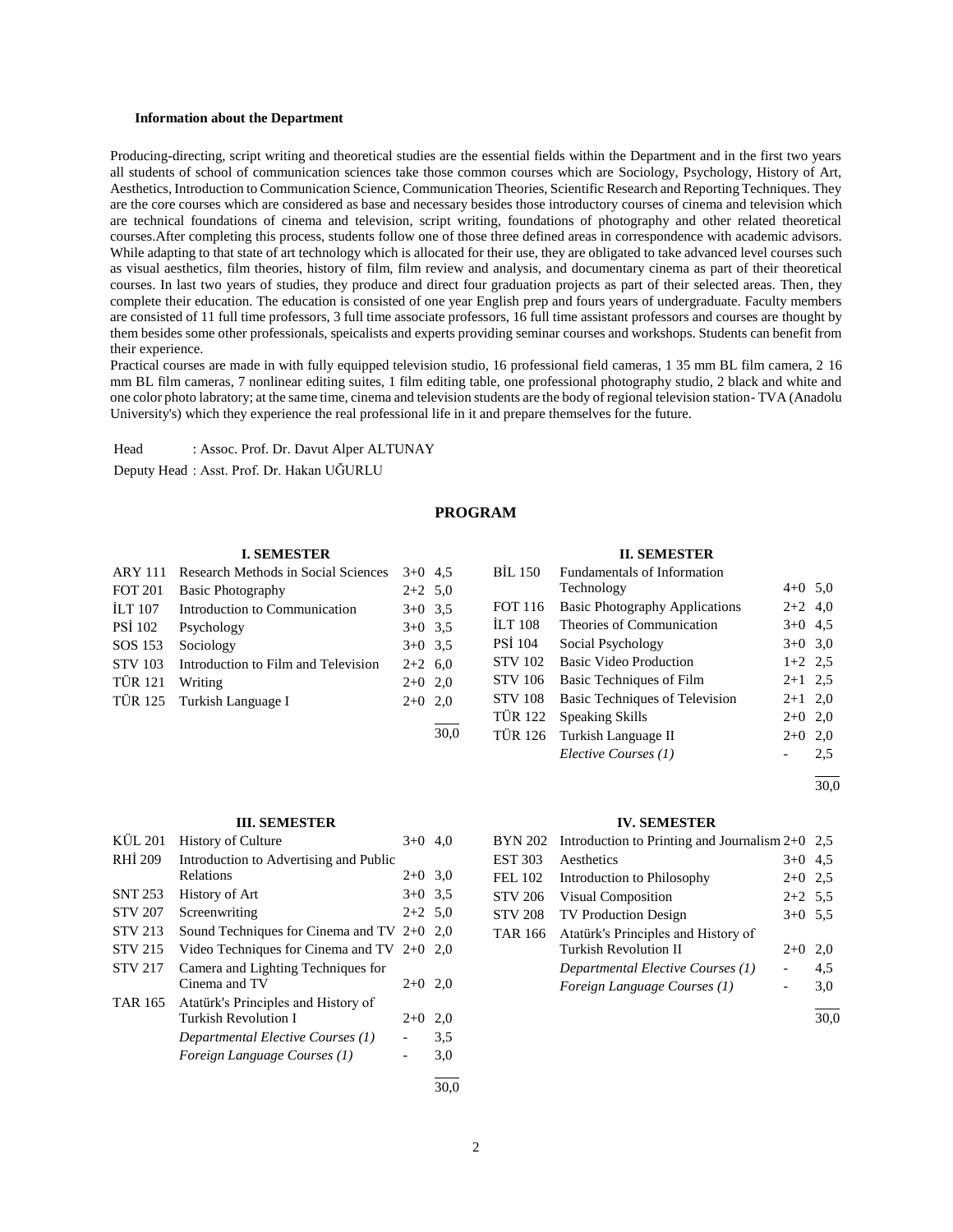# **V. SEMESTER**

|                | SIY 102 (Eng) Political Science     | $3+0$ 3.0 |     |
|----------------|-------------------------------------|-----------|-----|
| <b>STV 301</b> | History of Film I                   | $3+0$ 5.0 |     |
| <b>STV 303</b> | Film Theory I                       | $3+0$ 5.0 |     |
| <b>STV 305</b> | <b>Television Production</b>        | $0+6$ 9.0 |     |
|                | Departmental Elective Courses (2) - |           | 8.0 |
|                |                                     |           |     |

# **VII. SEMESTER**

| STV 401 | Production and Directing I        | $4+6$ 12.0               |      |
|---------|-----------------------------------|--------------------------|------|
|         | Departmental Elective Courses (4) | <b>Contract Contract</b> | 18.0 |
|         |                                   |                          |      |

30,0

30,0

# **DEPARTMENTAL ELECTIVE COURSES**

| ANI 201         | Animation                                     | $3+0$   | 4,0 |
|-----------------|-----------------------------------------------|---------|-----|
| <b>FEL 303</b>  | Philosophical Criticism and Art               | $3+0$   | 4,0 |
| <b>FEL 418</b>  | Image and Philosophy                          | $3+0$   | 4,5 |
| <b>FOT 303</b>  | Photography Project                           | $1 + 3$ | 4,5 |
| <b>GRA 201</b>  | Media Graphic                                 | $3+0$   | 4,0 |
| İNG 225 (Eng)   | Academic English I                            | $3+0$   | 3,0 |
| $ING 226$ (Eng) | Academic English II                           | $3+0$   | 3,0 |
| $ING 325$ (Eng) | Academic English III                          | $3+0$   | 3,0 |
| ING 326 (Eng)   | Academic English IV                           | $3+0$   | 3,0 |
| $ING 425$ (Eng) | Academic English V                            | $3+0$   | 3,0 |
| $ING 426$ (Eng) | Academic English VI                           | $3 + 0$ | 3,0 |
| <b>KÜL 151</b>  | <b>Cultural Anthropology</b>                  | $3 + 0$ | 2,5 |
|                 | KÜL 301 (Eng) Cultural Analysis in Television |         |     |
|                 | Programs                                      | $3+0$   | 4,0 |
| <b>MET 303</b>  | <b>Text Analysis</b>                          | $3+0$   | 4,5 |
| <b>MET 304</b>  | <b>Text Writing</b>                           | $2 + 2$ | 4,5 |
| <b>MİT 201</b>  | Mythology I                                   | $3+0$   | 3,5 |
| MİT 202         | Mythology II                                  | $3 + 0$ | 3,5 |
|                 | MÜZ 206 (Eng) Music for Film and TV           | $3+0$   | 3,5 |
|                 | STV 201 (Eng) Film Production Theory          | $3+0$   | 3,5 |
| <b>STV 204</b>  | Photographic View                             | $3+0$   | 5,0 |
| <b>STV 211</b>  | Videography                                   | $2 + 2$ | 4,5 |
| <b>STV 212</b>  | Sound Recording in Cinema and                 |         |     |
|                 | TV                                            | $2+2$   | 4,0 |
| STV 245 (Eng)   | Theories and Principles of                    |         |     |
|                 | Editing                                       | $3+0$   | 4,0 |
| <b>STV 246</b>  | <b>Screenwriting Practice I</b>               | $2+2$   | 4,5 |
| <b>STV 247</b>  | Applications in Editing                       | $3+0$   | 4,0 |
|                 | STV 306 (Eng) Introduction to Film            | $3+0$   | 3,5 |
| <b>STV 307</b>  | Style in Cinema                               | $3+0$   | 4,5 |
| <b>STV 309</b>  | Seminar I                                     | $3+0$   | 3,5 |
| <b>STV 310</b>  | Seminar II                                    | $3+0$   | 3,5 |
| <b>STV 311</b>  | Film Project                                  | $0 + 6$ | 6,0 |
| <b>STV 313</b>  | Interactive Media and Society                 | $3+0$   | 4,5 |
| <b>STV 341</b>  | <b>Screenwriting Practice II</b>              | $2+2$   | 5,0 |
| <b>STV 343</b>  | Directing Mise-en-scene                       | $3+0$   | 5,0 |
| <b>STV 344</b>  | History of Turkish Film                       | $3+0$   | 3,5 |
| <b>STV 345</b>  | Video Camera Lighting                         | $2 + 2$ | 4,5 |
| <b>STV 346</b>  | Film Camera and Lighting                      | $2 + 2$ | 4,5 |
|                 |                                               |         |     |

#### **VI. SEMESTER VI. SEMESTER**<br> $iV \uparrow$  215 (Eng) Economics 2+0 2.5

|                | IKT $215$ (Eng) Economics           | $2+0$ 2.5 |      |
|----------------|-------------------------------------|-----------|------|
| <b>STV 302</b> | <b>Visual Aesthetics</b>            | $3+0$ 5.0 |      |
| <b>STV 304</b> | Film Criticism and Analyses I       | $3+0$ 4.5 |      |
| <b>STV 350</b> | Documentary                         | $3+0$ 6.0 |      |
|                | Departmental Elective Courses (3) - |           | 12.0 |
|                |                                     |           |      |

l 30,0

# **VIII. SEMESTER**

| STV 402 | Production and Directing II       |                          | $4+6$ 12.0 |
|---------|-----------------------------------|--------------------------|------------|
|         | Departmental Elective Courses (4) | $\overline{\phantom{a}}$ | 18.0       |

l 30,0

| <b>STV 347</b>             | Types of Television Programs      | $3+0$   | 4,5 |
|----------------------------|-----------------------------------|---------|-----|
| <b>STV 348</b>             | <b>Film Genres</b>                | $3+0$   | 4,5 |
| <b>STV 351</b><br>(Eng)    | <b>Television Management</b>      | $3+0$   | 4,5 |
| <b>STV 352</b>             | Interactive Video-TV              | $3+0$   | 4,0 |
| <b>STV 353</b>             | <b>Television Project</b>         | $0 + 6$ | 6,0 |
| <b>STV 355</b>             | Film Criticism and Analysis II    | $3+0$   | 4,5 |
| <b>STV 356</b>             | History of Film II                | $3+0$   | 4,5 |
|                            | STV 359 (Eng) New Communication   |         |     |
|                            | Technologies                      | $3+0$   | 3,5 |
| <b>STV 360</b>             | <b>Film Theories II</b>           | $3+0$   | 4,5 |
| <b>STV 362</b>             | Audio Dimension in Film and       |         |     |
|                            | Television                        | $3+0$   | 3,5 |
| <b>STV 363</b>             | Visual Structure of Film          | $3+0$   | 4,0 |
| <b>STV 364</b>             | Sociology of Film                 | $3 + 0$ | 5,0 |
| <b>STV 365</b>             | Video Art                         | $3+0$   | 5,0 |
| <b>STV 366</b>             | Inspection Methods in             |         |     |
|                            | <b>Television Broadcasting</b>    | $3 + 0$ | 4,0 |
| <b>STV 367</b>             | <b>Aesthetics of Documentary</b>  |         |     |
|                            | Filmmaking                        | $3 + 0$ | 4,0 |
| <b>STV 368</b>             | <b>Interactive Program Design</b> | $3+0$   | 3,5 |
| <b>STV 371</b>             | Digital Film                      | $3+0$   | 3,5 |
| <b>STV 404</b>             | (Eng) Intercultural Communication | $3+0$   | 4,0 |
| <b>STV 411</b>             | (Eng) Seminar III                 | $3+0$   | 3,5 |
| <b>STV 412</b>             | Seminar IV                        | $3+0$   | 3,5 |
| <b>STV 451</b>             | Film and Philosophy               | $3+0$   | 4,5 |
| <b>STV 452</b>             | Contemporary Literature and       |         |     |
|                            | Cinema                            | $3+0$   | 4,0 |
| <b>STV 453</b>             | Contemporary Turkish Cinema       | $3+0$   | 4,0 |
| <b>STV 457</b>             | <b>Film Adaptations</b>           | $3+0$   | 4,0 |
| <b>THU 203</b>             | <b>Community Services</b>         | $0+2$   | 3,0 |
| <b>TİY 303</b>             | Dramaturgy                        | $3+0$   | 3,5 |
| <b>TİY 304</b>             | Dramatization                     | $3 + 0$ | 3,5 |
| <b>ELECTIVE COURSES</b>    |                                   |         |     |
| BEÖ 155 Physical Education |                                   | $2 + 0$ | 2,0 |
| $GRA$ 156 $Granhice$       |                                   | ?⊥∩_    | 35  |

|                  | $DLO$ 199 $\sigma$ 1 Hysical Equeation | $\sim$ $\sim$ $\sim$ $\sim$ $\sim$ |  |
|------------------|----------------------------------------|------------------------------------|--|
| GRA 156 Graphics |                                        | $2+0$ 3.5                          |  |
|                  | KÜL 199 Cultural Activities            | $0+2$ 2,0                          |  |
| MÜZ 158 Music    |                                        | $2+0$ 3.0                          |  |
| RSM 152 Painting |                                        | $2+0$ 4.0                          |  |
|                  | RSM 154 Caricature                     | $2+0$ 2.5                          |  |
|                  | SAN 155 Hall Dances                    | $0+2$ 2.0                          |  |
|                  |                                        |                                    |  |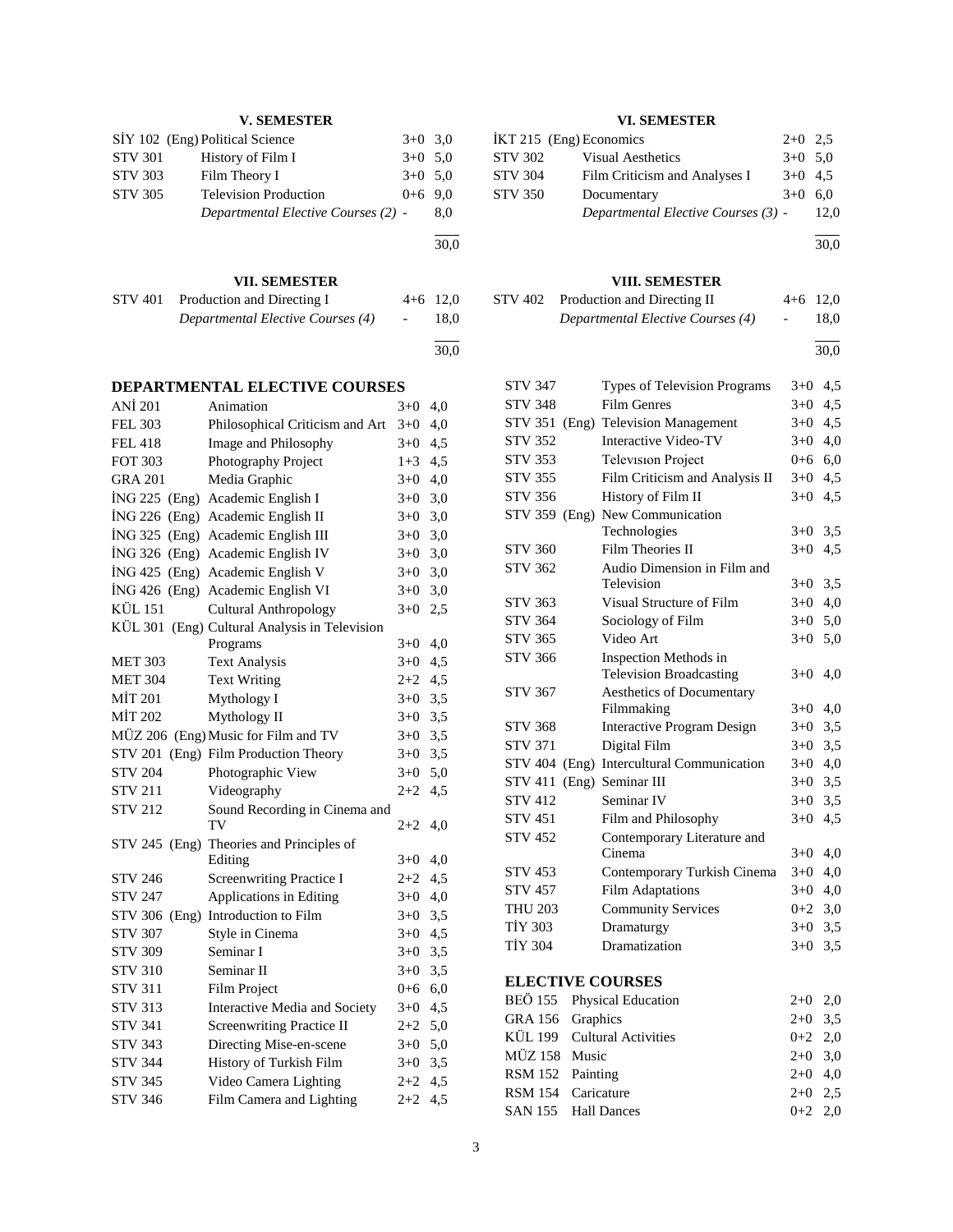| <b>TİY 152</b> | Theatre                       | $2+0$ 2.5 | $ING 178$ (Eng) English II        | $3+0$ 3,0 |  |
|----------------|-------------------------------|-----------|-----------------------------------|-----------|--|
|                | TÜR 120 Turkish Sign Language | $3+0$ 3.0 | ING 179 (Eng) Advanced English I  | $3+0$ 3,0 |  |
|                |                               |           | ING 180 (Eng) Advanced English II | $3+0$ 3.0 |  |

#### **FOREIGN LANGUAGE COURSES**

| $ING 177$ (Eng) English I | $3+0$ 3,0 |
|---------------------------|-----------|
|---------------------------|-----------|

# **DEPARTMENT OF COMMUNICATION DESIGN AND MANAGEMENT**

In today's world, communication is considered a basic human need. It is as important as breathing because there is no single moment that we do not try to communicate. Individuals, groups, organizations, masses, and societies must communicate effectively with each other in order to continue their existence. However, it is not easy to understand others and respond accordingly. This makes communication a complicated process or phenomenon. The Department of Communication recognizes such complexity and studies communication from an interdisciplinary perspective. With this understanding in mind, the curriculum of the department includes both theoretical and practical courses.

 **Information about the Department** The department was established in 1982 as the Department of Educational Communications and Planning. The department served under this name for two decades within the Faculty of Communication Sciences. The name was changed to Department of Communication in 2001 by the Higher Education Council, with accompanying curriculum revisions. The department is located within the Faculty of Communication Sciences on the Yunus Emre Campus, which is the main campus of Anadolu University. Currently 5 professors, 1 associate professor, 7 assistant professors, 2 instructors, and 5 research assistants are working in the department. There are also external faculty members teaching some of the undergraduate courses.The decisions related with the department are made by the department board which is composed of all faculty members in the department. The department is governed by one chair and one deputy chair. In addition, several faculty members serve as coordinators for various programs and activities. The guiding educational philosophy of the department has been to train students as qualified professionals of the global knowledge society. Consistent with this philosophy, students are provided with strong theoretical and practical training. The faculty members serve as facilitators of the learning process, and students take major responsibility for their own learning. Professional guidance of faculty members and active involvement of students are two basic components of education in the department. A good combination of instructor-led and learner-centered approaches are employed to accomplish educational goals. Learning experiences are supported with state-of-the-art technological infrastructure. The department has close relationships with the business environment, and this collaboration is reflected on training of students.

Head : Prof. Dr. Ali ŞİMŞEK Deputy Head : Assoc. Prof. Dr. Murat ATAİZİ

#### **PROGRAM**

#### **I. SEMESTER**

| <b>ARY 111</b> | Research Methods in Social Sciences | $3+0$     | 4.5 |
|----------------|-------------------------------------|-----------|-----|
| <b>BIL 150</b> | Fundamentals of Information         |           |     |
|                | Technology                          | $4+0$ 5.0 |     |
| <b>ILT 107</b> | Introduction to Communication       | $3+0$ 3.5 |     |
| <b>PSI</b> 102 | Psychology                          | $3+0$ 3.5 |     |
| SOS 153        | Sociology                           | $3+0$ 3.5 |     |
| <b>TÜR 121</b> | Writing                             | $2+0$ 2,0 |     |
| <b>TÜR 125</b> | Turkish Language I                  | $2+0$     | 2.0 |
|                | Departmental Elective Courses (1)   |           | 3,0 |
|                | Foreign Language Courses (1)        |           | 3,0 |
|                |                                     |           |     |

#### **III. SEMESTER**

| $2+2$ 5.0 |
|-----------|
| $3+0$ 4.5 |
| $3+0$ 3.0 |
| $3+0$ 3.5 |
|           |

#### **II. SEMESTER**

| <b>GRA 401</b> | <b>Electronic Graphics</b>        | $3+0$     | 4.5 |
|----------------|-----------------------------------|-----------|-----|
| <b>ILT 108</b> | Theories of Communication         | $3+0$     | 4.5 |
| <b>PSI</b> 104 | Social Psychology                 | $3+0$ 3,0 |     |
| <b>TÜR 122</b> | Speaking Skills                   | $2+0$     | 2.0 |
| <b>TÜR 126</b> | Turkish Language II               | $2+0$     | 2,0 |
|                | Departmental Elective Courses (2) |           | 9,0 |
|                | Elective Courses (1)              |           | 2,0 |
|                | Foreign Language Courses (1)      |           | 3,0 |
|                |                                   |           |     |

30,0

#### **IV. SEMESTER**

|         | FEL 102 Introduction to Philosophy   | $2+0$ 2.5 |  |
|---------|--------------------------------------|-----------|--|
| İLT 204 | <b>History of Communication</b>      | $3+0$ 5.0 |  |
|         | İLT 205 Mass Communication           | $3+0$ 5.0 |  |
|         | <b>ILT 314</b> Communication Design  | $2+2$ 4.5 |  |
|         | ISN 201 Organizational Communication | $3+0$ 4,0 |  |

30,0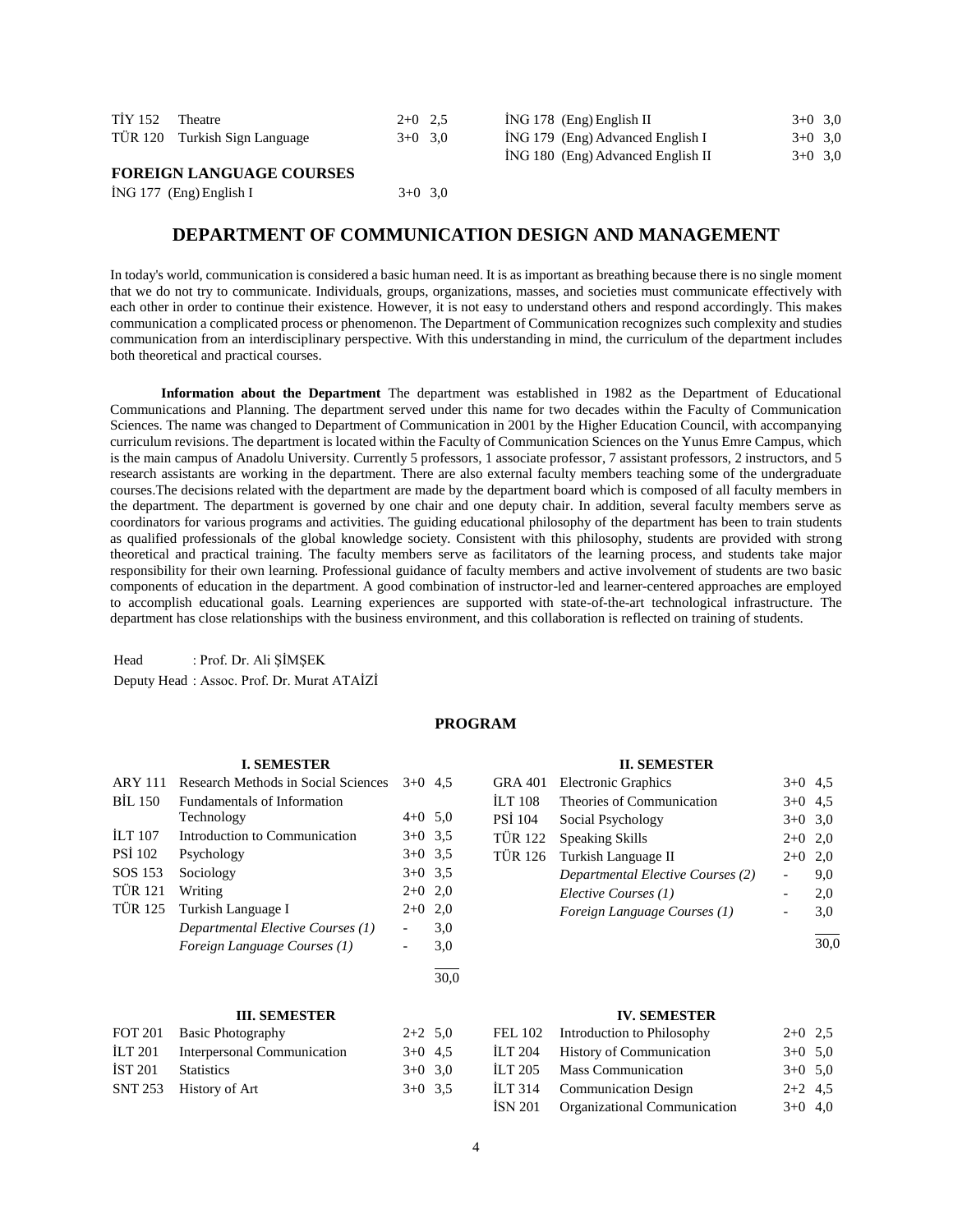| TAR 165 Atatürk's Principles and History of |           |      |
|---------------------------------------------|-----------|------|
| Turkish Revolution I                        | $2+0$ 2.0 |      |
| Departmental Elective Courses (3)           |           | 12.0 |
|                                             |           | 30.0 |

# **V. SEMESTER**

|                    | $IKT 215$ (Eng) Economics           | $2+0$ 2.5 |      |
|--------------------|-------------------------------------|-----------|------|
| <b>ILT 301</b>     | <b>Management Science</b>           | $3+0$ 6.0 |      |
| <b>ILT 305</b>     | <b>Communication Ethics</b>         | $3+0$ 5.0 |      |
| ILT <sub>310</sub> | Visual Literacy                     | $2+2$ 4,0 |      |
|                    | SİY 102 (Eng) Political Science     | $3+0$     | 3.0  |
|                    | Departmental Elective Courses (2) - |           | 9,5  |
|                    |                                     |           |      |
|                    |                                     |           | 30,0 |

# **VII. SEMESTER**

| <b>ILT 353</b> | <b>Cultural Communication</b>          | $3+0$ 4.5 |      |  |
|----------------|----------------------------------------|-----------|------|--|
|                | ILT 403 (Eng) Project Development      | $3+2$ 8.0 |      |  |
|                | RHİ 302 (Eng) Communication Management | $3+0$ 4.5 |      |  |
|                | Departmental Elective Courses (3) -    |           | 13.0 |  |
|                |                                        |           |      |  |

30,0

# **DEPARTMENTAL ELECTIVE COURSES**

| <b>BIL 387</b> | <b>Computer Applications</b>           | $1+2$     | 3,0 |
|----------------|----------------------------------------|-----------|-----|
| <b>EST 303</b> | Aesthetics                             | $3+0$     | 4,5 |
| <b>GRA 237</b> | Creative Graphic Design                |           |     |
|                | Applications                           | $3+0$     | 4,5 |
| <b>HUK 252</b> | Labor Law                              | $2+0$ 2,5 |     |
| <b>ILT 112</b> | Introduction to Education              | $3+0$ 4.5 |     |
| <b>ILT 206</b> | (Eng) Measurement and Evaluation       | $3+0$     | 4,5 |
| <b>ILT 217</b> | <b>Instructional Content Design</b>    | $3+0$     | 4,5 |
| ILT 251        | <b>Quality Techniques</b>              | $2+2$     | 4.5 |
| <b>ILT 303</b> | Communication and Persuasion           | $3+0$     | 4,5 |
| <b>ILT 318</b> | <b>Professional Coaching</b>           | $3+0$     | 4,5 |
| <b>ILT 320</b> | Motivation in Work and Life            | $3+0$     | 4,5 |
| <b>ILT 322</b> | Communication in Strategical           |           |     |
|                | Management                             | $3+0$     | 4,5 |
| <b>ILT 324</b> | Motivation in Workplace and Life $3+0$ |           | 4,5 |
|                | ILT 352 (Eng) Institutional Web Design | $1+2$     | 4,5 |
| <b>ILT 353</b> | Cultural Communication                 | $3+0$     | 4,5 |
| <b>ILT 354</b> | Children and Communication             | $3+0$     | 4,5 |
| <b>ILT 355</b> | Semantics and Visual Analysis          | $3+0$     | 4,5 |
| <b>ILT 357</b> | Macromedia Applications                | $1+2$     | 3,0 |
| <b>İLT 358</b> | Theories of Personality                | $3+0$     | 5,0 |
| <b>ILT 360</b> | Creative Drama                         | $1 + 4$   | 4,5 |
| <b>ILT 362</b> | Social Gender Differences in           |           |     |
|                | Communication                          | $3+0$ 4.5 |     |
| <b>ILT 363</b> | Verbal Communication                   | $3+0$     | 4.5 |
| <b>ILT 364</b> | Communication Technologies and         |           |     |
|                | Social Change                          | $3+0$ 4,5 |     |
| ILT 366        | (Eng) Presentation Techniques          | $3+0$     | 5,0 |
| <b>ILT 368</b> | <b>Institutional Communication</b>     | $3+0$ 4,5 |     |
|                |                                        |           |     |

| TAR 166 Atatürk's Principles and History of |           |      |
|---------------------------------------------|-----------|------|
| <b>Turkish Revolution II</b>                | $2+0$ 2.0 |      |
| Departmental Elective Courses (2)           |           | 7.0  |
|                                             |           | 30.0 |

# **VI. SEMESTER**

| FEL 251 Communication Philosophy       | $3+0$ 4.5 |      |
|----------------------------------------|-----------|------|
| İLT 304 General Communication Research | $3+0$ 4.5 |      |
| ILT 356 Non-Verbal Communication       | $3+0$ 3.5 |      |
| ILT 415 Public Speaking                | $3+0$ 4.5 |      |
| Departmental Elective Courses (3)      |           | 13.0 |
|                                        |           |      |

30,0

# **VIII. SEMESTER**

|                                    | $3+2$ 8.0                                              |                                     |
|------------------------------------|--------------------------------------------------------|-------------------------------------|
| Multimedia Communication           | $3+0$ 4.5                                              |                                     |
| Creativity and Problem Solving     | $3+0$ 4.5                                              |                                     |
| <b>International Communication</b> | $3+0$ 4.5                                              |                                     |
|                                    |                                                        | 8.5                                 |
| İLT 469                            | İLT 404 (Eng) Project Management<br>İLT 412<br>İLT 467 | Departmental Elective Courses (2) - |

l 30,0

| İLT 369               | Popular Culture and                       |           |     |
|-----------------------|-------------------------------------------|-----------|-----|
|                       | Communication                             | $3+0$     | 4,5 |
| <b>ILT 370</b>        | New Approaches in Management              | $3+0$     | 6,5 |
| $\overline{11}$ T 371 | <b>Educational Communication</b>          | $3+0$     | 4,5 |
|                       | İLT 372 (Eng) Online Communication        | $3+0$ 4.5 |     |
| <b>ILT 373</b>        | (Eng) Instructional Design                | $2+2$ 4.5 |     |
| <b>ILT 374</b>        | Family Communication                      | $3+0$ 4,5 |     |
| <b>ILT 375</b>        | Techniques for Scriptwriting              | $2+2$ 4,5 |     |
|                       | ILT 378 (Eng) Cyberculture                | $3+0$ 4,5 |     |
| <b>ILT 405</b>        | Web Applications I                        | $2+2$ 6,0 |     |
| <b>İLT</b> 406        | Web Applications II                       | $2+2$ 6,0 |     |
| ILT <sub>417</sub>    | Web Mediated Communication                | $3+0$ 4.5 |     |
| <b>ILT</b> 459        | Media and Culture                         | $3+0$ 4.5 |     |
| <b>ILT</b> 460        | Computer/Web Based Training               | $2+2$ 4.5 |     |
| <b>ILT</b> 461        | <b>Team Communication</b>                 | $2+2$ 4.5 |     |
| ILT 463               | Communication and Alienation              | $3+0$ 4.5 |     |
| <b>ILT</b> 465        | Ergonomics of Communication               | $2+2$ 4.5 |     |
| <b>ILT</b> 467        | Creativity and Problem Solving            | $3+0$     | 4,5 |
|                       | ILT 469 (Eng) International Communication | $3+0$     | 4,5 |
| <b>ILT</b> 471        | Management of Information                 |           |     |
|                       | <b>Systems</b>                            | $2+2$ 4.5 |     |
|                       | ING 225 (Eng) Academic English I          | $3+0$     | 3,0 |
|                       | ING 226 (Eng) Academic English II         | $3+0$ 3,0 |     |
|                       | ING 325 (Eng) Academic English III        | $3+0$ 3,0 |     |
|                       | İNG 326 (Eng) Academic English IV         | $3+0$ 3,0 |     |
|                       | ING 425 (Eng) Academic English V          | $3+0$ 3,0 |     |
|                       | İNG 426 (Eng) Academic English VI         | $3+0$     | 3,0 |
| İŞL 301               | Human Resources Management                | $3+0$     | 4,0 |
| ISL 343               | <b>Entrepreneurship Management</b>        | $3 + 1$   | 5,0 |
| İŞL 356               | <b>Innovation Management</b>              | $2+0$ 3,0 |     |
| İŞL 412               | Strategic Management                      | $2+0$     | 3,0 |
|                       |                                           |           |     |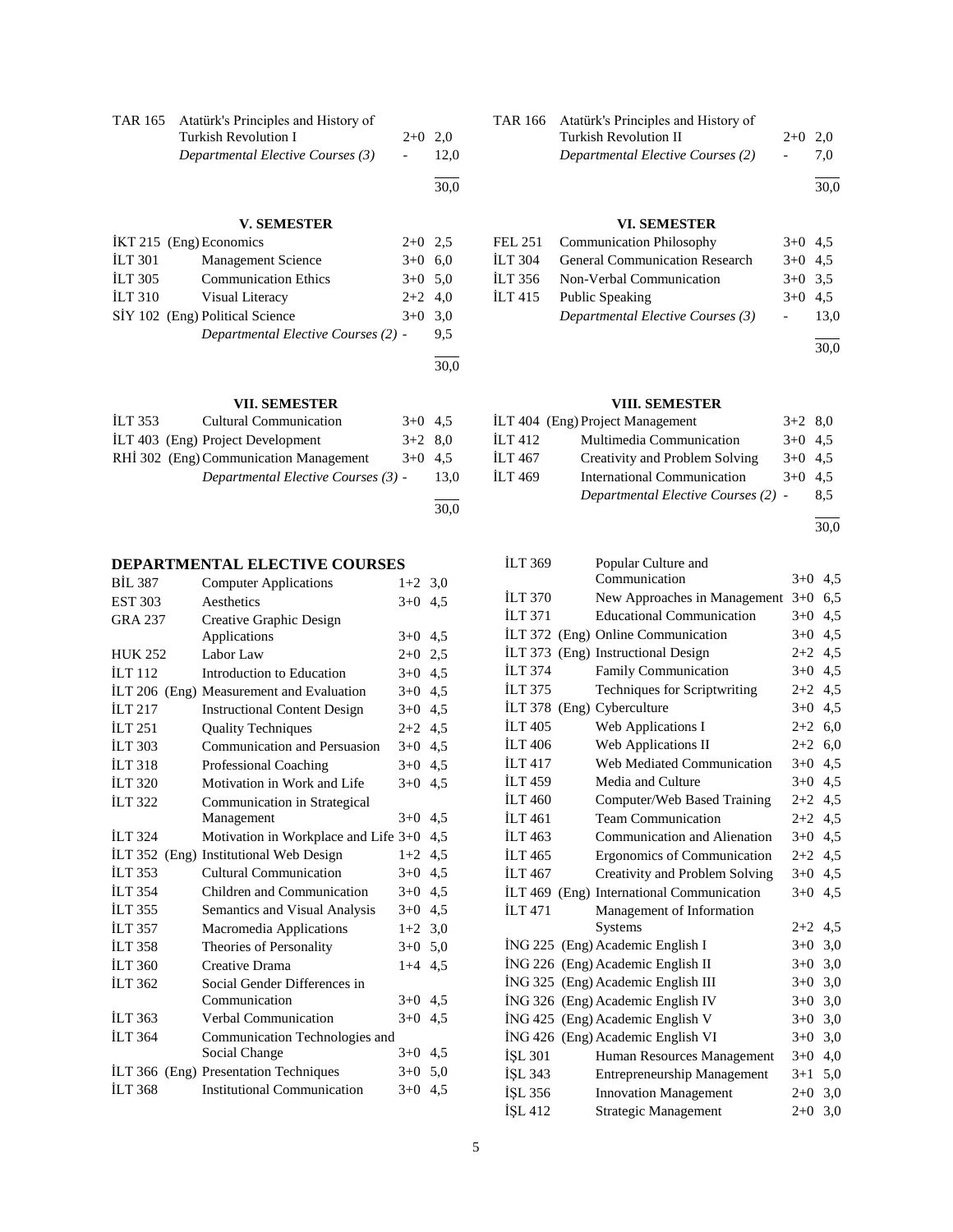| KÜL 151          | <b>Cultural Anthropology</b>              | $3+0$ 2.5 | MÜZ 158 Music    |                                    | $2+0$ 3.0 |           |
|------------------|-------------------------------------------|-----------|------------------|------------------------------------|-----------|-----------|
| <b>MET 451</b>   | <b>Textual Design</b>                     | $2+2$ 4.5 | RSM 152 Painting |                                    | $2+0$ 4,0 |           |
|                  | PSİ 212 (Eng) Psychology of Communication | $3+0$ 4.5 |                  | RSM 154 Caricature                 | $2+0$ 2.5 |           |
| <b>PSI 306</b>   | Developmental Psychology                  | $3+0$ 4.5 | <b>SAN 155</b>   | <b>Hall Dances</b>                 | $0+2$ 2,0 |           |
| <b>PSI 402</b>   | <b>Adult Psychology</b>                   | $3+0$ 4.5 | <b>TİY 152</b>   | Theatre                            | $2+0$ 2.5 |           |
| <b>PSI</b> 412   | Psychology of Gender                      | $3+0$ 4.5 | TÜR 120          | Turkish Sign Language              | $3+0$ 3,0 |           |
| RHI 351          | Social Campaigns                          | $3+0$ 4.5 |                  |                                    |           |           |
| <b>THU 203</b>   | <b>Community Services</b>                 | $0+2$ 3.0 |                  | <b>FOREIGN LANGUAGE COURSES</b>    |           |           |
|                  |                                           |           |                  | $ING 177$ (Eng) English I          |           | $3+0$ 3.0 |
|                  | <b>ELECTIVE COURSES</b>                   |           |                  | İNG 178 (Eng) English II           | $3+0$ 3.0 |           |
|                  | BEÖ 155 Physical Education                | $2+0$ 2,0 |                  | $ING 179$ (Eng) Advanced English I | $3+0$ 3.0 |           |
| GRA 156 Graphics |                                           | $2+0$ 3.5 |                  | ING 180 (Eng) Advanced English II  | $3+0$ 3,0 |           |
| KÜL 199          | <b>Cultural Activities</b>                | $0+2$ 2,0 |                  |                                    |           |           |
|                  |                                           |           |                  |                                    |           |           |

# **DEPARTMENT OF JOURNALISM**

Anadolu University Faculty of Communication Sciences was established in 1972. It was first named the Institute of Education with Closed Circuit Academic Television in that year and the very first students were admitted in the 1977-1978 Academic Year. At the beginning, the education was in the field of cinema and television, so the name of the school was first changed to the School of Cinema and Television and then, in 1979, to the School of Education and Instruction with Television. One year later, in 1980, it became the Faculty of Communication Sciences. In 1982, it was expanded to include departments Advertising and Public Relations, Journalism, Communication. In this new restructuring, it became a part of the Open Education Faculty. In 1991, a new identity took form as the Institute of Communication Sciences as a part of Anadolu University, and it gained a new status as the Faculty of Communication Sciences in 1992.

#### **Information About the Department**

Department of Journalism was founded in 1983. Among its major areas of focus, other than communication and culture, are photography, CAD (Computer Assisted Design), journalism, radio and television reporting. The department offers both theoretical and applied courses on how to collect, write, design, and print news items and how to encode and interpret the news content. In their senior year, students take radio programming and broadcasting courses, which subsequently leads to a project of an applied study so they can have the opportunity to exploit their theoretical knowledge. In addition, it also focuses on the economic, political and social aspects of the media as a social institution. The guiding educational philosophy of the department has been to train students as qualified professionals of the global knowledge society.The faculty members serve as facilitators of the learning process, and students take major responsibility for their own learning. The department has close relationships with the business environment, and this collaboration is reflected on training of students. When they graduate, the students of the department become eligible to be reporters, page designers or news programmers in different areas of the mass media such as local/national newspapers, newsagents, public/private radio stations and Internet applications.

The department is located within the Faculty of Communication Sciences on the Yunus Emre Campus, which is the main campus of Anadolu University.

Currently 2 professors, 4 associate professor, 11 assistant professors, 2 instructors, and 7 research assistants are working in the department. There are also external faculty members teaching some of the undergraduate courses.

The decisions related with the department are made by the department board which is composed of all faculty members in the department. The department is governed by one chair and one deputy chair. In addition, several faculty members serve as coordinators for various programs and activities.

Head : Prof. Dr. Erkan YÜKSEL Deputy Head : Asst. Prof. Dr. Devrim Deniz EROL Deputy Head : Asst. Prof. Dr. Alaaddin F. PAKSOY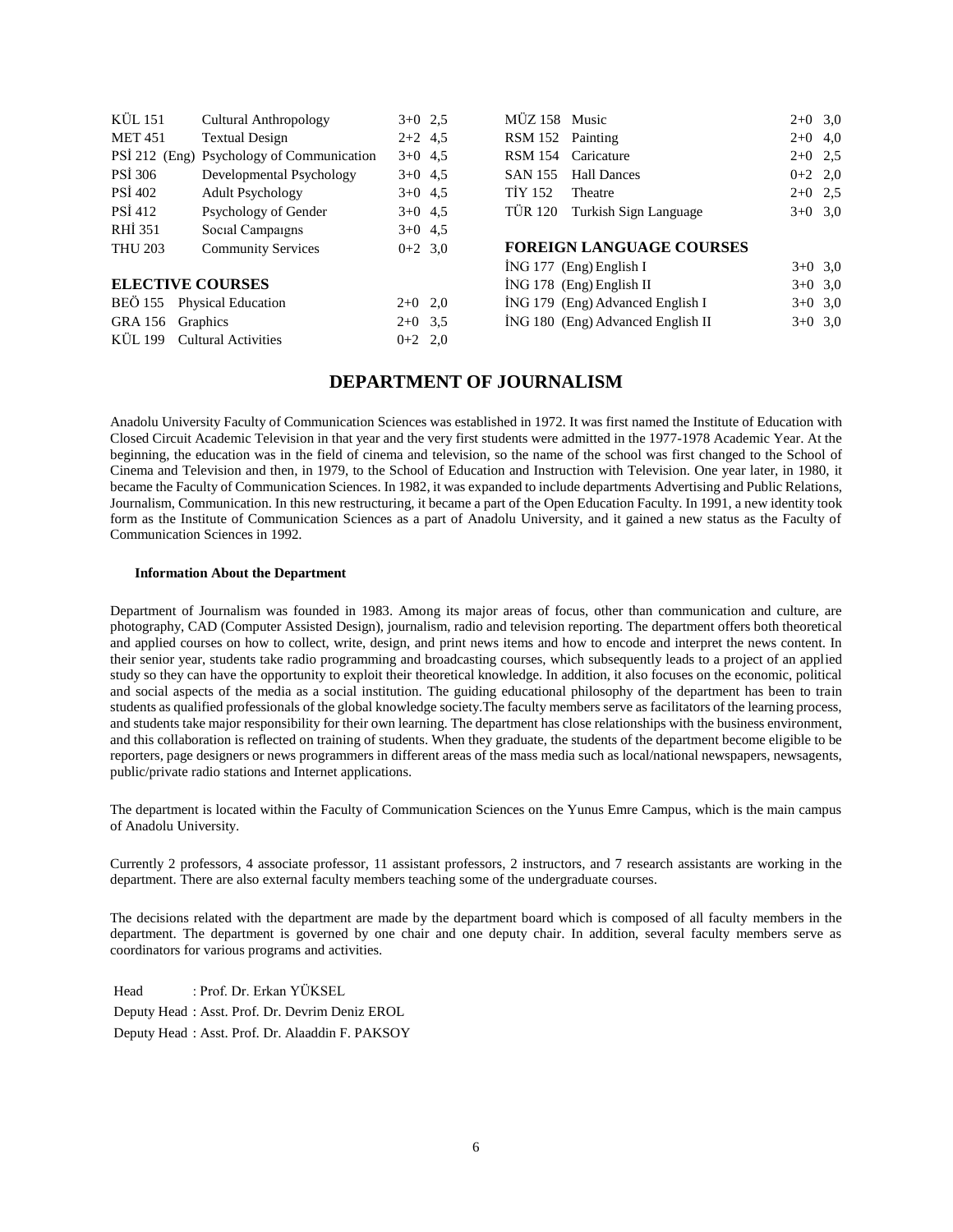# **PROGRAM**

## **I. SEMESTER**

| <b>BIL 150</b> | <b>Fundamentals of Information</b> |           |     |
|----------------|------------------------------------|-----------|-----|
|                | Technology                         | $4+0$ 5.0 |     |
| <b>BYN</b> 101 | Basic Journalism                   | $3+0$ 4.5 |     |
| <b>FOT 201</b> | <b>Basic Photography</b>           | $2+2$ 5.0 |     |
| <b>ILT</b> 107 | Introduction to Communication      | $3+0$ 3.5 |     |
| <b>SIY 101</b> | <b>History of World Politics</b>   | $2+0$ 2.5 |     |
| SOS 153        | Sociology                          | $3+0$ 3.5 |     |
| <b>TÜR 121</b> | Writing                            | $2+0$ 2,0 |     |
| <b>TUR 125</b> | Turkish Language I                 | $2+0$     | 2,0 |
|                | Elective Courses (1)               |           | 2,0 |
|                |                                    |           |     |

30,0

30,0

30,0

### **III. SEMESTER**

| <b>BYN 204</b> | News Types                                | $3+0$     | 4.5 |
|----------------|-------------------------------------------|-----------|-----|
| <b>BYN 209</b> | Page Design Programs                      | $2+2$ 4.5 |     |
| <b>EDB 221</b> | Turkish and World Literature              | $2+0$ 3.0 |     |
| ILT $213$      | <b>Effective Communication Techniques</b> | $2+0$ 3.0 |     |
| SİY 205        | <b>Turkish Political History</b>          | $2+0$     | 3.0 |
| <b>TAR 165</b> | Atatürk's Principles and History of       |           |     |
|                | Turkish Revolution I                      | $2+0$     | 2.0 |
|                | Departmental Elective Courses (2)         |           | 7,0 |
|                | Foreign Language Courses (1)              |           | 3,0 |
|                |                                           |           |     |

# **V. SEMESTER**

| <b>BYN 207</b> | Speech and Interview Techniques     |           |      |
|----------------|-------------------------------------|-----------|------|
|                | in Radio and TV News                | $2+2$ 4,0 |      |
| <b>BYN 309</b> | Media Law                           | $2+0$ 3.0 |      |
| <b>BYN 319</b> | Journalism Applications I           | $2+4$ 6.0 |      |
| <b>ISL 359</b> | <b>Public Administration</b>        | $2+0$ 2.5 |      |
|                | SİY 102 (Eng) Political Science     | $3+0$ 3.0 |      |
|                | Departmental Elective Courses (3) - |           | 11.5 |
|                |                                     |           |      |

# **VII. SEMESTER**

| <b>BYN 409</b> | Contemporary Media Criticisms I 3+0 3,0 |           |      |
|----------------|-----------------------------------------|-----------|------|
| <b>BYN 413</b> | Culturel Identity                       | $2+0$     | 3.0  |
| <b>BYN 415</b> | Career in Media                         | $2+0$ 3.0 |      |
| <b>BYN 460</b> | <b>Television News Programming</b>      | $3+0$ 4.5 |      |
|                | GRA 308 (Eng) Web Design                | $2+2$ 5.5 |      |
|                | Departmental Elective Courses           |           |      |
|                | (3)                                     |           | 11,0 |
|                |                                         |           |      |
|                |                                         |           | 30.0 |

# **DEPARTMENTAL ELECTIVE COURSES**

| <b>BYN 215</b> | Online Journalism     | $2+0$ 3.0 |  |
|----------------|-----------------------|-----------|--|
| <b>BYN 216</b> | Local Journalism      | $2+0$ 3.0 |  |
| <b>BYN 217</b> | Child Rights on Media | $2+0$ 3.0 |  |

#### **II. SEMESTER**

|                | BYN 102 Applied Photoshop                | $2+2$ 4.5 |     |
|----------------|------------------------------------------|-----------|-----|
|                | BYN 104 Techniques of News Gathering and |           |     |
|                | Writing                                  | $3+0$ 4.5 |     |
| <b>BYN</b> 106 | History of World Media                   | $2+0$ 3,0 |     |
| <b>FOT 118</b> | <b>Applied Photography</b>               | $2+0$ 3,0 |     |
| <b>ILT 108</b> | Theories of Communication                | $3+0$ 4.5 |     |
| <b>PSI 102</b> | Psychology                               | $3+0$ 3.5 |     |
| TÜR 122        | <b>Speaking Skills</b>                   | $2+0$     | 2,0 |
| <b>TÜR 126</b> | Turkish Language II                      | $2+0$     | 2,0 |
|                | Departmental Elective Courses (1)        |           | 3,0 |
|                |                                          |           |     |

30,0

# **IV. SEMESTER**

|         | BYN 203 Page Design                 | $2+2$ 4.5 |     |
|---------|-------------------------------------|-----------|-----|
| BYN 208 | Critical Media Theories             | $2+0$     | 3,0 |
| BYN 214 | <b>History of Turkish Press</b>     | $2+0$ 3,0 |     |
| FOT 204 | Applied of Photojournalism          | $2+0$ 3,0 |     |
| İLT 210 | <b>Communication Technologies</b>   | $2+0$ 3,0 |     |
| TAR 166 | Atatürk's Principles and History of |           |     |
|         | <b>Turkish Revolution II</b>        | $2+0$     | 2,0 |
|         | Departmental Elective Courses (2)   |           | 8,5 |
|         | Foreign Language Courses (1)        |           | 3,0 |
|         |                                     |           |     |

30,0

# **VI. SEMESTER**

| BYN 206 TV Journalism                       | $2+2$ 4,0 |  |
|---------------------------------------------|-----------|--|
| BYN 320 Journalism Applications II          | $2+4$ 6.0 |  |
| BYN 322 Media Ethics                        | $2+0$ 3.0 |  |
| BYN 324 Theories of Political Communication | $2+0$ 3.0 |  |
| HUK 370 Human Rights and the Constitution   | $2+0$ 3.0 |  |
| Departmental Elective Courses (3)           | $-11.0$   |  |
|                                             |           |  |

30,0

# **VIII. SEMESTER**

| <b>BYN 404</b> | <b>Applied Magazine Publication</b>         | $2+4$ | 6.0  |
|----------------|---------------------------------------------|-------|------|
|                | BYN 406 (Eng) Introduction to International |       |      |
|                | Relations                                   | $2+0$ | 3,0  |
| <b>BYN 408</b> | Web Publishing                              | $2+4$ | 6,0  |
| <b>BYN 410</b> | Contemporary Media Criticisms               |       |      |
|                | П                                           | $3+0$ | 3,0  |
|                | Departmental Elective Courses               |       |      |
|                | (4)                                         |       | 12,0 |
|                |                                             |       | 30.0 |
| <b>BYN 218</b> | Investigative Journalism                    | $2+0$ | 3,0  |
| <b>BYN 219</b> | Public Opinion and Propaganda               | $2+0$ | 3,0  |
| <b>BYN 220</b> | Tabloid Journalism                          | $2+0$ | 3.0  |

BYN 221 Critical Media Literacy 2+0 3,0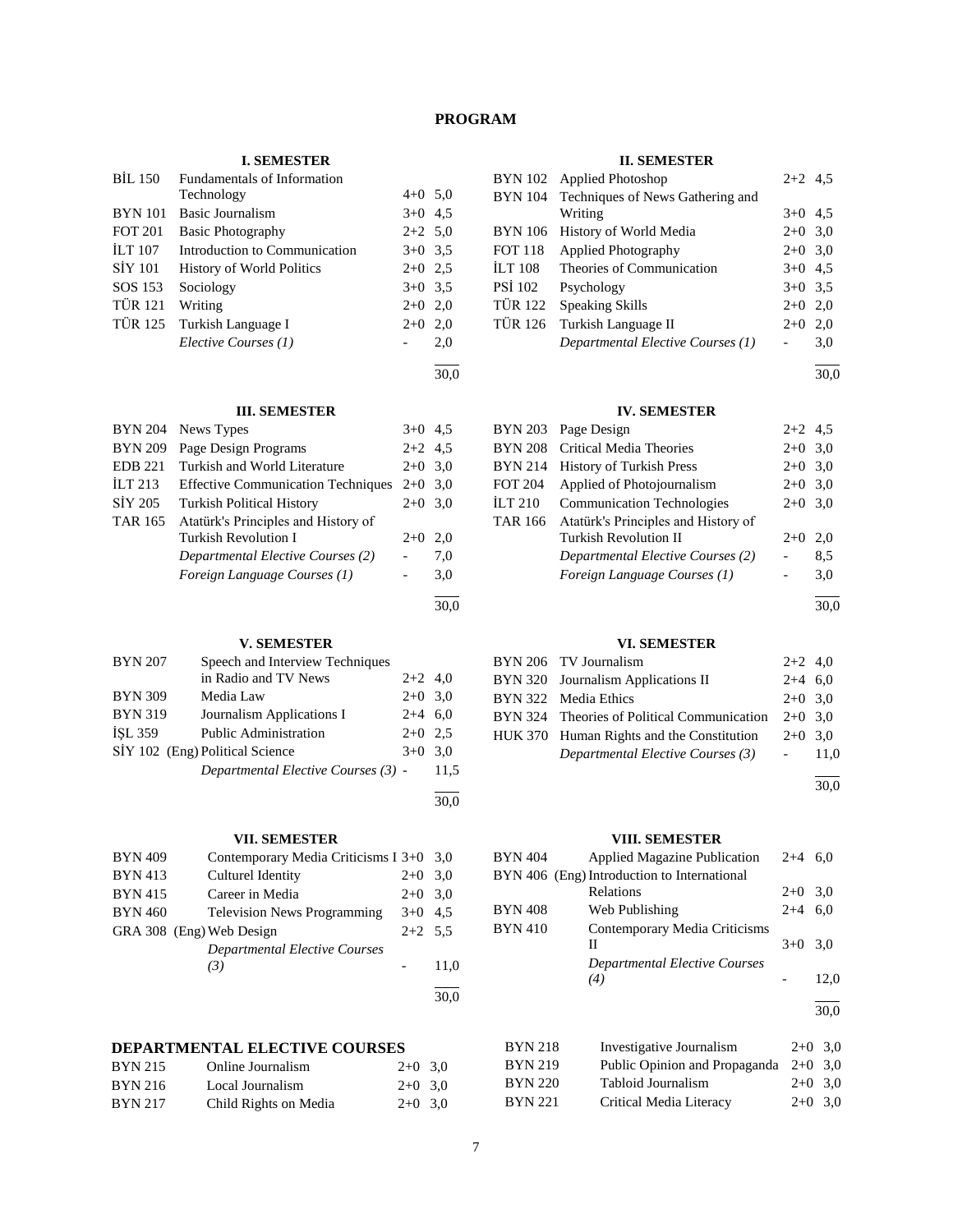| <b>BYN 222</b> | Sports Journalism                                            | $2+0$ 3,0 |                           | FOT 104 (Eng) Documentary Photography    | $2+2$ 4,5 |  |
|----------------|--------------------------------------------------------------|-----------|---------------------------|------------------------------------------|-----------|--|
|                | BYN 223 (Eng) Travel Writing                                 | $2+0$ 3,0 | <b>FOT 108</b>            | Reading Photography                      | $3+0$ 3,0 |  |
| <b>BYN 224</b> | Political Journalism                                         | $2+0$ 3,0 | <b>FOT 307</b>            | Theories of Photography                  | $2+0$ 3,0 |  |
| <b>BYN 225</b> | Healt, Science and Technology                                |           | <b>HUK 124</b>            | <b>Basic Concepts of Law</b>             | $2+0$ 2,5 |  |
|                | Journalism                                                   | $2+0$ 3,0 | <b>HUK 478</b>            | <b>Intellectual Property Rights</b>      | $2+0$ 3,0 |  |
| BYN 238        | European Union Journalism                                    | $2+0$ 3,0 | İKT 215 (Eng) Economics   |                                          | $2+0$ 2,5 |  |
| <b>BYN 239</b> | Shorthand Writing (Stenography) 2+0 3,0                      |           | ILT 215                   | Models in Communication                  | $2+0$ 3,0 |  |
| <b>BYN 252</b> | Radio Programming                                            | $3+0$ 4,5 |                           | İNG 225 (Eng) Academic English I         | $3+0$ 3,0 |  |
| <b>BYN 271</b> | <b>Television News Cameraman</b>                             | $3+0$ 4,5 |                           | İNG 226 (Eng) Academic English II        | $3+0$ 3,0 |  |
| BYN 313        | Literary Journalism Forms                                    | $2+0$ 3,0 |                           | İNG 325 (Eng) Academic English III       | $3+0$ 3,0 |  |
| <b>BYN 321</b> | Visual Media Literacy                                        | $2+0$ 3,0 |                           | ING 326 (Eng) Academic English IV        | $3+0$ 3,0 |  |
|                | BYN 323 (Eng) News Writing in English                        | $2+0$ 3,0 |                           | ING 425 (Eng) Academic English V         | $3+0$ 3,0 |  |
|                | BYN 325 (Eng) Crisis and Conflict Reporting                  | $2+0$ 3,0 |                           | İNG 426 (Eng) Academic English VI        | $3+0$ 3,0 |  |
|                | BYN 327 (Eng) Peace Journalism                               | $2+0$ 3,0 | İŞL 412                   | Strategic Management                     | $2+0$ 3,0 |  |
| <b>BYN 328</b> | Social Media Theory and                                      |           | <b>KÜL 151</b>            | <b>Cultural Anthropology</b>             | $3+0$ 2,5 |  |
|                | Applications                                                 | $2+0$ 3,0 | PSİ 104 (Eng)             | Social Psychology                        | $3+0$ 3,0 |  |
| <b>BYN 329</b> | Journalism in the Movies                                     | $2+0$ 3,0 | <b>PZL 408</b>            | Marketing Technics in Press              | $2+0$ 3,0 |  |
| <b>BYN 330</b> | Management and Organization                                  |           | <b>RHİ 209</b>            | Introduction to Advertising and          |           |  |
|                | <b>Structure in Media Institutions</b>                       | $2+0$ 3,0 |                           | <b>Public Relations</b>                  | $2+0$ 3,0 |  |
| <b>BYN 332</b> | Rhetoric                                                     | $2+0$ 3,0 | <b>SEK 121</b>            | <b>Keyboard Techniques</b>               | $1+2$ 3,0 |  |
| <b>BYN 346</b> | TV News-Project and                                          |           | <b>SNT 253</b>            | History of Art                           | $3+0$ 3,5 |  |
|                | Application                                                  | $1+4$ 4,5 |                           | TAR 316 (Eng) Contemporary World History | $2+0$ 3,0 |  |
| <b>BYN 355</b> | News Editing                                                 | $2+2$ 4,5 | <b>THU 203</b>            | <b>Community Services</b>                | $0+2$ 3,0 |  |
|                | BYN 364 (Eng) Advanced Web Design                            | $2+2$ 4,5 |                           |                                          |           |  |
| <b>BYN 365</b> | Radio News Projects                                          | $2+2$ 4,5 | <b>ELECTIVE COURSES</b>   |                                          |           |  |
|                | BYN 419 (Eng) Photo Reportage                                | $1+1$ 3.0 | <b>BEÖ 155</b>            | <b>Physical Education</b>                | $2+0$ 2,0 |  |
| <b>BYN 421</b> | Social Media Journalism                                      | $2+0$ 3,0 | GRA 156 Graphics          |                                          | $2+0$ 3,5 |  |
| <b>BYN 422</b> | Campus Journalism                                            | $2+0$ 3,0 | KÜL 199                   | <b>Cultural Activities</b>               | $0+2$ 2,0 |  |
| <b>BYN 423</b> | Media Economics and                                          |           | MÜZ 158 Music             |                                          | $2+0$ 3,0 |  |
|                | Management                                                   | $2+0$ 3,0 | RSM 152 Painting          |                                          | $2+0$ 4,0 |  |
|                | BYN 424 (Eng) International Journalism<br>Seminar I          | $2+0$ 3,0 | RSM 154 Caricature        |                                          | $2+0$ 2,5 |  |
| BYN 425        |                                                              | $2+0$ 3.0 | SAN 155 Hall Dances       |                                          | $0+2$ 2,0 |  |
| <b>BYN 426</b> | Seminar II                                                   | $2+0$ 3,0 | <b>TİY 152</b><br>Theatre |                                          | $2+0$ 2,5 |  |
| <b>BYN 427</b> | Agency Journalism                                            | $2+0$ 3,0 | TÜR 120                   | Turkish Sign Language                    | $3+0$ 3,0 |  |
| <b>BYN 429</b> | <b>Economy and Financial</b><br>Journalism                   | $2+0$ 3,0 |                           |                                          |           |  |
| <b>BYN 431</b> | <b>Publication Design Project</b>                            | $2+0$ 3,0 |                           | <b>FOREIGN LANGUAGE COURSES</b>          |           |  |
|                | BYN 443 (Eng) Project in Photography                         | $2+2$ 4,5 | İNG 177 (Eng) English I   |                                          | $3+0$ 3,0 |  |
|                |                                                              |           | İNG 178 (Eng) English II  |                                          | $3+0$ 3,0 |  |
| <b>BYN 462</b> | Applied Rhetoric<br>FEL 102 (Eng) Introduction to Philosophy | $2+2$ 4,5 |                           | İNG 179 (Eng) Advanced English I         | $3+0$ 3,0 |  |
|                |                                                              | $2+0$ 2.5 |                           | İNG 180 (Eng) Advanced English II        | $3+0$ 3,0 |  |
| <b>FEL 426</b> | Philosophical Approaches in<br>Communication                 | $2+0$ 3,0 |                           |                                          |           |  |

# **DEPARTMENT OF PUBLIC RELATIONS AND ADVERTISING**

Public Relations and Advertising is a communication discipline. This discipline contains communications about products, services and brands. While in advertising, mass communication vehicles are used with a clear source and paid price, the public relations are also using additional tools such as face to face communication, publicity and events to create a change in the perception. In this field, the players are the producer companies which need advertising and public relations, the agencies which produce the messages and activities towards advertising and public relations, media where those messages and activities are placed and consumer who are the receivers of those messages and activities. In the Department, theoretical and practical courses aimed at research, planning, practice and evaluation to reveal the message or event for any product, service or brand.

The Department of Public Relations and Advertising, established in 1982 as Communication Arts, is one of the most respected Public Relations and Advertising departments in Turkey. In 2001, the name of Communication Arts was changed to Advertising and Public Relations, and then, in 2008, to Public Relations and Advertising. The Department of Public Relations and Advertising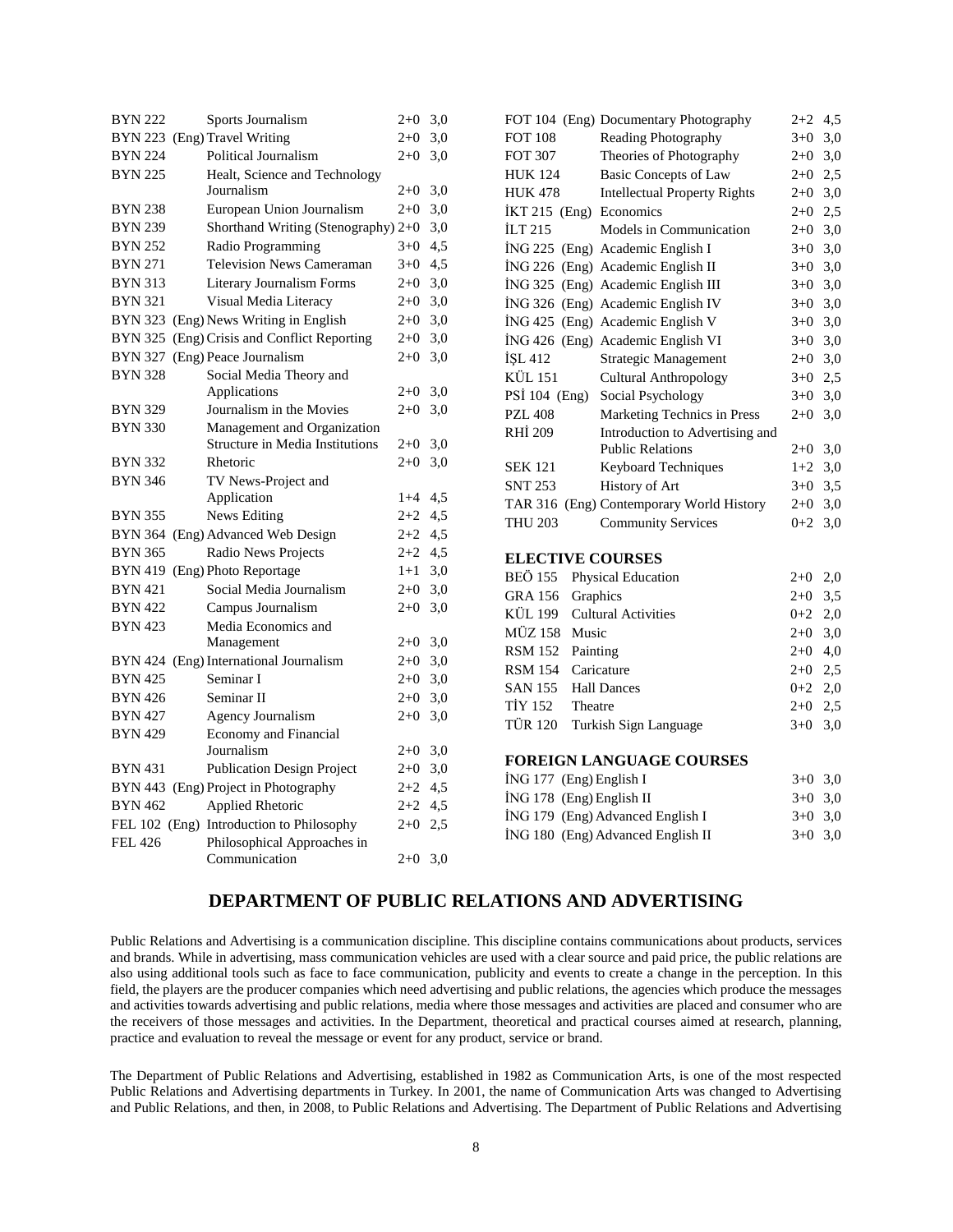is accredited and certified by the International Advertising Association (IAA). The department is located at Yunusemre Campus and 4 associate professors, 5 assistant professors, 5 research assistants and 6 lecturer are currently working in the department. In the department there are also some guest lecturers giving specific courses from advertising and PR sector. The Department is governed by one chairman, According to the academic studies of faculty members, they are divided into two groups as advertising and public relations.

Head : Prof. Dr. Semiha AKINCI Deputy Head : Assoc. Prof. Dr. Necip Serdar SEVER

# **PROGRAM**

30,0

#### **I. SEMESTER**

| <b>ARY 111</b> | Research Methods in Social Sciences | $3+0$ 4.5 |  |
|----------------|-------------------------------------|-----------|--|
| <b>ILT 107</b> | Introduction to Communication       | $3+0$ 3.5 |  |
| ISL 153        | <b>Business Management</b>          | $3+0$ 6,0 |  |
| PSİ 102        | Psychology                          | $3+0$ 3.5 |  |
| RHI 207        | Visual Communication                | $2+2$ 5,0 |  |
| SOS 153        | Sociology                           | $3+0$ 3.5 |  |
| <b>TÜR 121</b> | Writing                             | $2+0$ 2.0 |  |
|                | TÜR 125 Turkish Language I          | $2+0$ 2.0 |  |
|                |                                     |           |  |

#### **III. SEMESTER**

| <b>IKT 215</b> | Economics                               | $2+0$     | 2.5  |
|----------------|-----------------------------------------|-----------|------|
| <b>PSI</b> 104 | Social Psychology                       | $3+0$ 3.0 |      |
| RHI 203        | Introduction to Advertising             | $3+0$ 6.5 |      |
| <b>RHI 206</b> | <b>Introduction to Public Relations</b> | $3+0$ 6.5 |      |
| RHI 306        | <b>Communication Research</b>           | $3+0$     | 6,5  |
| <b>TAR 165</b> | Atatürk's Principles and History of     |           |      |
|                | Turkish Revolution I                    | $2+0$     | 2.0  |
|                | Foreign Language Courses (1)            |           | 3,0  |
|                |                                         |           |      |
|                |                                         |           | 30.0 |

# **V. SEMESTER**

|         | RHI 301 (Eng) Persuasive Communication | $3+0$ 4.0 |      |
|---------|----------------------------------------|-----------|------|
| RHI 303 | Creativity in Advertising I            | $2+2$ 6.0 |      |
|         | RHİ 305 (Eng) Media Planning           | $3+0$ 3.5 |      |
|         | SİY 102 (Eng) Political Science        | $3+0$ 3.0 |      |
|         | Departmental Elective Courses (3) -    |           | 13.5 |
|         |                                        |           |      |

#### **VII. SEMESTER**

| RHÍ 401 | Designing Advertising Campaigns   | $1+6$ 8.0  |      |
|---------|-----------------------------------|------------|------|
|         | Departmental Elective Courses (5) | $\sim$ $-$ | 22.0 |
|         |                                   |            |      |

#### **II. SEMESTER**

| <b>BIL 150</b> | Fundamentals of Information       |           |     |
|----------------|-----------------------------------|-----------|-----|
|                | Technology                        | $4+0$ 5,0 |     |
| <b>FOT 201</b> | <b>Basic Photography</b>          | $2+2$ 5,0 |     |
| <b>ILT 108</b> | Theories of Communication         | $3+0$ 4.5 |     |
| <b>PZL</b> 104 | <b>Introduction to Marketing</b>  |           |     |
|                | Management                        | $3+0$ 6.5 |     |
| TÜR 122        | <b>Speaking Skills</b>            | $2+0$     | 2,0 |
|                | TÜR 126 Turkish Language II       | $2+0$     | 2,0 |
|                | Departmental Elective Courses (1) |           | 3,0 |
|                | Elective Courses (1)              |           | 2.0 |
|                |                                   |           |     |

l 30,0

### **IV. SEMESTER**

|                | $BYN 202$ Introduction to Printing and Journalism 2+0 2,5 |           |     |
|----------------|-----------------------------------------------------------|-----------|-----|
| FEL 102        | Introduction to Philosophy                                | $2+0$     | 2.5 |
| RHI 202        | Theory and Practice in Public                             |           |     |
|                | <b>Relations</b>                                          | $2+2$ 6,0 |     |
| RHI 204        | Consumer Behavior                                         | $3+0$     | 6,0 |
| <b>SNT 253</b> | History of Art                                            | $3+0$ 3.5 |     |
| <b>STV 210</b> | Film and TV Information                                   | $2+0$     | 4.5 |
| TAR 166        | Atatürk's Principles and History of                       |           |     |
|                | Turkish Revolution II                                     | $2+0$     | 2,0 |
|                | Foreign Language Courses (1)                              |           | 3,0 |
|                |                                                           |           |     |

30,0

#### **VI. SEMESTER**

|         | RHI 304 Creativity in Advertising II | $3+0$ 6.0 |      |
|---------|--------------------------------------|-----------|------|
| RHÍ 354 | Corporate Communication              |           |      |
|         | Management                           | $3+0$ 4.5 |      |
| RHÍ 451 | <b>Strategic Planning</b>            | $3+0$ 4.0 |      |
|         | Departmental Elective Courses (3)    |           | 15.5 |
|         |                                      |           |      |

30,0

# **VIII. SEMESTER**

| RHI 402 | Designing Public Relations Campaigns $1+6$ 8,0                      |      |
|---------|---------------------------------------------------------------------|------|
|         | Departmental Elective Courses (4)<br><b>Contract Contract State</b> | 22.0 |
|         |                                                                     |      |

30,0

30,0

30,0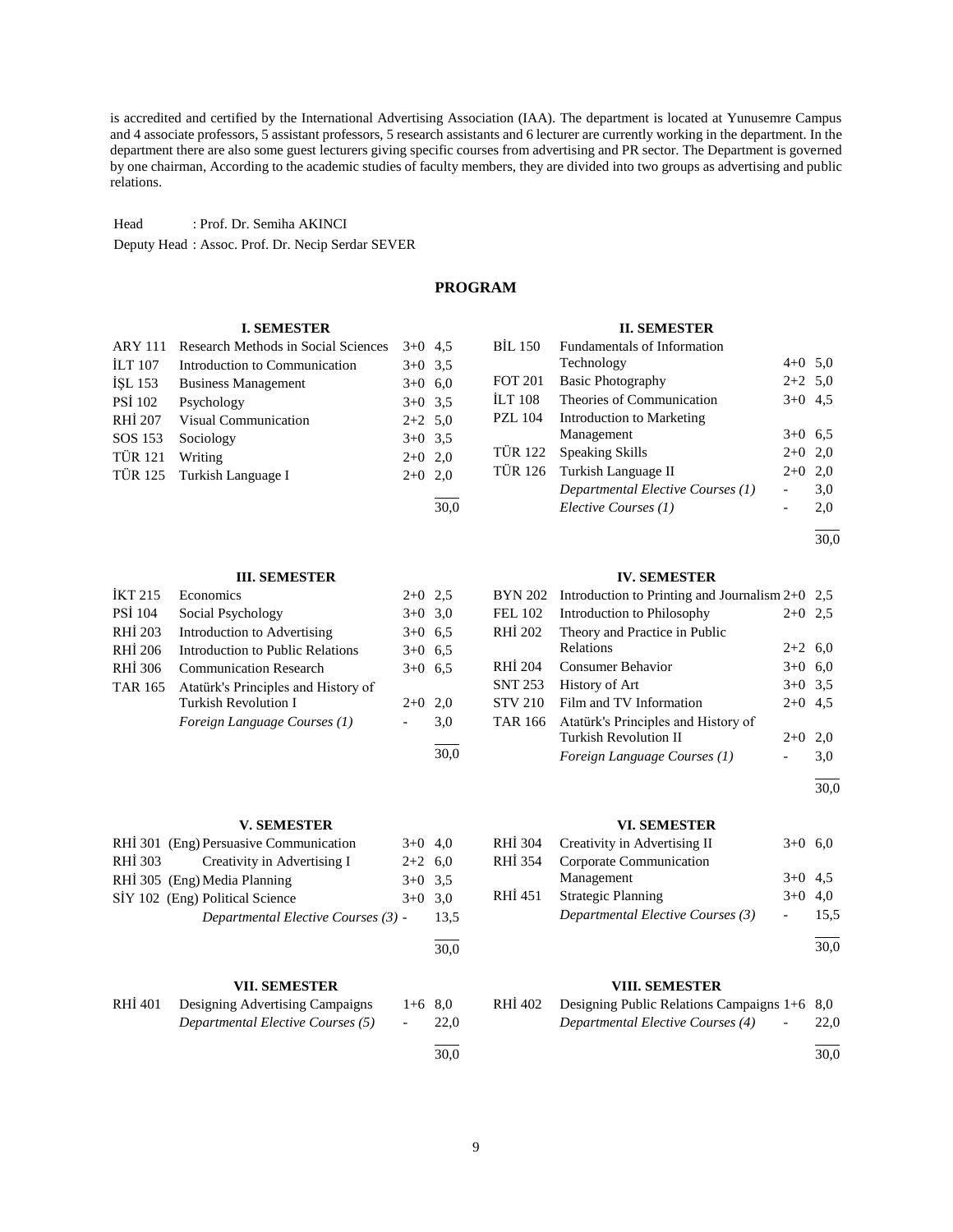# **DEPARTMENTAL ELECTIVE COURSES**

| <b>ARY 301</b>             | Qualitative Methods in                 |           |     |
|----------------------------|----------------------------------------|-----------|-----|
|                            | <b>Communication Research</b>          | $3+0$     | 4,5 |
| BIL 361                    | <b>Computer Based Creative Studies</b> |           |     |
|                            | I                                      | $3+0$     | 6,0 |
| <b>BIL 464</b>             | <b>Computer Based Creative Studies</b> |           |     |
|                            | П                                      | $3+0$     | 6,0 |
| <b>EST 303</b>             | Aesthetics                             | $3+0$     | 4,5 |
| <b>FOT 203</b>             | <b>Advertising Photography</b>         | $3+0$     | 6,0 |
| <b>GRA 206</b>             | Introduction to Computer Aided         |           |     |
|                            | Graphic Design                         | $3+0$     | 6,5 |
| ILT 355                    | Semantics and Visual Analysis          | $3+0$     | 4,5 |
| <b>İLT 407</b>             | Applications of Communication          |           |     |
|                            | Research                               | $3+0$     | 4,5 |
|                            | İNG 225 (Eng) Academic English I       | $3+0$     | 3,0 |
|                            | İNG 226 (Eng) Academic English II      | $3+0$     | 3,0 |
|                            | İNG 325 (Eng) Academic English III     | $3+0$     | 3,0 |
|                            | İNG 326 (Eng) Academic English IV      | $3+0$     | 3,0 |
|                            | İNG 425 (Eng) Academic English V       | $3+0$     | 3,0 |
|                            | İNG 426 (Eng) Academic English VI      | $3+0$     | 3,0 |
| İSP 151 (Spa) Spanish I    |                                        | $4 + 0$   | 4,0 |
| $ISP$ 152 (Spa) Spanish II |                                        | $4 + 0$   | 4,0 |
| IST 201                    | (Eng) Statistics                       | $3+0$     | 3,0 |
| <b>İSL 412</b>             | Strategic Management                   | $2+0$     | 3,0 |
| KÜL 151                    | <b>Cultural Anthropology</b>           | $3+0$     | 2,5 |
| <b>RHI 205</b>             | Marketing Communication                | $3+0$     | 4,5 |
| RHI 241                    | History of Advertising                 | $3+0$     | 4,5 |
| <b>RHİ 302</b>             | (Eng) Communication Management         | $3+0$     | 4,5 |
| <b>RHİ 307</b>             | <b>Advertising Analysis</b>            | $3+0$     | 4,5 |
| <b>RHİ 308</b>             | Social and Political                   |           |     |
|                            | <b>Communication Campaigns</b>         | $3+0$     | 4,0 |
| RHI 310                    | <b>Brand Communication</b>             |           |     |
|                            | Management                             | $3+0$     | 4,5 |
| RHİ 311                    | <b>Advertisement Writing I</b>         | $2+2$     | 6,0 |
| RHI 345                    | TV Advertising                         | $3+0$     | 5,0 |
| RHI 346                    | <b>Public Relations Copy Writing</b>   | $2+2$     | 6,0 |
| <b>RHİ 351</b>             | Social Campaigns                       | $3+0$     | 4,5 |
| <b>RHİ 352</b>             | <b>Advertising Design II</b>           | $2+2$     | 4,5 |
| RHI 353                    | Public Relations and the Internet      | $3+0$     | 4,5 |
| RHI 355                    | Presentation Techniques in             |           |     |
|                            | Campaigns                              | $3+0$ 4,5 |     |
|                            |                                        |           |     |

| RHI 356                                                                        | Seminar (Applications of Media<br>Planning) | $2+2$ 5,0 |     |
|--------------------------------------------------------------------------------|---------------------------------------------|-----------|-----|
|                                                                                |                                             |           |     |
| RHI 361                                                                        | <b>Public Relations Management</b>          | $3+0$     | 4,5 |
| RHI 365                                                                        | (Eng) Media and Politics                    | $3+0$     | 4,5 |
| RHI 404                                                                        | Web Design in Advertising                   | $2+2$     | 6,0 |
| RHI 411                                                                        | <b>Advertisement Writing II</b>             | $2+2$ 6,0 |     |
| <b>RHI 440</b>                                                                 | Analysis of Public Relations                |           |     |
|                                                                                | Campaigns                                   | $3+0$ 4.5 |     |
| RHI 447                                                                        | Analysis of Political                       |           |     |
|                                                                                | <b>Communication Campaigns</b>              | $3+0$ 4,5 |     |
| RHI 452                                                                        | <b>Sport Marketing Communication</b>        | $3+0$ 4,5 |     |
| RHI 453                                                                        | <b>Communication Ethics</b>                 | $3+0$     | 4,5 |
| RHI 454                                                                        | (Eng) Business Communication                | $3+0$ 4.5 |     |
| RHİ 455                                                                        | System Approach in                          |           |     |
|                                                                                | Communication                               | $3+0$ 4.5 |     |
| <b>RHI 456</b>                                                                 | International Advertising and               |           |     |
|                                                                                | <b>Public Relations</b>                     | $3+0$     | 4,5 |
| <b>RHI 458</b>                                                                 | <b>International Projects</b>               | $2 + 4$   | 6,0 |
| RHİ 460 (Eng) Advertising Project                                              |                                             | $2+2$ 6,0 |     |
| <b>THU 203</b>                                                                 | <b>Community Services</b>                   | $0+2$ 3,0 |     |
|                                                                                |                                             |           |     |
| <b>ELECTIVE COURSES</b>                                                        |                                             |           |     |
| BEÖ 155                                                                        | Physical Education                          | $2+0$     | 2,0 |
| Graphics<br>GRA 156                                                            |                                             | $2+0$     | 3,5 |
| KÜL 199 Cultural Activities                                                    |                                             | $0+2$     | 2,0 |
| $\overline{M}$ $\overline{17}$ $\overline{150}$ $\overline{M}$ <sub>ysie</sub> |                                             | 2.0.20    |     |

# MÜZ 158 Music 2+0 3,0 RSM 152 Painting 2+0 4,0 RSM 154 Caricature  $2+0$  2,5 SAN 155 Hall Dances  $0+2$  2,0  $T\dot{I}Y$  152 Theatre 2+0 2.5 TÜR 120 Turkish Sign Language 3+0 3,0

# **FOREIGN LANGUAGE COURSES**

|  | $ING 177$ (Eng) English I         | $3+0$ 3.0 |  |
|--|-----------------------------------|-----------|--|
|  | $ING 178$ (Eng) English II        | $3+0$ 3.0 |  |
|  | ING 179 (Eng) Advanced English I  | $3+0$ 3.0 |  |
|  | ING 180 (Eng) Advanced English II | $3+0$ 3.0 |  |

#### **COURSE CONTENTS**

# **ANİ 201 Animation 3+0 4,0**

Basics of 3D Animation: 2 dimensional drawing techniques, From 2nd dimension to 3rd dimension; 3D Modeling: Modeling techniques (Extrude-Loft), Advanced modeling methods (Nurbs); Color and Texture in 3D Animation: Color, Texture in 2D and 3D, Reflection and refraction; Light in 3D Animation: Light and shadow in 3D animation, Photo reality; Camera in 3D Animation: Camera types, Camera movements; Painting (Render) and Image Storing: Painting methods, Image storing methods.

**ARY 111 Research Methods in Social Sciences 3+0 4,5** Social Science and Research: Social sciences, Scientific Research; Planning of Social Research; Subject and goal, Research questions, Research methods, Population and sample; Research Models in Social Sciences: Historical model, Descriptive model, Casual-Comparative model, Experimental model; Measurement: Levels of measurement, Characteristics of measurement implements, Types of measurement implements; Techniques of Data Analysis; Preparing Research Reports in Social Sciences.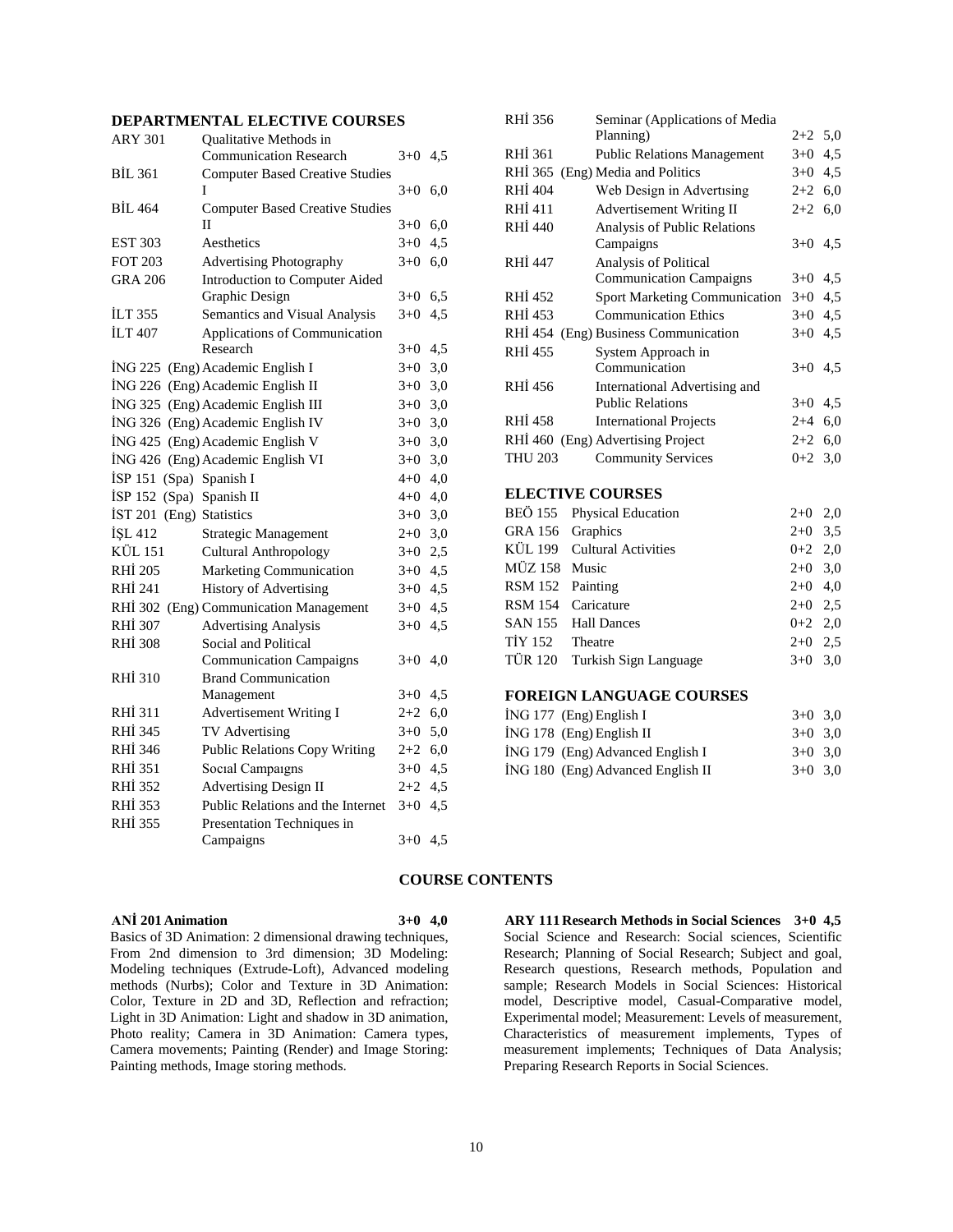#### **ARY** 301 Qualitative Methods in<br> **Communication Research** 3+0 4.5 **Communication Research 3+0 4,5**

Comparison of Qualitative and Quantitative Research Methods; General Characteristics of Qualitative Research; Data Collections Methods; Ethics in Qualitative Research; Focus Group; Depth Interview; Observation: Samples in Communication Research; Action Research: Samples in Communication Research; Data Analysis in Qualitative Research; Concepts of Reliability and Validity in Qualitative Research; Preparing Report in Qualitative Research.

# **BEÖ 155 Physical Education 2+0 2,0**

Definition of Physical Education and Sports; Aims, Disadvantages of Inactive Life; Various Activities for Physical Education; Recreation; Human Physiology; First Aid; Sports Branches: Definition, Rules and Application; Keep Fit Programs.

#### **BİL 150 Fundamentals of Information Technology 4+0 5,0**

Introduction to Computer: History of Computer; Operating Systems: Introduction to operating systems; Office Software-Word Processors and Document Systems: General Characteristics of the Office Software; Office-Software-Spreadsheets Programs: Spreadsheets Programs; Office Software-Presentation Programs: Presentation Programs; E Mail-Personal Communication Management: General Characteristics of the E Mailing System; Effective use of the Internet and Internet Security; Network Technologies. Computer Hardware and Error Detection: Types of Computers; Social Networks and Social Media: Social Media and Introduction to Social Media; Special Application Software: Multimedia; Law and Ethics of Informatics: Intellectual Property and Informatics Law; E-Learning: Developments in E-Learning; E-Government Applications; Computer and Network Security; Latest Strategic Technologies of Informatics: Factors Affecting Technological Developments.

**BİL 361 Computer Based Creative Studies I 3+0 6,0** Introduction to Adobe PhotoShop: Tools, cursors, palettes, shortcuts; Bitmap principles: Size and resolution, Creating new pictures, color models, file formats; Editing pictures: Painting tools, editing tools, basic techniques, Brush shapes; selecting and masking: Principles and tools of selection, drawing "paths" and file exchange with other softwares, Masking; special effects: Type tools, type effects, filtering techniques, picture effects; defining colors: Color models, color palette, coloring selections; scanning and printing: using scanners, selecting printers and printing process.

#### **BİL 387 Computer Applications 1+2 3,0**

Definitions: Hardware, software; Historical overview of computer applications; Word processing programs: Microsoft Word; Spreadsheets and database: Microsoft Excel; Presentation Software: PowerPoint; Web pages: Dream weaver; Desktop publishing: Microsoft Publisher; Electronic mail and communication through computer networks: Netscape and Internet Explorer; Chat programs: MSN Messenger and ICQ; Computer-mediated communication in the future and possibilities for new applications.

**BİL 464 Computer Based Creative Studies II 3+0 6,0** Introduction to Macromedia Freehand: Panels and tools, menus, working with pages, Fonts, layers, shortcuts, drawing "paths", objects, Masking; Importing PhotoShop files; Drawing: Principles of drawing; Drawing tools: Color, line and fill; creating colors; color lists and palette; color models; type basics, type tools, type effects, special effects, vectored effects; Printing: Preparing for printing and printing process.

#### **BYN 101 Basic Journalism 3+0 4,5**

Basic concepts of journalism: Journal and journalism, News and news types, Reporting and features of reporting; Types of Journalism: International journalism, Magazine journalism, Sports journalism and Financial journalism; Professional Identity of Journalism: Ethics of journalism; Steps in Preparing a Newspaper: Methods and techniques; Modern Journalism and Journalistic Approaches; Systematic Approaches to Journalism: Reporters, Experts, Researchers; Samples of Good Journalism.

#### **BYN 102 Applied Photoshop 2+2 4,5**

The Basic Elements and Features of Photoshop Graphics Editing Program; Creating Printed Documents: Information of resolution, Color properties, Creating photo-graphic meta, Contrast, Light features; Tools and Tools Features: Program menus, Filters, Layers. Retouching of Photographs: Repair tools, Applications, Logo, Banners, Button, Animations.

#### **BYN 104 Techniques of News Gathering and Writing 3+0 4,5**

Journalism and News; Process of News Gathering, Information studies, Relations with the news sources; News Writing Rules and Features, Improvement of practices; Functions of News and Social Responsibility; Technical Evaluation of Published News; Practices of News Gathering and Writing; Practices of Press Conferences: Asking the right question, Perception and writing; Relation of News and Journalist; News Types, Sorces, Importance order; Approach Methods at News Gathering; Basic Components and Questions of News; Narration Techniques; Finishing Words for News Sentences; News Language: Narration, Header, Spot, Caption narration.

# **BYN 106 History of World Media 2+0 3,0**

Communication in the Ancient World; Pre-Columbian Global Contacts and Exchanges; A Brief History of Communication Technology; The European Press in the Mid 19th Century; The Communications Revolution in the Late 19th and Early 20th Centuries; The Coming of Cinema; The Emergence of Mass Journalism; The Golden Age of Radio; The Impact of Television; The Influence of Film on Politics and Society in the 20th Century; The Digital Age and Alternative Futures.

#### **BYN 202 Introduction to Printing and Journalism 2+0 2,5**

Introduction to Journalism; Basic Concepts of Journalism, Importance: Duty, Function and Social Rules;General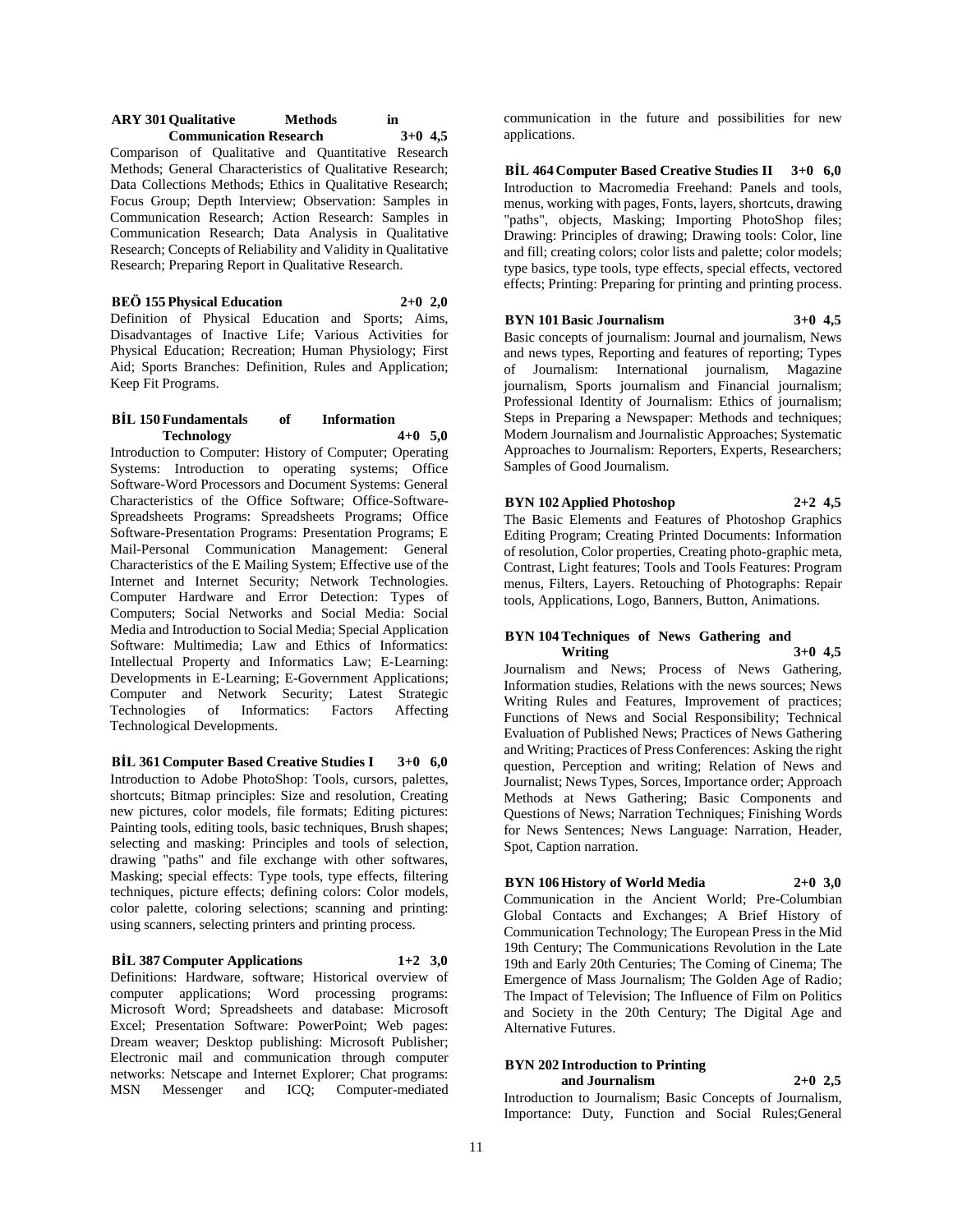Journalism Culture; Institutional Formation of Profession: Historical, Social and Ethic Dimensions; Different Journalism Applications; Mass Media : Different applications and functions of Newspaper, Radio and Television; News Types and Sources: Economy, Culture, Politics, Sports, Health, Science; Principles of Print Profession and Etics: Research Journalism, News Agencies, Editorship, Photography in Journalism, Graphics, Usage and Functions of Caricature; Preperation Stages of Newspaper and Printing Techniques.

#### **BYN 203 Page Design 2+2 4,5**

Basic Principles of Page Design: Balance, Contrast, Integrity, Simplicity, Structure, Focus; Typography: Letters, Fonts, Legibility; Photography: Using photographs in page design, How to take good photographs?, Captions; Headlines: Types of news headlines, Headlines for the top stories, Titles and subtitles, Secondary titles, Embedded titles, Choosing a title; Color: Psychological effects of color, Using color in page design, Using color in printed materials; Samples of Printed Materials: Booklets, Newspapers, Magazines, Brochures.

# **BYN 204 News Types 3+0 4,5**

News and News Writing Techniques; Techniques of Introduction to News; News Types; Reporter and the Qualifications of the Reporter;Charecteristics of Abundant News; News Applications: Newspaper News, Magazine News, Radio and Television News, Internet News, Local News, Police- Court News, Society- Life News, Magazine, Culture-Art, Politics and Parliament, Economy, Foreign News, Sports, Health, Science, Religion, Environment News and Applications.

#### **BYN 206 TV Journalism 2+2 4,0**

What's 'TV news??; Developments in TV Journalism: What's a news item?, What's TV news?; How to Write News Items for TV?; Importance of Using Image and Sound in TV News; A Comparison of Selected Samples of TV News and TV news programs; Project: collecting news and producing news bulletins for TV.

#### **BYN 207 Speech and Interview Techniques in Radio and TV News 2+2 4,0**

Announcer, Showgirl, Showman, Anchorman Concepts And Definitions; Voice And Breath Control; Phonetics And Diction Studies; Text Evaluation (Stress, Tone, Break, Melody, Audio Voice, Etc.); Event, Fact, Situation, Process, News Interaction; News Writing Studies; Practicing Reading of the News; Feature Concept And Basic Properties; Simulated Interview Practices with Different Personalities.

#### **BYN 208 Critical Media Theories 2+0 3,0**

Definition and Classification of Critical Theories Related to Media; Frankfurt School: Historical background, Fields of criticism and conceptualization of culture industry; Political Economy Approach: American political economy approach, European political economy approach; Constructivist Approach; Cultural Studies; Post-Constructivist Approach; Post-Modern Approach; Media Environment in Turkey and

the Evaluation of the Contents Within the Framework of Critical Approaches; Practical In-class Applications.

#### **BYN 209 Page Design Programs 2+2 4,5**

Key Features of QuarkXPress and Adobe InDesign Graphic Design Softwaress; QuarkXPress Graphic Design Software: Creating a new document, Tools, Applications: Page Design: Business cards, Brochures, Magazine pages and newspaper pages Indesign graphic design software: Creating a new document, Tools; Applications: Page design: Business cards, Brochures, Magazine pages and newspaper pages.

# **BYN 214 History of Turkish Press 2+0 3,0**

The Emergence of Press in the World; The European Press; The Emergence of Press in the Ottoman Empire and the Press in the Democratic Struggle; War of Turkish Independence and the Press; Press in the Republican Era; The Role of Media in the Construction of the Nation State and the Realization of the Reforms; Properties of the Single Party Era and the Political Power and Media Relations; Press and Political Parties in Multi-party Relationship; Press and Political Polarization Within the Military Coup of May 27; The Attacks on the Press; Relationship Between Political Power and the Press After 1960; Relationship with the Media Capital Groups; Censorship and Closed Newspapers.

#### **BYN 215 Online Journalism 2+0 3,0**

Internet and Journalism: Use of internet as the news media, Internet and acces channels to information: Search engines, Forums, Blogs, News sites; Online Journalism: First online journalism samples, First news sites, Today's online journalism applications; Differences between Traditional and Online Newspapers: News writing, Display, Values; Reading habits of online news and audience behaviour: Content clicking, Headline reading, Clicking the other pages; The Changing Role and Improving Importance of News Readers.

#### **BYN 216 Local Journalism 2+0 3,0**

Definition of Local Press; Distinctive Features of the National and Local Press; What is Covered by the Local Press?; The Function of the Local Press; The Importance of the Local Press; The Aim of the Local Press; The Historical Development of the Local Press: The development of the local press in the world, The development of the local press in Turkey; Local Newspapers: Problems of local newspapers; Responsibilities of Local Newspapers; The Circles Influenced by Local Newspapers; Differences Between the Local Press and Other Press Companies; The Importance of the Local Press in the World; News Gathering and Writing From Local Areas.

#### **BYN 217 Child Rights on Media 2+0 3,0**

Human Rights and Natural Rights; Convention on the Rights of the Child; Protecting Human Rights; Child Rights of Criminal Codes of Turkey; Media Representation of Children; Codes of Conduct and Editorial Guidelines; Barriers of Child Rights; Child Protection Policies; Children in Conflict With the Law; Children in Armed Conflict; Interviewing Children; Giving Children a Voice; Making Stories With/about Child.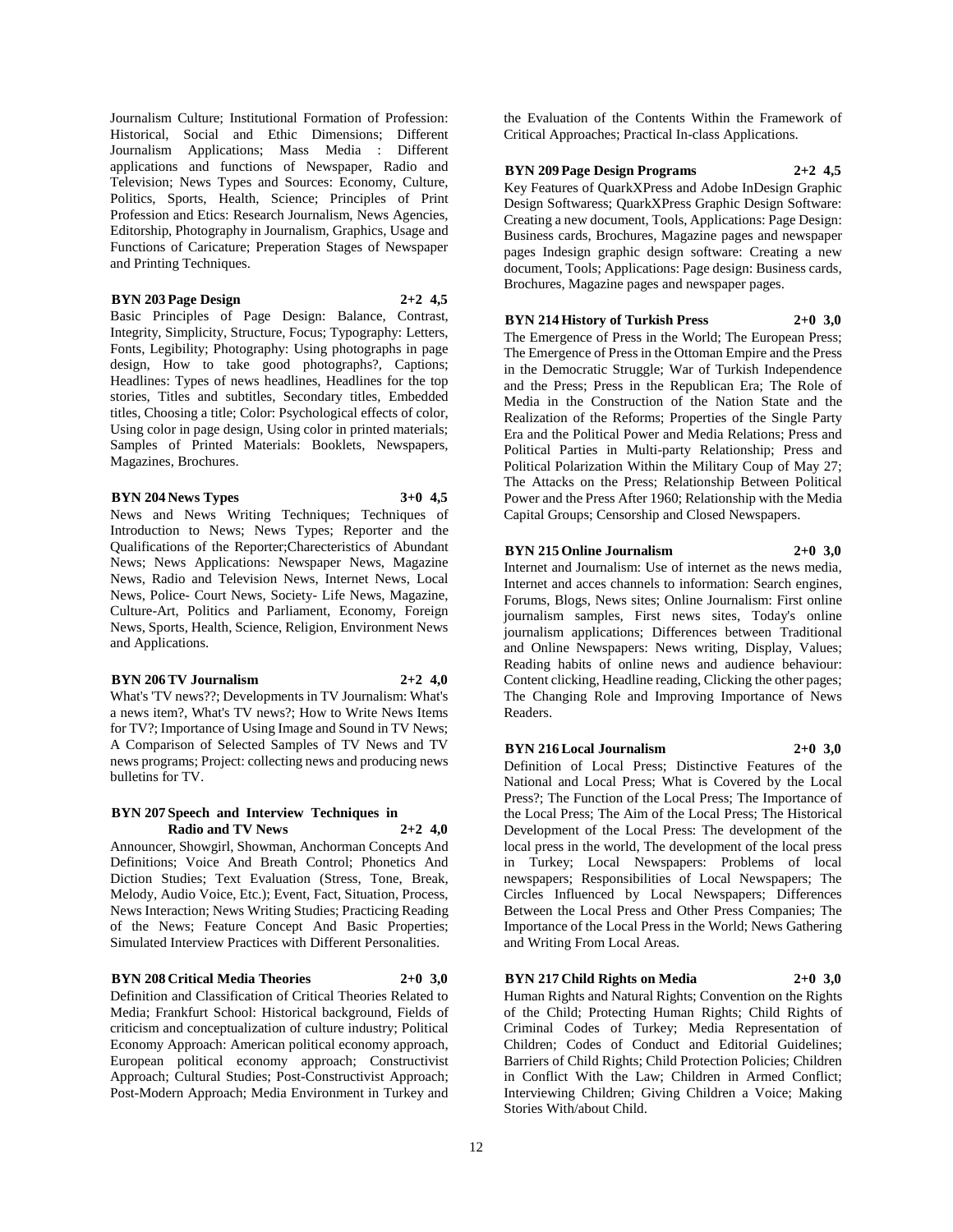**BYN 218 Investigative Journalism 2+0 3,0**

Defining the News Concept; Investigative Journalism and It?s History as a Special Area of Journalism; Research Methods and Technics of Investigative Journalism; Investigative Journalism in Terms of Social Responsibility and Journalism Missions; Investigative Journalism Cases From World Press; Investigative Journalism Cases From Turkish Press; Students Works and Applications.

#### **BYN 219 Public Opinion and Propaganda 2+0 3,0**

Public Opinion: Public, Opinion, Public Opinion; Public Opinion in History: The period of ancient Greek and Rome, The Period of enlightenment, The 19th Century; Political Systems and Public Opinion: Different political systems and public opinion, Civil society, Organizations of civil society; Public Opinion Research and Media: Historical development of public opinion research, Measuring public opinion, Reliability of the public opinion research, Media and the public opinion research; Mass Communication and Public Opinion; Propaganda Techniques, Social control.

#### **BYN 220 Tabloid Journalism 2+0 3,0**

Historical Background of Tabloid Journalism; Production Process in Tabloid Journalism: Professional fieldwork practices, News resources, Target audience; Monopolization Tendencies in Tabloid News: Circulation rates, Advertisements and advertorial news; Contents of Tabloid News; Tabloidization Tendencies; Basic Criteria to Follow While Writing Tabloid News and Ethical Rules; Evaluations From the World and Turkey Based on the Samples From Today's Tabloid Journalism; Practical Applications by Students Related to Tabloid Journalism.

#### **BYN 221 Critical Media Literacy 2+0 3,0**

Historical Developments of Mass Communication and Mass Media; Mass Media and It's Functions; Social Effects of Mass Media; Definition of Media and Mass Communication; The Evolution of Mass Communication Process; Defining of Media Literacy Concept and It's Development; Why Should Media Literacy?; Media Literacy in Critical Approach; Media Literacy in Liberal Approach; Reception of Media Messages; Manipulations in Media Messages; Elements of Media Literacy; Discussions and Researches About Media Literacy.

#### **BYN 222 Sports Journalism 2+0 3,0**

Basic Concepts in Sports Journalism; News Writing in Sports Journalism; Commentating and Interviewing in Sports Journalism; Editing in Sport Journalism; Ethics in Sport Journalism; Issues in Sport Journalism in Turkey; Sports Media and Society in Turkey; Supporter Culture in Turkish Sports Media; Social Media and Sports Journalism; Sport Journalism Pratical Project.

#### **BYN 223 Travel Writing 2+0 3,0**

Basic Concepts: Reading travel articles, Read writing about travel and place from Columbus's "Diario" through the present, Reading maps, Objects, Archives, And facts of various kinds; Writing a Non-fiction Essay; Travel: Types of travel, Cultural travel, Community based travel, Travel for pleasure; Travel Writing: Why do we travel?, Why do we

write about travel?; What are the core genres and styles of travel writing?; The components of a skillfully crafted travel article; The Habits of Successful Travel Writers.

#### **BYN 224 Political Journalism 2+0 3,0**

Political Journalist: Job description, Working area, Professional competences; Political Regimes and Polical Journalism: The importance of political journalism in democratic regimes, Mediatization of politics; The Dimentions Of Political Journalism: Political journalism on international, national and local leves; Application Areas Of Political Journalism: Parliament journalism, Political party journalism, Journalism during the election campaing; Releations Between The Political Journalist And The Goverment: Ethic codes, Principal of journalism; Political News Gatherin And Writing Practices.

#### **BYN 225 Healt, Science and Technology Journalism 2+0 3,0**

Fundamentals of Health, Science and technology journalism; Development, Subject and scope of health, Science and technology journalism in the world and in Turkey; News Gathering and Writing Techniques in Health, Science and technology journalism; Health, Science and technology news on newspapers, Journals, Radio and television; Control, Validation and ethics in health, Science and technology journalism; News writing Applications in Health, Science and technology journalism; Health, Science and Technology Page and Corner Applications for Newspapers and Journals.

#### **BYN 238 European Union Journalism 2+0 3,0**

Europe as an Idea: Borders of Europe, Birth of the European identity, Delanty's Europe; European Union History: Europe after WWII, EEC, EC, EU, Enlargement process; European Public Sphere: Habermas; EU Institutions as News Sources: European Council, European Parliament, European Commission; Media Systems in EU Member States; Turkey-EU Relations: Historical, geographical, economic, political and cultural dimensions; Turkey's EU Bid in the European Media: Discussions in the British, German and French media; The EU in the Turkish media; Future of EU: The concept of Multi-Speed Europe, United States of Europe.

**BYN 239 Shorthand Writing (Stenography) 2+0 3,0** What is Stenography; History of Stenography: History of stenography in Turkey; Pitman Stenography and Alphabets; Teeline Stenography and Alphabets; Stenography in Alphabets: Rules, Abbreviations; Shorthand Characters; Words' Plural Forms; Forms of Past Tense; Suffixes and Prefixes of Verbs; Negative Forms; Transitions; Adding Emphasis; Forms of Abbreviations; Sample Word Forms; Forms of Shorthand Sentences; Stenography Exercises: 3 minute, 5-minute and 10-minute exercises.

# **BYN 252 Radio Programming 3+0 4,5**

Preparing Radio Programs: Characteristics of radio programs, Staff of radio programs; Radio Programs: News, Current events, Magazine programs, Short itroduction programs, Documentaries, Dramas, Panel discussions, Music programs; How to Use the Studio in Radio Programs?; Components of a Radio Program: Effects, Choosing the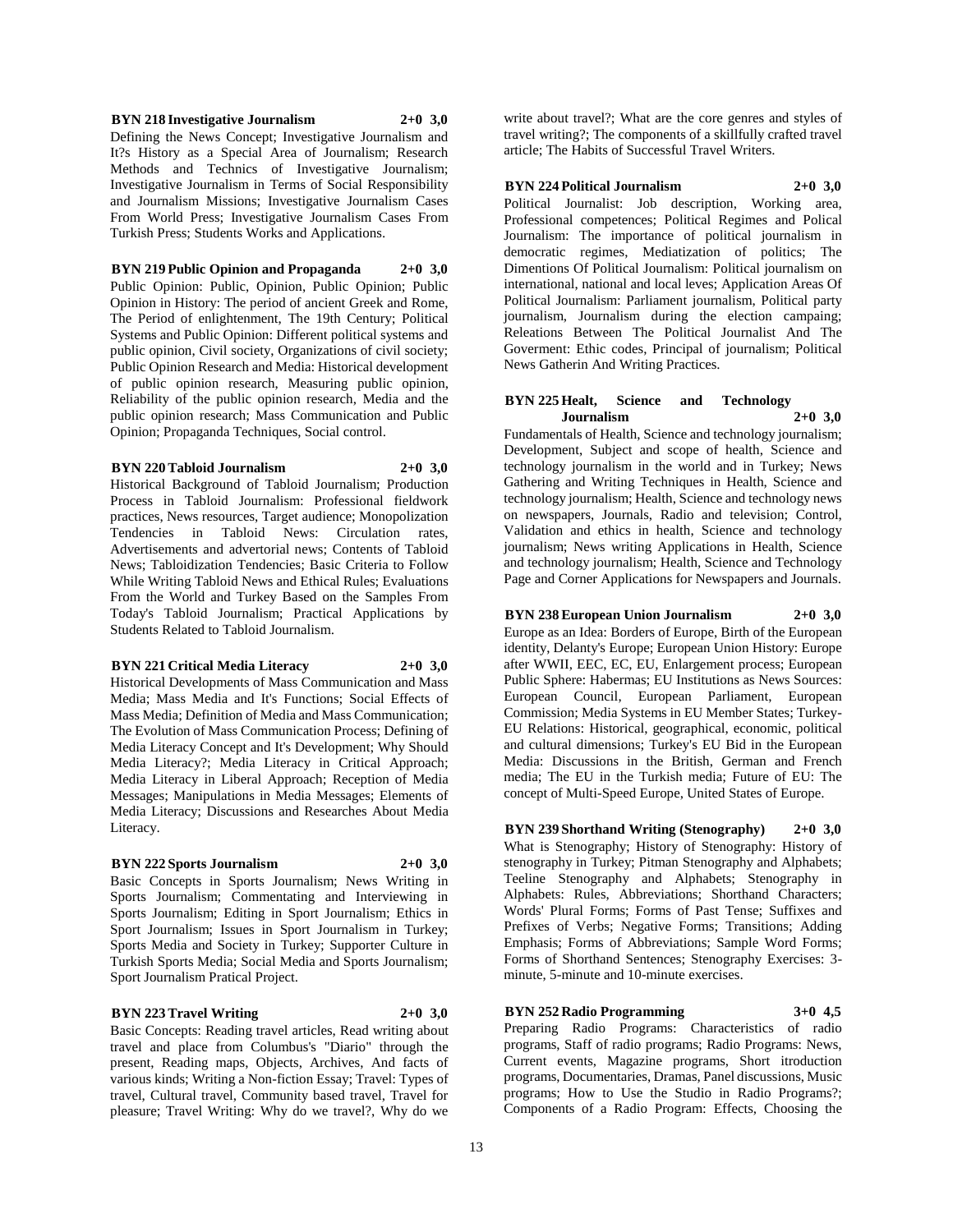music, Writing the text, Choosing the guests, the Relationship between time, topic and text, Making programs, Directing programs.

#### **BYN 271 Television News Cameraman 3+0 4,5**

The Evolution of Communication Tools; Television News: Characteristics of television news, Types of television news, Crews working for television news programs, Cameramen, Job profile; Types of Cameras; Working Principles of a Camera, Posing, White Balance, Choosing the right filter, Objectives, Focus length, Depth of field, Visual organization; Camcorder Unit; Videotape Recorder, Sound, Time code; Light; Light Resources, Color, Color heat, Natural light, Artificial light, Additional Enlightening Tools, Enlightening in the field, Enlightening in the studio.

#### **BYN 309 Media Law 2+0 3,0**

Basic Concepts of Media Law; Historical Development of Written and Audio-visual Media Law; Related to Media Law and Especially with Freedom of Expression; Protection of Personality and Personality Rights; Privacy Protection of News Source; Protecting the Confidentiality of Private Life and Limits of Criticism; Press and Publication Activities; Typography; Legal and Criminal Liability; Regulations on Radio and Television Broadcasting; Legal Regulations and Limitations About Radio and Tv Broadcasting; Legal Regulations and Limitations About Advetisements; Brand; Right to Information; Copyrights; Protection of Personal Data and Official Secret; Censorship and Self-regulatory; Competition Law in the Media; Radio and Television Supreme Council; Code of Ethics in Media.

#### **BYN 313 Literary Journalism Forms 2+0 3,0**

The Emergence of Newspaper: The story of a period; Penny Press and Literary Forms in USA; Yellow Journalism and Literary Forms in USA; New Journalism; Literary Journalism in Turkey; Reportage as a Literary Form of Writing; Interview-Reportage Distinction; News-Reportage Distinction, Characteristics of reportage; Yaşar Kemal and Reportage; Fikret Otyam and Reportage; Literary Forms in Popular Newspapers; Reportage in Novel: "Abdülhamit Düşerken", "Kurt Kanunu"; Fakir Bayburt and Reportage.

#### **BYN 319 Journalism Applications I 2+4 6,0**

News Gathering: Agenda meeting, Evaluating subjects of news, Techniques of gathering information and accesing to news sources, Making news; News Writing Applications: Knowledge of languages and following the spelling rules, News body, Headline, Leads, Photos, Interview and reporting, Investigative journalism; Taking Photos: Correct framing; News Editing: News election, Deciding and making page design; Printing Process, Publishing the newspaper.

# **BYN 320 Journalism Applications II 2+4 6,0**

News Collecting and News Writing: Gathering and writing magazine news, Making portraits and feature reports, Doing research, Gathering and writing culture and art news; Taking Photographs: Taking photographs appropriate for the news item, Printing; Gathering and Editing the News; Page Design: Placing written and visual materials, Preparing

newspaper for print, Stages of printing, The makings and presentation of the newspaper.

## **BYN 321 Visual Media Literacy 2+0 3,0**

The Concept of Visual Literacy; Relationship between Visual Literacy and Visual Communication; Basic Visual Elements: Point, Line, Color, Texture, Direction, Shape, Motion, Saturation, Shade, Hue; Theories of Perception: Balance, Contrast and axis, Priority of left, Positivity, Negativity; Anatomy of a Visual Message: Symbolization, Representation and abstraction; Message and Function: The unconscious communication; Visual Techniques.

#### **BYN 322 Media Ethics 2+0 3,0**

Definition of Concept of Ethics and Its Historical Development Process; A Comparative Moraity Systems; The General Frame of the Media Ethics; Economic, Political and Socio-cultural Conditions Which Determine the Ethical Functioning of the Press; New Understandings of the Freedom of the Media and Their Contributions to the Media Ethics; The Role of Civil Initiative in Enpowering the press Ethics; Self-control Mechanism in the Press: Codes of ethics, Press councils and the ombudsman system; Self-control Mechanisms of the Press in Turkey; Practice of Self-control in the World.

## **BYN 323 News Writing in English 2+0 3,0**

Characteristics of English Newspaper; English-language Newspapers in the U.S. and the U.K.; Headlines, Spots and subtitles; The Photographic Caption; Grammatical and Ungrammatical Language Use in Journalism; Opportunities and Limitations in Journalistic Research; Sequence and Balance in Composing a Newspaper Article; Tabloids and Pursuit of the Sensational; Comment and Opinion; Newswriting in the Internet Age; The Issue of Celebrity; Blogs and Blogging.

**BYN 324 Theories of Political Communication 2+0 3,0** The Concept of Political Communication; Theories of Democracy; Political Participation in Democratic System; Political Actors in Democratic System; Civil Society and Media; Political Communication Campaigns; The Concept of Leadership in Political Communication; Consultancy in Political Communicatio; Globalisation and Political Communication; History of Political Communication in Turkey; The Important Political Campaigns of Turkey.

#### **BYN 325 Crisis and Conflict Reporting 2+0 3,0** Concepts of Crisis and Conflict Reporting; Writing Crisis and Conflict; Preparing for Crisis, Conflict and War and Writing Them; Identity and Viewpoint of Journalists; Logistics of Crisis, Conflict and War; Human Rights and International Conflict Law; Conditions of Reporting: Interviews and portraying characters; Storytelling; Human

Side of Characters in Crisis, Conflict and War; Objectivity; Concept of ?enemy?; Concept of ?peace?; Conflict and sides; Reporting Crisis, Conflict and War in the Internet Age.

# **BYN 327 Peace Journalism 2+0 3,0**

Concepts of War and Peace; Portraying War and Peace; War and Peace in Mass Media; Texts and Visuals of War and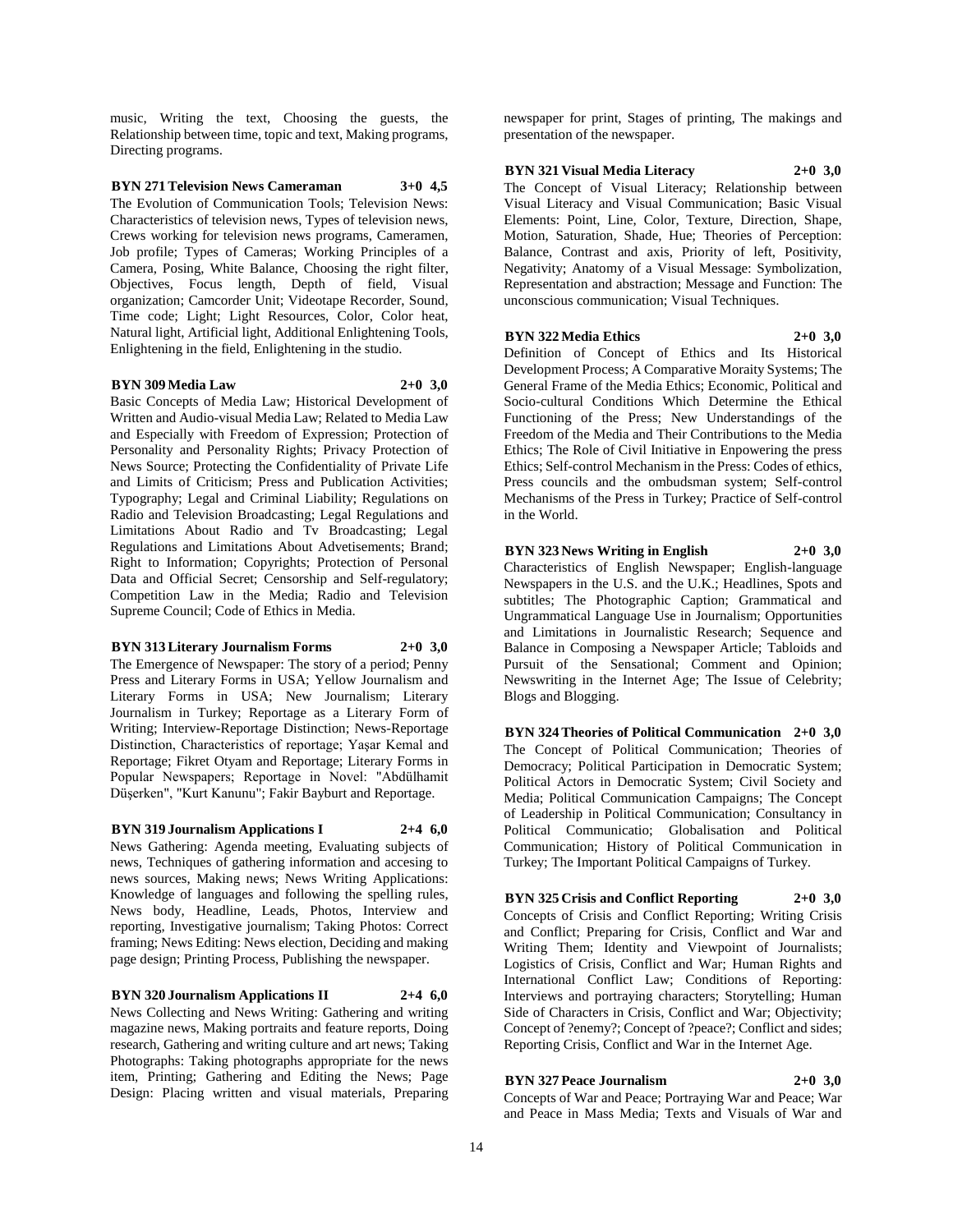Peace; Cultural Conflict and Peace; Building Discourse for Peace Culture; Emotions in Times of War and Peace; Conflict and Peace Content with New Media; Ethical Considerations.

**BYN 328 Social Media Theory and Applications 2+0 3,0** Basic Concepts: New media, New communication environment, Social networks; New Communication Technologies; Difference of New Technologies from Traditional Media: Digitalization, Interactivity, Multi-media, Hypertext, Social networks and internet; New Media Theories: Network society, Global village, Supervision society, Electronic democracy, Virtual agora, Virtual communities, Desktop colonialism; ICT and Technology Reform Paradigm; Social Media and Journalism Applications: Blog, Vlog, Podcast, Wiki, Sosyal networks.

**BYN 329 Journalism in the Movies 2+0 3,0** Journalism ; Who is journalist?, What are principles and codes of professional ethics in journalism?, Mission of a journalist, News production process, Burden to public, News gathering practices, Preparing the news, News sources, Journalism myths, Stereotypes; Film Analyzing: Visual

expression of film, Power of film, Writing a real case for the screen, journalists life in movies, Comparing the film with the actual event.

#### **BYN 330 Management and Organization Structure in Media Institutions 2+0 3,0**

Characteristics of Media Institutions: Organization of media institutions, Effects of the environment on organizations in media institutions, Main activities in the organizational structure of media institutions, Segmentation of activities in media institutions, Division of labor in media institutions, Major tasks, authorities and responsibilities in the organizational structure of media institutions, Duties, Authority and responsibilities related to other activities, Organizational structures ine major media institutions, Evaluation of various forms of governance in media institutions.

### **BYN 332 Rhetoric 2+0 3,0**

Why Persuasion is Needed?; Argumentation: Mediated argumentation, Non-mediated argumentation; Rhetorical Constructivism; Rhetoric Deconstructivism; Indirect Criticism; Direct Response; Developing Strategy Based on Media Utilized: Rhetoric in traditional media, Rhetorical argumentation in press, Social media rhetoric; What an Individual Wants?: Distinction between Lie and Truth; Visual Rhetoric; Art of Speech; Public Speaking; Speaking on Television or on Radio; Speech Types: Persuasive speaking, Speaking for choice, Speaking for psychological pressure, Affirmative and thanking speeches.

**BYN 346 TV News-Project and Application 1+4 4,5** News Making in Television; Television News and its Distinctive Features; Image and Text in TV News; TV News Broadcasting; TV News Crew; Cameramen and Journalists; News Making Based on Types of TV News; Preparing a Project Requiring a Production of TV News Items.

#### **BYN 355 News Editing 2+2 4,5**

Types of News Programs: News bulletins, News programs; Designing Television News Programs: Studio programs, Out-of-studio programs, Mixed programs; News documentaries: Documentary programs, News programs; Choosing issues and guests for news programs; Broadcasting periods of programs; Timing of programs; Broadcasting types of television news programs: Live, VTR; Preparations before the shot and broadcasting: Research and Organization; Preparations in the studio: Decor, Lighting, Number of Cameras and Camera Angles; Editing; Applied News Program Design and Editing.

# **BYN 364 Advanced Web Design 2+2 4,5**

Basics of Web Design; Elements of Web Design; Knowledge And Data Concept; Classification and Storing Information; Construction of the Database; Database Programs; Designing Database, Defining Types of Web Sites; Using Database With ASP; Using Database With PHP; Flash Applications In News Sites; XML Applications In News Sites; Constructions of News Sites; News Site Preparation Project.

**BYN 365 Radio News Projects 2+2 4,5** Definitions of Radio News; Differences Between Radio And Television And Newspaper News; Evaluation of Radio News Bulletins And News Programs; Developing News Bulletin And News Programs; Practicing Preparation and Presentation of Radio News.

**BYN 404 Applied Magazine Publication 2+4 6,0** Magazine as a Medium: Magazine news, Preparing magazine agenda, News writing and gathering in magazine, News editing in magazine; Magazine Reporting; Shooting Photography for Magazines; Various Phases of Magazine Production: Page planning; Visual and Creative Design for Magazine: Visual components, Writing components; Rules of Magazine Publication; General Publishing Policy; Editorial Staff for the Magazine: Responsibilities of reporter, Copy editor, Chief editor, Photographer and designer; Ads and News Stories.

### **BYN 406 Introduction to**

**International Relations 2+0 3,0**

The Development of International Relations; The Basic Concepts of International Relations; The Main Actors of International Relations; International Organizations; The Objective and Means of Foreign Policy; Diplomacy; Propaganda; National Force; The Problem of Analysis in International Relations, Theories of international relations; System Approaches in International Relations and the Structure of Modern International System; International Conflicts and the Cold War; Democracy and Human Rights After the Cold War.

#### **BYN 408 Web Publishing 2+4 6,0**

Internet: World wide web, Hyper text transfer protocol, File transfer Protocol; Interactivity: Internet and interactivity, Interactive applications; Types of Internet Publications: Video based sites, Voice based sites, Web sites; News Sites: Traditional publication sites, Independent sites; Journalism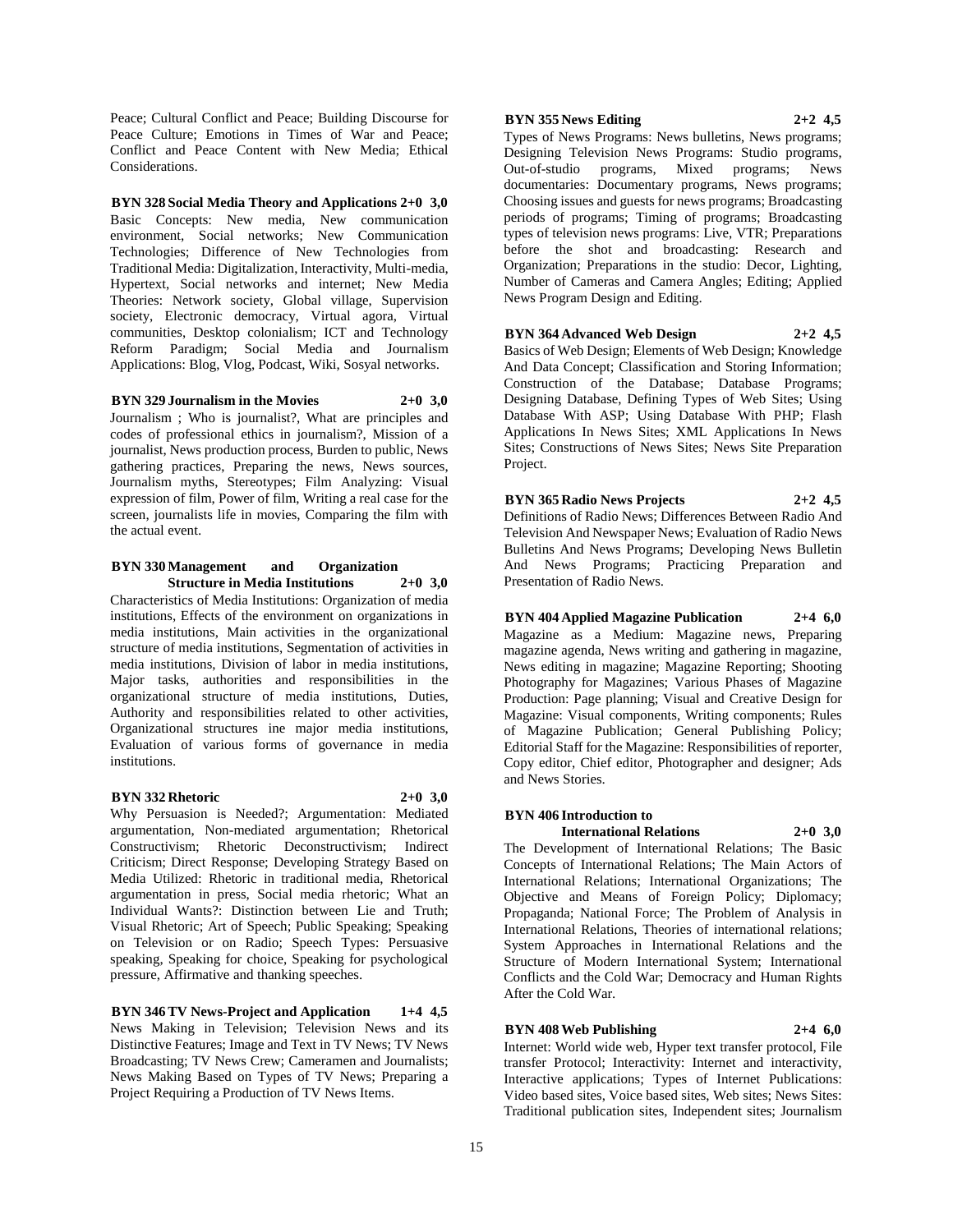on the Social Media: Blog journalism, Facebook applications, Twitter applications; Applied Internet Publishing: News gathering to internet, News editing for internet; Publishing News on Internet: Using videoanimation, Using picture.

**BYN 409 Contemporary Media Criticisms I 3+0 3,0** Development of Media in Turkey; Objectivity in Journalism; Background, Components, Criticism; Media Ethics: Pragmatic approach; Functional Approach; Machiavellian Approach; News Framing; Presentation of Political News; Alternative Journalism: Civic journalism, Peace journalism, Rights journalism, Civil society media; Critical News Studies; Construction of Ideology in News; Manipulation in News; The Use of Metaphor in News; Representation in News: Women, Children, The poor, Minorities; News and Reception: How news are read by the readers.

**BYN 410 Contemporary Media Criticisms II 3+0 3,0** Globalization and Neo-liberalism Policies: Political, economic and cultural dimensions of media; Consumption Culture and Life Styles: Middle class and media in fordism and post-fordism; Tabloidization of Turkish Media and Television Serials: Representation of poverty and richness; Football Industry and Television Football in Turkey; Public Sphere, Representation and Media: Case study analyses from Turkish media; Nationalism and Media; Civil Disobedience Movements and Media; New Media, Social Movements and Youth; Student Studies on Contemporary Media Texts.

#### **BYN 413 Culturel Identity 2+0 3,0**

What is Identity?; Types of Identity: Indivudualistic identity, Social identity, Cultural identity; Modernity and Identity; Dimensions of Cultural Identity; New Cultural Identities; Cultural Identities in Turkey; Cultural Identities and Urban Life; Diasporas and the Problem of Cultural Identity; Cultural Identities and the Middle East; ?Who Am I? Studies in the Classroom; The Student Representations on Cultural Identity in the Classroom.

#### **BYN 415 Career in Media 2+0 3,0**

General Concepts on Working Life in Media; Developments in Media Sector and Its Effects on Working Life; Historical Background of Legal Regulations on Working Life in Media; Exceptions and Scope of Application of Press-labour Act No.5953; Conclusion of Labour Relation; Arrangement of Labor Relation in Terms of Wage; Arrangement of Labor Relation in Terms of Time; Terminate of Labor Relation; Legal Results of Terminate of Labor Relation; Professional Organization and Unionism in Media; Collective Bargaining Agreement, Strike-lockout practices in media; Social Security of Media Employees.

#### **BYN 419 Photo Reportage 1+1 3,0**

Definition of Photo Reportage: Photojournalism, History of photo reportage, Illustrated news magazines in Germany in 1920s; Photo Reportage as a Means of Photojournalism: Relationship between news photo and text; Qualities of Photo Reportage and Its Production Process: Idea, Theme, Time management, Cooperation, Importance of details, Ethics of photo reportage; Great Photo Reportages: Andre

Kertesz, Martin Munkacsi, Brassai, Tim Gidal, Eugene Smith; Contemporary Samples: VU Photo Agency, Noor Photo Agency, VII Photo Agency, Nar Photos; Practice; Evaluating the Produced Works.

#### **BYN 421 Social Media Journalism 2+0 3,0**

New Media; Social Media; Social Change and Development of Social Media and Communication in Social Media as a Mass Medium; Differences Between Social and Traditional Media; News and Newsworthiness in Social Media; Criteria for Newsworthiness in Social Media Journalism; Social Media Tools; Comparing News Values in Social Media and Traditional Media Journalism; Students Practices.

**BYN 422 Campus Journalism 2+0 3,0**

Journalism Applications in Anadolu Haber, Campus Newspaper of Anadolu University: News reporting practice for agenda topics; Reporting a Meeting: Reporting about conferences, seminars, panel discussions, symposiums, congresses; Event Reporting: Exhibitions, shows, movies, openings; Reporting Statements; Interviews: Prepared and unprepared interviews; Routine Stuff: Science and technology page, Students? opinions page; Campus Newspaper Management: Agenda meeting, News selection, Draft pages, Newswriting, Editing, Organization of agency news, Page design, Preparations for printing, Printing process.

**BYN 423 Media Economics and Management 2+0 3,0** Basic Concepts of Economics; Basic Economic Problems; Sections of Economics; Developments in Media Sector; Importance of the Media Industry; Media and Market; Monopolization in Media; Importance of Media Companies; Features of Media Companies; Types of Media Companies; Organizational Structure of Media Companies; Organizational Structure of Print Media; Organizational Structure of Radio and Television Organizations; Main Activities in Organizational Structure of Media Companies.

**BYN 424 International Journalism 2+0 3,0** Definition; Historical Development; The Cold War: Propaganda; Comparative Public Broadcasting; New Communication and Information Order: Geopolitics of news media; Globalization and Neo-liberal Re-organization of International News Media; Global Information Economy; Democracy; Global Identity Policies and Changing Discourses of International Journalism; Integration of New Communication Technologies and New Position of International News Media; New Social Movements and Global News Networks; Effects of Transnational News Media; Post-cold War and New World Order: Global wars; Future of International Journalism.

#### **BYN 425 Seminar I 2+0 3,0**

Media as a Social Mass Medium and Environment; Problems of the Turkish Media; News Media Today; Featured Workshops by News Professionals on News Media Approaches: Changing journalism in the world and Turkey; Online Journalism; Social Media and Journalism; Citizen Journalism; Effects of Monopolization Trends on News Journalism; Problems of Media Professionals.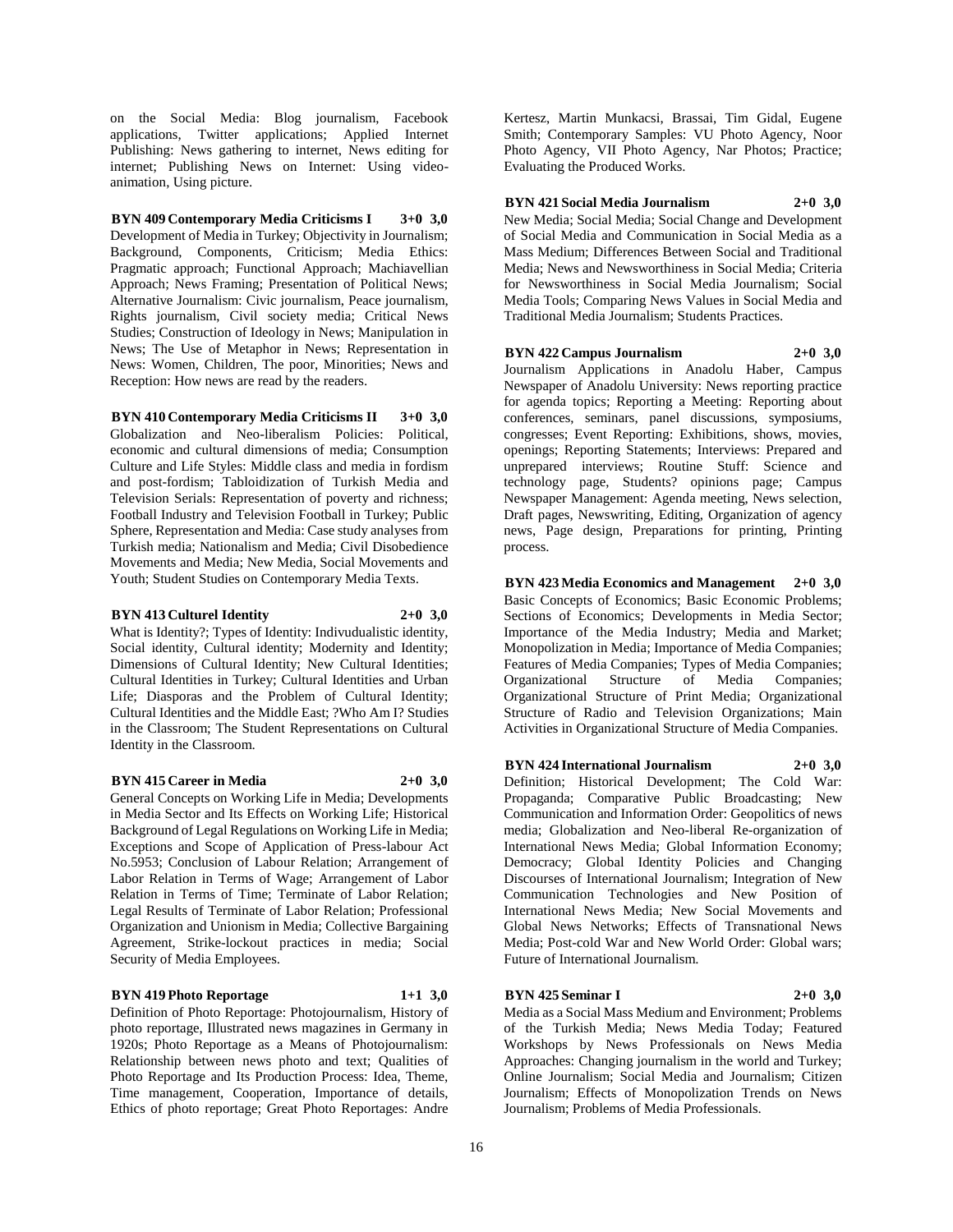#### **BYN 426 Seminar II 2+0 3,0**

Media as a Social Mass Medium and Environment; Problems of the Turkish Media; News Media Today; Featured Workshops by News Professionals on News Media Approaches: Changing journalism in the world and Turkey; Online Journalism; Social Media and Journalism; Citizen Journalism; Effects of Monopolization Trends on News Journalism; Problems of Media Professionals.

#### **BYN 427 Agency Journalism 2+0 3,0**

News Agency: Functions and functioning of news agencies; News Agency in Turkey: History of news agencies in Turkey, Media ownership and news agencies; International News Agencies: Their effects of international news flow, One-way news flow and UNESCO; News Gathering in News Agencies; News Writing in News Agencies; Services of News Agencies: Video news services, Photo news services; Agency Journalism Practices: Video news practices, Photo news practices, News gathering practices, News writing practices.

**BYN 429 Economy and Financial Journalism 2+0 3,0** Fundamentals of Finance; Journalism of Finance and Press; Financial News: Topics, Sources, Indicators and their meanings; History of Financial Journalism in the World and Turkey; Types of Financial News: Finance, Business circles, Consumer news; Financial News in Print Media, Radio, Television, Internet, and Social Media; Legal and Ethical Dimensions in Financial Journalism.

#### **BYN 431 Publication Design Project 2+0 3,0**

Design Principles: The concept of image, Communicating with design elements; Visual Communication: Image and text relationship, Ethics in visual communication; Typography: Typographic communication, Importance of typography, Classification of typographic characters; Structure and Anatomy of Letters: Font family, Font size, Space, Legibility, Readability, Special effects; Preparing Publication Design Samples: Flyer, Logo, Magazine cover, Newsletter, Brochure, Poster.

#### **BYN 443 Project in Photography 2+2 4,5**

Basic Techniques of Photography; Dia shows; Samples of photography from the world and Turkey; Introducing the Equipment: Black and white film and photographic papers; the Multigrade Enlarger and Using the Multigrade Enlarger; Film Development; Printing: tonality and contrast control in printing; Photogram and Other Creative Darkroom Techniques; Project Applications; Image Arrangement; Photograph Criticism; Exhibition Prints; the Final Project. Prerequisite: FOT 201.

#### **BYN 460 Television News Programming 3+0 4,5**

Applied Television News Programming: Writing techniques, Preparing a bulletin, Summaries; Broadcasting Techniques: Live Broadcast, Live Connection Techniques, Live Connection with Image, Live Telephone Connection, Television News in Turkey; Television News in the Institute of Turkish Radio and Television (TRT) and Private Television Channels, Techniques of Preparing Television News Programs.

# **BYN 462 Applied Rhetoric 2+2 4,5**

Relationship between Announcers and the Audience: Methods for dialog, Possible reactions of the Audience, Understanding the audience profile during the dialog; Asking Questions; Body Language, Use of Hands, Gestures and Mimics; About the Studio: Announcers, Cameramen and Directors and Their Relationship, Using a camera and a microphone; Command of Speech: How to command panels and discussions, Appearance of the announcer: Attire, Attitudes and behaviors.

**EDB 221 Turkish and World Literature 2+0 3,0** Novel in Western Literature: Analysis for classic novels; Gustave Flaubert/Madame Bovary, Dostoyevsky/Suç ve Ceza, Gabriel G. Marquez/Yüz Yıllık Yalnızlık, J.D. Salinger/Gönülçelen (Çavdar Tarlası); Analysis for Modern Novels: Umberto Eco/Prag Mezarlığı; Novel in Turkish Literature: Analysis for classic novels; Mithat Cemal Kuntay/Üç İstanbul, Yakup Kadri Karaosmanoğlu/Kiralık Konak, Peyami Safa/Fatih Harbiye, Tarık Buğra/Küçük Ağa, Ahmet Hamdi Tanpınar/Huzur; Analysis for Modern Novels: Oğuz Atay/Tutunamayanlar; Analysis for Postmodern Novels: Orhan Pamuk/Kara Kitap, Elif Şafak/Mahrem.

#### **EST 303 Aesthetics 3+0 4,5**

Aesthetics as a concept. Beauty in nature and in Art. Daily use of Aesthetic concept beauty in Art, Concept of beauty in Art, change of beauty concept in time. The concept of ugliness in Art. Aesthetics as an element of Artwork. Aesthetic criteria, Ancient philosophy and Aesthetics, Renaissance and elements of Aesthetics, Contemporary times; Aesthetics and functions.

**FEL 102 Introduction to Philosophy 2+0 2,5** Fundamentals of Philosophy; Scope of Philosophy; History

of Philosophy; Theory of Science; Theory of Knowledge; Logic; Ontology; Philosophy of Nature; Philosophy of History; Philosophy of Art; Philosophy of Language; Philosophical Anthropology; Ethics; Philosophy of Religion; Metaphysics; Schools of Philosophy; Development of Philosophical Perspective.

**FEL 102 Introduction to Philosophy 2+0 2,5** Fundamentals of Philosophy; Scope of Philosophy; History of Philosophy; Theory of Science; Theory of Knowledge; Logic; Ontology; Philosophy of Nature; Philosophy of History; Philosophy of Art; Philosophy of Language; Philosophical Anthropology; Ethics; Philosophy of Religion; Metaphysics; Schools of Philosophy; Development of Philosophical Perspective.

**FEL 251 Communication Philosophy 3+0 4,5** Marx and Marxist Media Theory; Althusser and Ideological Apparatuses of the State; Critical Theory and Cultural Studies; Gramsci: Popular culture and hegemony; Frankfurt School: Its history, impact, and importance; Horkheimer and Adorno: Culture Industry and Negative Dialectics; Benjamin and the Concept of Fantasmagory; Marcuse: One dimensional man; Lukacs and Weber: Reification; Habermas: Public Sphere and Communicative Action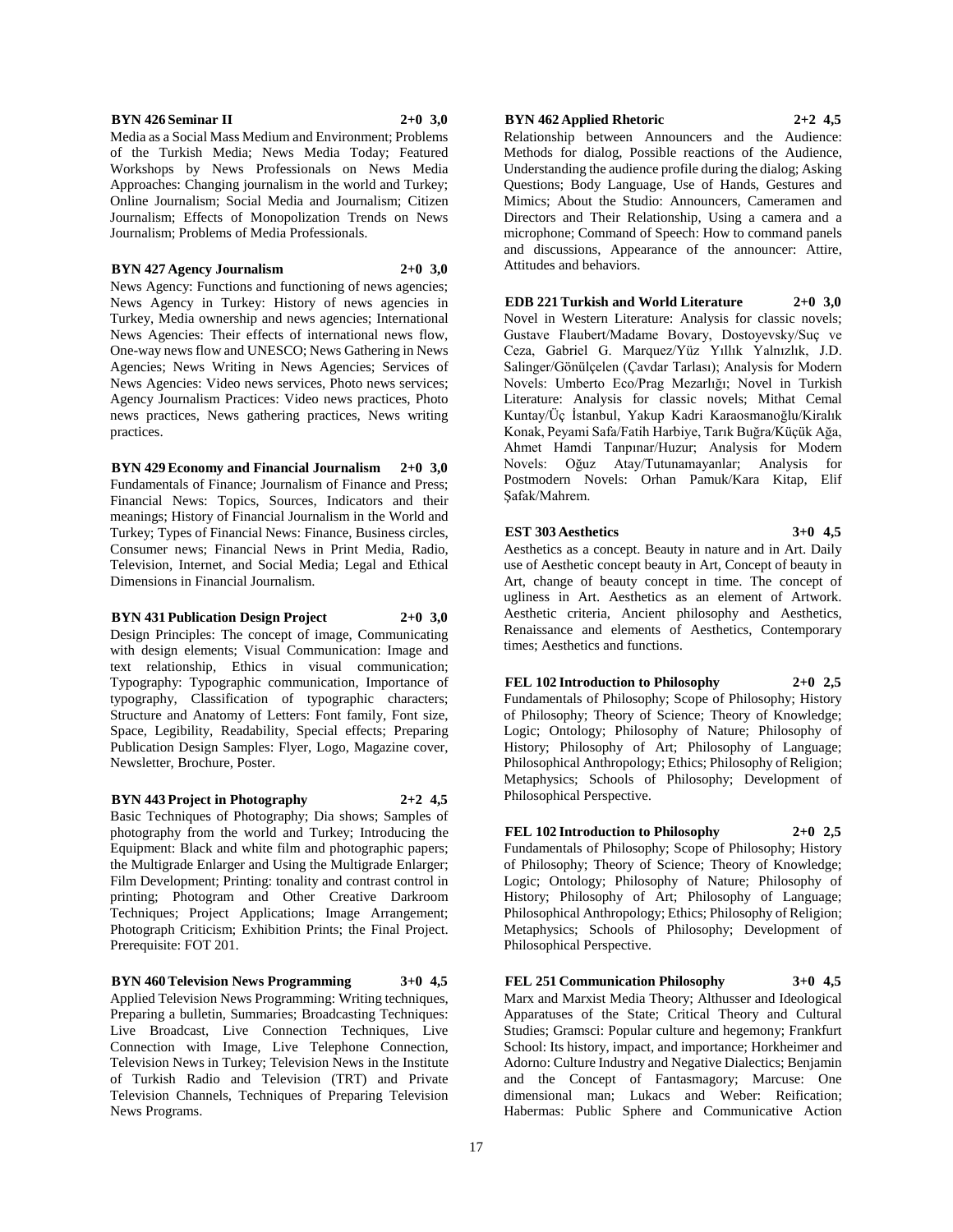Theory; Huizinga: Loss of humanity in Modern Times; Internet and the Concept of Virtual Reality; McLuhan: Globalization, media, and others.

#### **FEL 303 Philosophical Criticism and Art 3+0 4,0**

Approching art from the point of view of philosophy; Relation between philosophy and art, common points and differences; Difference between the knowledge acquired from art and the knowledge acquired from philosophy; Work of art, artist and audience, functions of work of art and qualities of work of art; Criticism; Using the philosophy on the criticism of art works and method of philosophical criticism; Discussing the philosophical problems of the chosen works of literature and cinema and the philosophical basics of art works; Bilge Karasu, Oğuz Atay, Sait Faik, Ferit Edgü, Ömer Kavur, Hermann Hesse, Kazancakis, Dostoyevski, Bergman, Antonioni, Tarkovski, Pavese, Rilke, Kafka, Camus, Nietzsche, Sartre.

#### **FEL 418 Image and Philosophy 3+0 4,5**

Meaning and origins of the word 'image', and its different meanings in ancient languages; Image and Epistemology in Ancient Greece; The concepts of 'Icon' in the Middle Ages, and Holy Images; Photography- The Image of Modernity; Artistic and Political Implications of Photography, and Walter Benjamin's Perspective: Photography and Philosophy; Semiology of the Image; Cinema and Philosophy; Digital Image; Dreams and Though: Image as a tool of Psychoanalyses; Cinema and Psychoanalysis; Political Image: Politics of Visual Arts; "Thinking through images"

#### **FEL 426 Philosophical Approaches in Communication 2+0 3,0**

Introduction to Philosophy: General concepts, Philosophy in the beginning; History of Philosophy: Transition from ancient philosophy to modern philosophy; Modern Philosophy: Descartes and Spinoza, Philosophy of enlightenment, Empiricism, German idealism, Materialism and Marxism; Philosophy in the 20th Century: Science and positivism, Modern philosophy and 20th century philosophy in comparison; Media and Communications: Philosophical meaning of communication, Media, Communication and modernity, Critical approaches to media and communication society , New communication technologies, Representation of virtual reality and the philosophical dimensions of communication.

#### **FOT 104 Documentary Photography 2+2 4,5**

Defining Documentary Photography; Documentary Photography and Other Types of Photography; Social Documentary Photography: Photography and reality, Manipulation; Samples of Documentary Photography in the World: Jabob Riis, Lewis Hine, Paul Strand, Eugene Smith, FSA, Photo league; Documentary Photography in Turkey: Fikret Otyam, Ara Güler; Documentary Photography Today: Studies of Foundations of Photography and Their Contributions to Documentary Photography; the Internet and Documentary Photography; Photo Reporting; Masters and Their studies; Project. Prerequisite: FOT 201.

#### **FOT 108 Reading Photography 3+0 3,0**

What is Photography?; Some Thoughts and Discussions on Photography; Photography as a Tool of Expression; Denotations and Connotations: Unity of the Picture and the Text, Captions, Subtitles, Headlines; Creating Denotation: Technical manipulations, Retouch, Montage and other trick effects, Posing, Objects in a picture and their effects on its semantics; Photogene, Effects of Aesthetic Content of Photograpsh to Their Meaning; Other Methods of Reading Photography: Realistic, Sociological and Psychological methods; Analyzing Press and Advertising Photography.

**FOT 116 Basic Photography Applications 2+2 4,0** An overview of photography equipment; New technologies, Accessories: Using flash light, indoor lighting; Tripod, monopod; Filters; 18% Gray Card: Correct exposure, White balance; Lenses: focal length, focal length multiplier; Composition; Black & White and digital applications: abstract photography and photo-story applications; Depth of field applications.

# **FOT 118 Applied Photography 2+0 3,0**

Focusing: Experiencing focusing modes; Understanding Exposure: Correct exposure, Alternative correct exposures, Exposure compensation; Light Metering: Experiencing light metering modes; Practicing Shots on Depth of Field; Practicing Shots on Movement; Understanding the Color of the Light: Setting the white balance on the camera; Using Flash: Flash modes, Bounce flash, Fill flash; Basic Photoshop Applications; Practice; Evaluating the Produced Works.

#### **FOT 201 Basic Photography 2+2 5,0**

The short history of photography: Cameras; 35 mm, Medium and large format cameras; Lenses; Normal focus, Wide angle, Narrow angle (Tele) and Zoom lenses; exposure control mechanisms; Diaphragm, Shutter; Stop motion; Depth of field; Film: Film types according to formats, Film types according to light-power sensitivity, Film types according to color sensitivity, Contrast, Clearness and grain structure; Light: light Measuring, the different ways of light measuring, Exposure modes, Filters and asset accessories; Image design; Developing and printing black and white films.

### **FOT 203 Advertising Photography 3+0 6,0**

Introduction to Advertising Photography; Advertising and Photography; Cameras Used in Advertising Photography; Studio Equipment: Par flashes, Light meters, Accessories; Techniques of Photograph Taking in Studios; Outdoor Photography; Types and Features of Positive Films; Properties of a Good Advertising Photograph; Trends in Photography; Techniques of Effective Advertising Photography; Expertise in Advertising Photography: Fashion, Food, Architecture, Jewelry Photography; Processes in Advertising Photography; Discussions on Samples of Advertising Photography. Prerequisite: FOT 201.

# **FOT 204 Applied of Photojournalism 2+0 3,0**

Basic Concepts: Definition of photojournalism; Photojournalism History: Use of photographs in print media,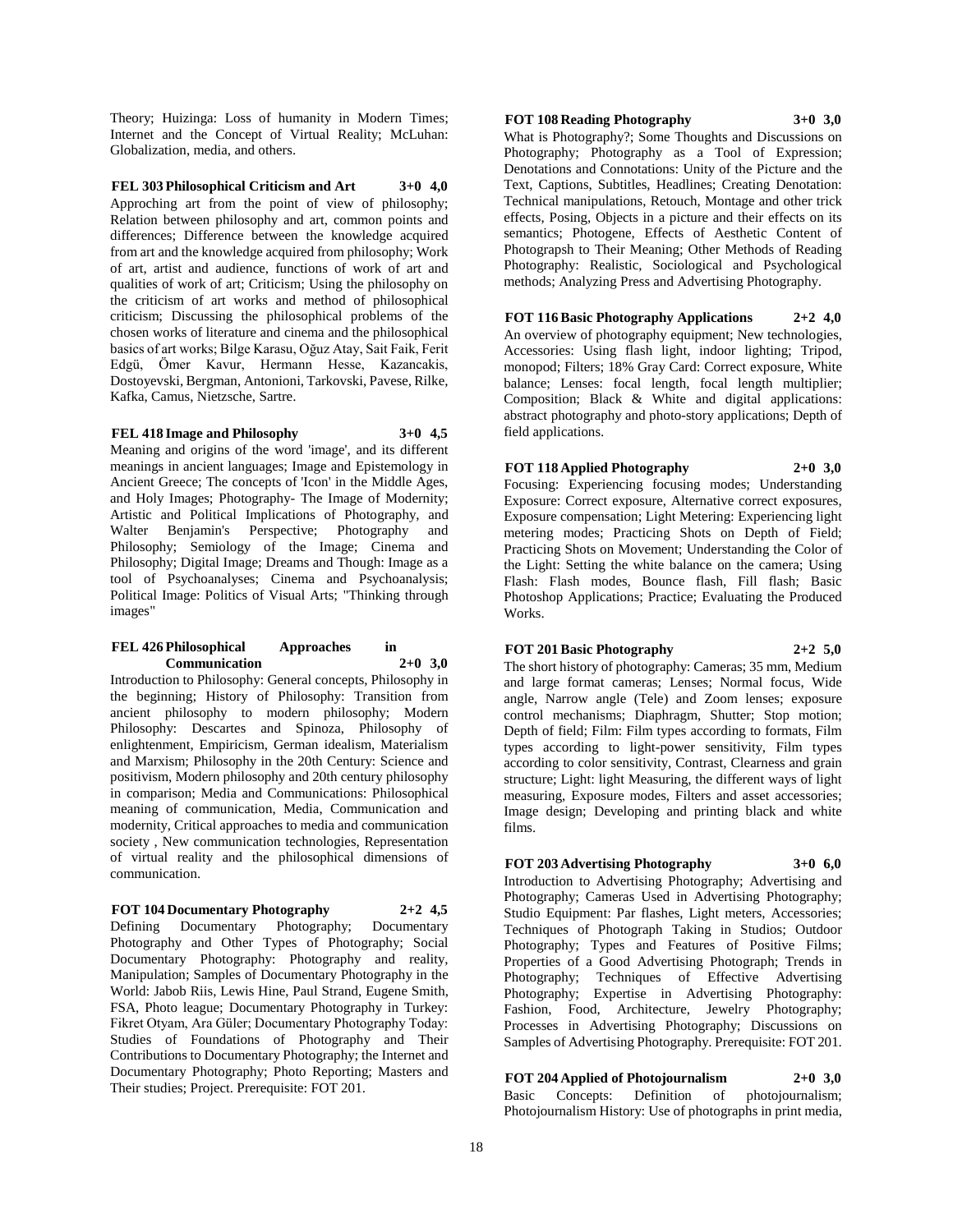The photojournalist; Contributions of Photographs to The News; Press Photography Features: Content, Technical, Aesthetic; Press Photography of Ethics; Editorial Process; Equipment Used by Photojounalist; Photojournalism: News photos, Portraits, Photo-reportage, Sports photos, Event photos, Photos of the conflict; Photo Capture Applications.

# **FOT 303 Photography Project 1+3 4,5**

Reviewing Basics of Film and Digital Photography, Designing a Project Assignment for Photography, Determining Project Objectives and Topics, Step-by-step Pre-Production of a Photo-Project, Discussing Succesful Photography Projects from around the World, How to Transform a Project Idea to Script and Construct a Proposal, Determining the Appropriate Technology for a Project Topic, Preparations for Shooting, Shooting According to Project Objectives, Photographic Process for Film and Digital Photography, Preparing Project Assignment, Evaluation of Project Assignment.

#### **FOT 307 Theories of Photography 2+0 3,0**

Basic Concepts: Historical development of the visual reality of meaning: Modernity, Postmodernity: The metaphor of the mirror, Constructive approach; Discussions for Photograph in Terms Of The Visual Culture and Visual Arts: Document, Evidence, Representation, Art; Theorists: Platon, Aristotales, Pierce, Benjamin, Adorno, Tagg, Burgin, Barthes, Sontag, Berger, Foucault, Lacan etc.; The Theories And Methods of Analysis: Semiotics, Discourse analysis, Psychoanalysis, Visual content analysis, Feminist perspective, Historical perspective, The perspective of the composition, Mixed methods etc.; Discussion on Resolution Photo Samples.

#### **GRA 156 Graphics 2+0 3,5**

Colors: Shades; Shadow: Tones, Contrast, Darkness, Lightness; Illumination: Basic illumination, Cameo, Rembrandt; Line: Line on plane, Dimension, Contour, Foreground and background, Corner, Extent; Depth: Plan, Size, Placement, Space, Filling; Balance: Balance of image and text; Layout: Basic concepts of layout, Functions, Line, Shape, Value; Composition: Visual, Written; Digital Picture; Computer Based Graphic Design: How it differs from traditional graphic design, Digital illustration, Desktop publishing; Web Page: Concept, Comparison to traditional graphic designs: Massive graphics; banner design, billboard design.

#### **GRA 201 Media Graphic 3+0 4,0**

What is Graphics?: Introduction, types of graphics, history: What is info graphics?: history, Types of info graphics: Maps, line charts, pie charts, tables, info graphics with pictures, places where we use G-graphics, How to use info graphics?, examples, explanations: Using info graphics in page-design: Examples, comparisons.

#### **GRA 206 Introduction to Computer Aided Graphic Design 3+0 6,5**

Macintosh as a Design Tool; Introduction to Macintosh Environment; Vector Based Software, Introduction to Adobe Illustrator and Macromedia Freehand: Panels and tools, Menus, Drawing techniques, Color palette, Dimension,

Import and export functions, Layers, Page setup; Pixel Based Software, Introduction to Adobe Photoshop: Tools, Cursors, Palettes, Shortcuts, Color and resolution, Filters, Bitmap principles; Using Scanner.

**GRA 237 Creative Graphic Design Applications 3+0 4,5** Basic Principles of Design; Ratio and proportion, Balance, Colors, Composition; Introduction to Adobe Photoshop: Workshop, Tool boxes, Menus, Filters, Image basis, Layers; Introduction to Adobe Illustrator: Workshop, Tool boxes, Menus; Introduction to Adobe Indesign; Board and tools, Menus, Size and plan features, Exchange with other programs, Page layout; Typography: Use of authoring tools, Fonts, Arrangement of articles; Banner Design: Composition, Balance, Selection of colors, Selection of fonts; Brochure Design; Page layout, Selection of colors, Selection of fonts, Selection of visual materials; Printing: Preparation stage, Digital printing and Offset.

#### **GRA 308 Web Design 2+2 5,5**

Introduction to Designing; Principles of Web Design; What is a Web Page?; What's a web Site?; Designing Web Sites, Mapping and Planning; Constructing of Web Sites; HTML and Codes; Use of Web Editor; Use of Color on the Web; Font and Point Usage; Applied Web Site Designing; Designing online Newspapers: Local and National.

#### **GRA 401 Electronic Graphics 3+0 4,5**

Introduction to CorelDraw: tools, menus; main drawing techniques: main drawing tools, arrangement tools, working with closed objects, external lines and fills; Text: using text tool, fonts, arranging texts; special effects; types and use of effects; working with bitmaps: Importing picture files to CorelDraw, procedures can be done on bitmaps; printing: Procedures; tips: Using shortcut keys, working with other programs.

# **HUK 124 Basic Concepts of Law 2+0 2,5**

Fundamental Concepts: Social Rules and Law; Legal Rules and Legal Sanction; Sources of Law; Public Law, Private Law; Branches of Public Law and Private Law; Judiciary Organization: Judicial Procedure, Administrative Procedure and the European Court of Human Rights; Basic Rights and Freedom: Constitutional Organs and Institutions, Responsibilities and Authorities of the Grand National Assembly of Turkey and President of the Republic; Responsibilities and Authorities of Local Administration.

### **HUK 252 Labor Law 2+0 2,5**

History of Labor Law; Sources and Basic Principles of Labor Code: Employee, Employer, Representative to the employer; Work place; Contract of Service: Types and termination, Consequences of termination, Severance pay; Regulation of Work with regard to Workers; Groups to be Protected (Women, Children, Handicapped and Sentenced Workers); Health and Security at the Work Place; Working Time; Overtime Work; Night Work; Preparing, Completing and Cleaning at Work.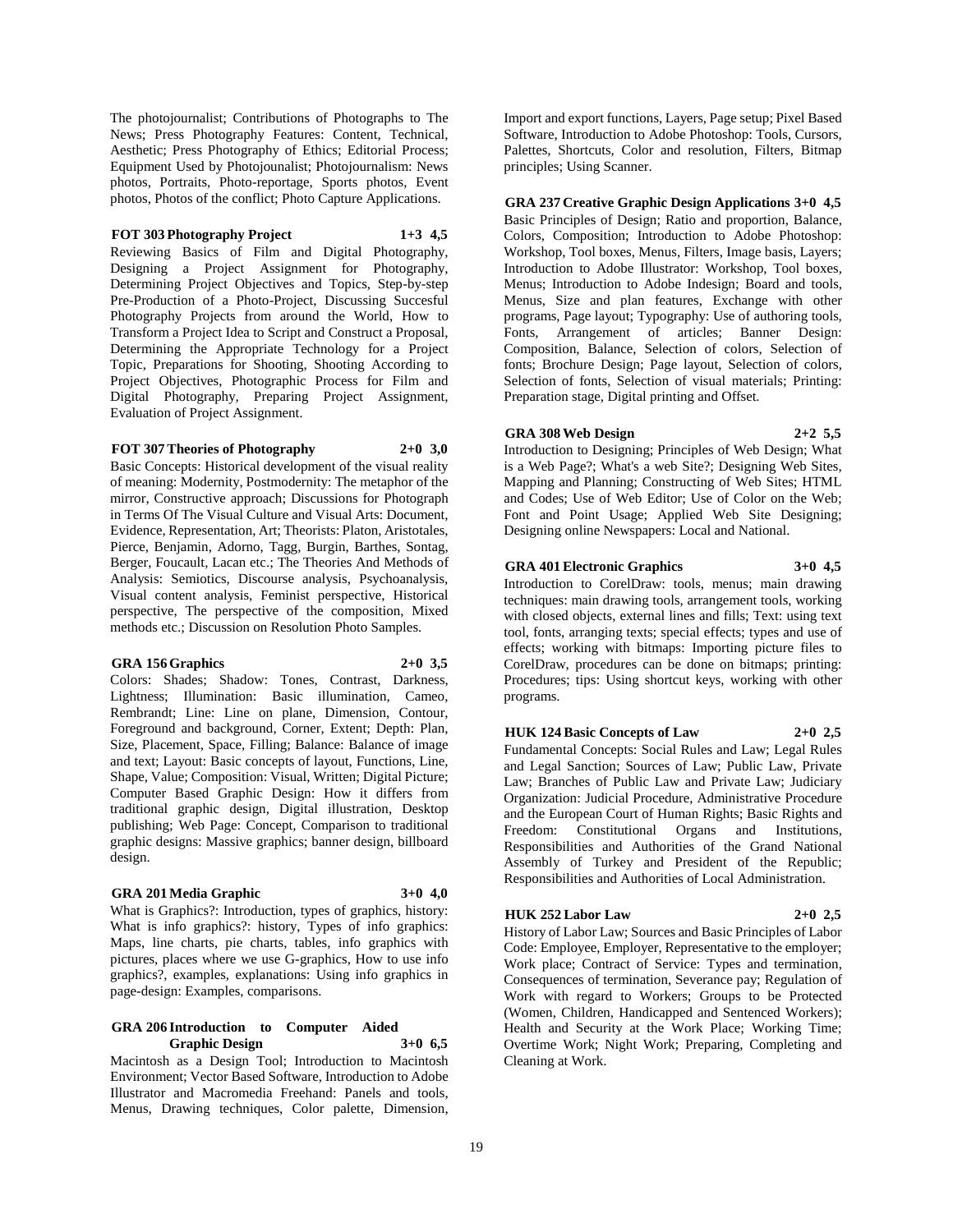**HUK 370 Human Rights and the Constitution 2+0 3,0** The Basic Concepts of Human Rights and the Constitution; Historical and Ideological Roots of Human Rights and the Constitution; The Beginning of the Application of Human Rights and Constitutional Freedoms; Human Rights and Liberties in the 20th and 21st Centuries; The Examination of Human Rights and Constitutional Freedoms in the Structure of the Modern State; World Historical Development and Implementation of Human Rights and Constitutional Freedoms in the World; Turkish Historical Development and Implementation of Human Rights and Constitutional Freedoms in Turkey; Human Rights Violations and the Limitations.

#### **HUK 478 Intellectual Property Rights 2+0 3,0**

Concept: Intellectual property, Literary rights, Distinctive markings, Work, Owner of the work, Rights of the owner, Contracts concerning the work, Violation and actions; Trademark Law: Concept, Registration, Protection and scope, Trademark as a subject of transaction, Invalidity of trademark, Violations and actions; Patent Law: Concept, Owner of invention and rights of the owner, Granting a patent, Rights arising from patent, Invalidity of patent, Violations and actions; Law of Industrial Design: Concept, Design right, Design right as a subject of legal transactions, Invalidity of design right, Violations and actions.

#### **İKT 215 Economics 2+0 2,5**

Basic Economic Concepts; Production Process; Optimal Consumer Behavior; Demand; Supply; Equilibrium Price; Market Types; Determination of Factor Prices; National Product; Nominal and Real National Income; Introduction to Monetary Theory; Factors Determining Fluctuation and National Income: Consumption expenditures, Investment expenditures, Employment; International Economic Relations: International mobility of goods and services, International mobility of factors of production; Economic Growth and Development.Elasticity: Demand and supply elasticity; Elasticity and total income; Production and cost; Economics and Accounting Revenue; Production and cost in short-term; Permanent and temporary cost; Production and cost in long-term; Politics and product markets; Monopoly; Monopolist competition; Principles of Macro economy; International Finance, Prices and unemployment;Gross National Product.GNP; Exchange rates.

#### **İKT 215 Economics 2+0 2,5**

Basic Economic Concepts; Production Process; Optimal Consumer Behavior; Demand; Supply; Equilibrium Price; Market Types; Determination of Factor Prices; National Product; Nominal and Real National Income; Introduction to Monetary Theory; Factors Determining Fluctuation and National Income: Consumption expenditures, Investment expenditures, Employment; International Economic Relations: International mobility of goods and services, International mobility of factors of production; Economic Growth and Development.Elasticity: Demand and supply elasticity; Elasticity and total income; Production and cost; Economics and Accounting Revenue; Production and cost in short-term; Permanent and temporary cost; Production and cost in long-term; Politics and product markets; Monopoly;

Monopolist competition; Principles of Macro economy; International Finance, Prices and unemployment;Gross National Product.GNP; Exchange rates.

**İLT 107 Introduction to Communication 3+0 3,5** Defining communication; The place and importance of communication in social life; Development of communication as a science; The process of communication and its elements: Source, message, channel, receiver, encoding-decoding, framework of reference, feedback, noise, feedforward, and selective perception; System approach to the process of communication; Types of communication; Comparison of various kinds of communication; Communication models in general; Basic communication skills; Contemporary theoretical approaches communication.

# **İLT 108 Theories of Communication 3+0 4,5**

General overview of communication theories; Comparison of various communication theories; The relationship between communication theories and models; The development of and social dimensions of the language as a communication tool; Communication and culture; Communication and socialization; Communication and technological developments; Theoretical approaches related to personal and social effects of media; Agenda-setting and public opinion; Types and effects of propaganda; International aspects of communication; History of communication studies.

#### **İLT 112 Introduction to Education 3+0 4,5**

Basic Concepts: Power and importance of education; Pedagogy: Scope of pedagogy, Relations of pedagogy with other disciplines; Philosophical Fundamentals of Education: Relationship between philosophy and education, Philosophical ideas that affect Turkish educational system, Relationships among philosophy, politics and education; Psychological Fundamentals of Education: Working fields of psychology and relationship between psychology and education, Teaching and learning theories; Sociological Fundamentals of Education: Relationship between sociology and education, Sociological change and education; Economic Fundamentals of Education: Economics and education, Economic change and education, Economic structure and education; Turkish Educational System; Fundamentals of Turkish Educational System.

#### **İLT 201 Interpersonal Communication 3+0 4,5**

Verbal Communication; Speaking Skills As Dimension of Interpersonal Communication; Listening Capabilities As Dimension of Interpersonal Communication; Non-Verbal Communication; Signs And Meanings; Stress And Stress Management; Group; Group Dynamics; Small Group Characteristics; Persuasion; Speaking And Listening; Time And Time Management; Interpersonal Communication; History of Communication Research.

### **İLT 204 History of Communication 3+0 5,0**

Concept of Communication history and General Introduction to history of communication; Evolution of mankind and societies; Development of Communication; Speaking;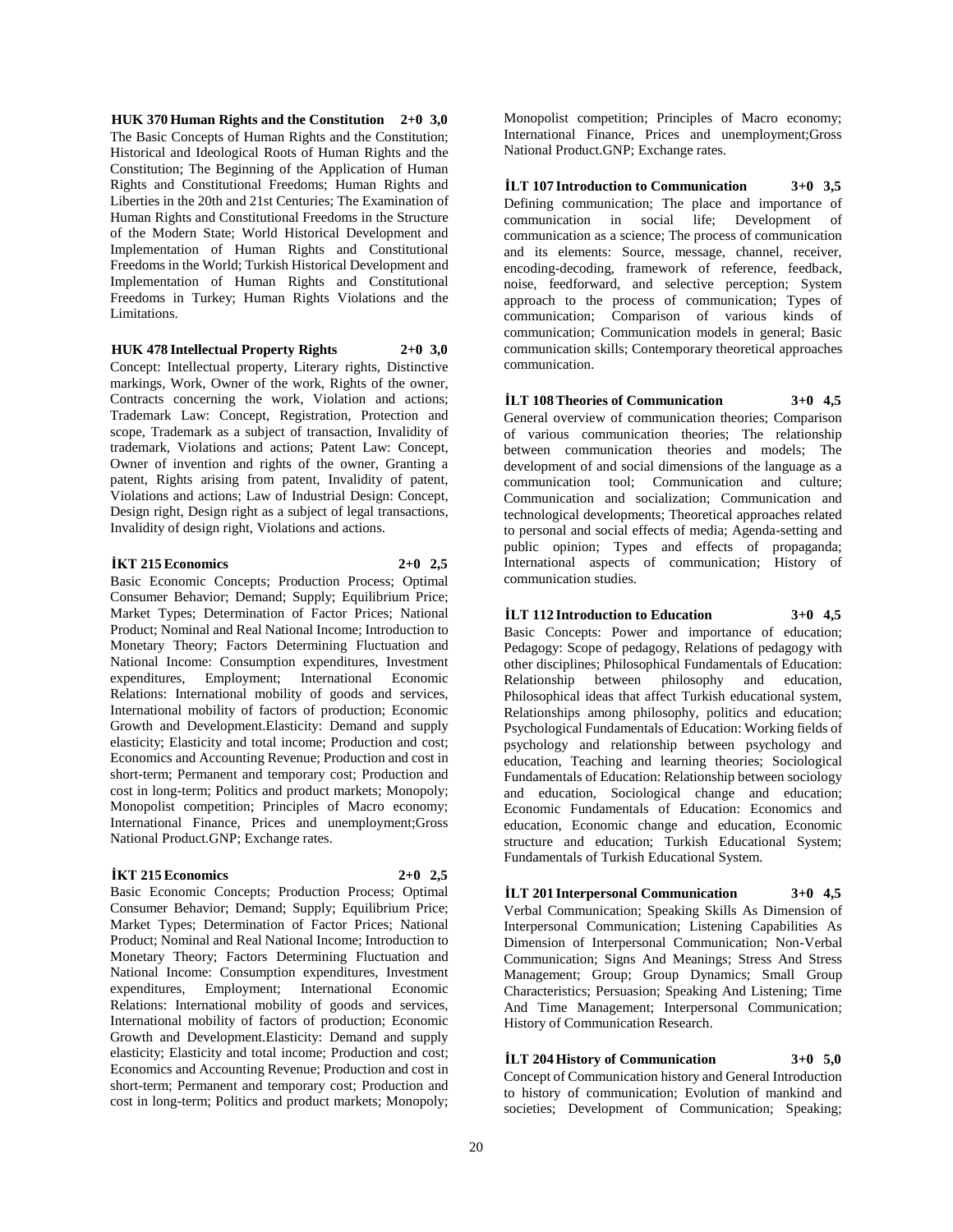Writing; Printing techniques; Newspaper; Photograph; Cinema; Radio; Television; Historical backgrounds of codes; Reasons of the Codes; Social and Cultural effects; Analysis of the history of Communication in Turkey; Case studies: Love, fear; History of the messsages.

**İLT 205 Mass Communication 3+0 5,0**

The concept, definition, and process of mass communication; Distinguishing characteristics of mass communication; Mass media; Mass communication theories and models; Mass communication and cultural industry; Mass communication and monopoly on media; Mass communication and democracy; Mass communication and art; Mass communication and leisure time; Mass communication and reflection of violence; Mass communication, consumption, and advertisements; Mass communication and sports; General overview and social effects of mass media in Turkey.

**İLT 206 Measurement and Evaluation 3+0 4,5**

Introduction to measurement and evaluation; Norm-and criterion-referenced measurement; Evaluation tools; The essay test: Preparing the questions, and grading the responses; Writing the objective test item: Short-answer, matching, and true-false; Writing the objective test item: Multiple choice and context-dependent; Reliability; Validity, Introduction to standardized evaluation procedures; Standardized achievement tests; Attitude scales; Future trends in evaluation.

**İLT 210 Communication Technologies 2+0 3,0** Pre History Communication; Oral Communication; Written Communication; Press and History of Printed Communication; Communication with Electromagnetic; Internet Communication; Information Era; History of Information Technology; Communication and Informatique; Social Effects of Information Technologies; Cultural Alteration and Informatics; Interactive Communication and Informatics; New Communication Technologies.

**İLT 213 Effective Communication Techniques 2+0 3,0** Basic Concepts: Communication and communication functions; Types of Communication: Written communication, Verbal communication; The Basic Elements of Speech: Diction and oratory; Verbal Communication: Body language, Gestures and facial expressions; Public Speaking: Types of speech, Planning of speech, Presentation; Communication Conflicts: Empathy, ?I? or ?you?; Convincing at Interpersonal Communication: The importance of listening and active listening.

#### **İLT 215 Models in Communication 2+0 3,0**

The Basic Models of Lasswell, Shannon-Weaver, Serum and Dance; General Communication Models of Gerbner; Maletzke, Riley and Riley; Slience Sprial Model; Individualistic Effect Model; Diffusion and the Analysis of the Media Effects on Individuals; Effect of the Mass Media on Culture and Society; Audience Models and Response Models; Systems of the Mass Media; Message Production; News Selection Models.

**İLT 217 Instructional Content Design 3+0 4,5** Approaches to the Classification of Educational Content: Bloom?s taxonomy, Gagne?s domains of learning, Merrill?s types of learning; Design of Basic Content: Verbal information, Concepts, Rules; Designing Content for Problem Solving; Designing Content for Critical Thinking; Designing Content for Attitude; Designing Content for Psychomotor Skills; Perception Principles; Motivation

#### **İLT 251 Quality Techniques 2+2 4,5**

Principles; Visualization Techniques.

Basic concepts in quality; Goals and areas for the use of quality techniques; Verbal quality techniques: Brainstorming, Lotus diagram, Multiple-voting, Nominal group technique, Fishbone chart, Affiliation diagram, Relationships chart, Tree diagram, Power-area analysis, Flowchart, Identification of basic rules technique, Opinion bank, and Plus/Delta; Numerical quality techniques: Frequency table, Graphics, Pareto analysis, Radar diagram, Gant chart, Priorities matrix, and Distribution diagram; Implementation of quality techniques in the analysis of communication problems.

**İLT 301 Management Science 3+0 6,0** Fundamental concepts; Importance of the management interms of the business enterprise; Development of the Mangement science; Management Theories; Managerial Desicion-making; Functions of Management; The effective use of Management science in Communication Sector.

**İLT 303 Communication and Persuasion 3+0 4,5** Communication in organizations; Group Communication; Concept of persuasion, historical perspective of persuasion and theories of persuasion; Sources of persuasion in organizations, persuasion for organizational goals, management in organizations and persuasion, motivation in organizations and persuasion; Conflicts in organizations and persuasion, decision making in organizations and persuasion, leadership and persuasion, personality and persuasion; Persuasion tactics in organizations and persuasion, classification of persuasion tactics, types of persuaders and persuaded, bottom-up and top-down persuasion; Resistance to persuasion; Instruments and media used for persuasion in organizations; Barriers to persuasive process.

**İLT 304 General Communication Research 3+0 4,5** Overall process of communication research: Choosing the problem, formulation of purposes, literature review, identifying methodology, presentation of findings, discussion of the results; Quantitative and qualitative paradigms in communication studies; Descriptive and experimental research designs: Sampling techniques: Desired characteristics of data collection tools; Ethics in communication research; Fundamental rules of reporting; Preparing a research proposal; Critical evaluation of communication research.

# **İLT 305 Communication Ethics 3+0 5,0**

The concept of ethics; Major approaches to ethics; Ethics, society and universal values; Ethical issues in the communication process; Ethics in the information society;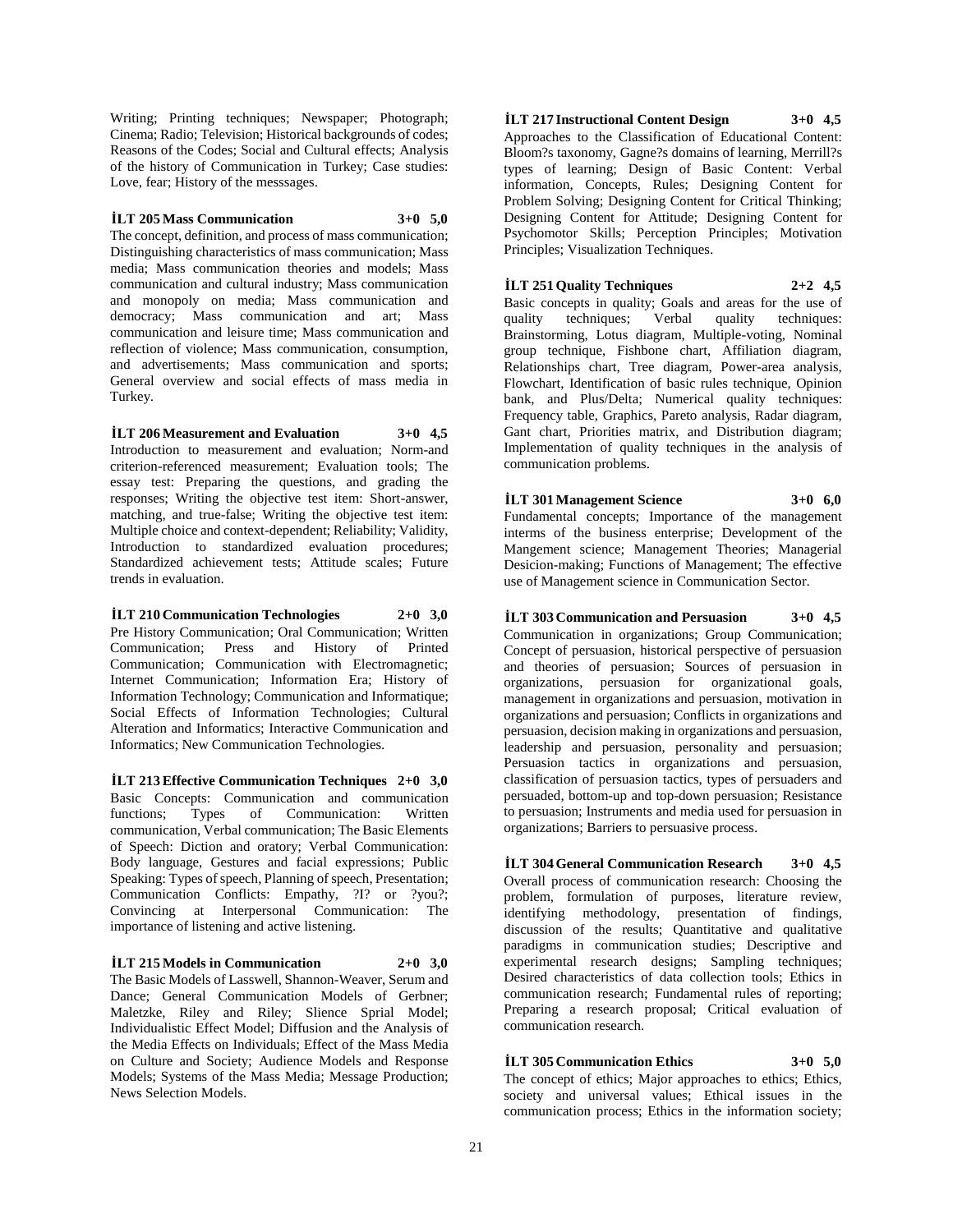Trust and anxiety in communication; Roles and responsibilities of media in society; The use of professional skills and ethics; Political communication and ethical issues; Reality, ethics and objectivity in media; Discourse and ethics; Media, ethics, and audience; Violence in media and ethical problems; Privacy; Advertising and ethics; Ethics in press; Television and ethics;

#### **İLT 310 Visual Literacy 2+2 4,0**

Roles of visual materials in communication; Visual literacy: Visual perception, Interpretation of visual materials; Creating visual materials; Rationale for visual design; Visual design process: Visual elements, Verbal elements; Font types: Use of small/caps letters, Font type, Font color, Font size; Letters and line spacing; Effective elements: Surprise, Interaction, Texture; Template: Balance, style, type, color; Organization: Navigators, contrast, attention focusing, continuity, composition; Tools for visual planning; Visual media.

#### **İLT 314 Communication Design 2+2 4,5**

The concept of design; Major design components; Understandings of design in historical perspective; Contemporary design theories; Phases of general design process; The concept of message; Types of messages and symbol systems; Designing visual, auditory, textual, and multimedia messages; Fundamental principles of communication design; Major roles and responsibilities of the designer; Technology-aided design of communication; Evaluation criteria for various forms of message design; New trends and orientations in communication design.

#### **İLT 318 Professional Coaching 3+0 4,5**

What is Coaching: History of Coaching; Effect of Coaching on Motivation; Coaching Theories; Requirements for Coaching and Its Differences From Other Disciplines Such As Mentoring; Coaching in Organizations; Coaching for Workers: Who Should Work With Coaches; The Relationship Between Coaches and Advisors: Duration of Coaching Relationship; Zero Effect in Coaching; Coaching Types; Psychological Bases of Coaching; Denotation and Importance of Coaching in Professional Life.

#### **İLT**  $320$  Motivation in Work and Life  $3+0$  **4.5**

What is Motivation and the Historical Development of Motivation: Importance of Motivation in Communication; Internal Motivation and Its Effects; Motivation Theories; Requirements for Motivation; Motivation in Organizations, Motivation for Workers, Motivation for Managers; Hierarchy of Needs and Motivation; Life or Consequences?; If There were no Zero, There Wouldn?t Be Any Skyscrapers; Motivation In Social Groups; Importance of Motivation in Professional Life.

#### **İLT 322 Communication in Strategical Management 3+0 4,5**

Concepts of Strategy, Communication and Strategic Management; Strategic Management; Characteristics of Strategic Management; Communication in Quality Education Strategies; Communication in Quality Education Process; Strategic Management Process and Its Benefits;

Developing Strategies for Success, Planning Principles for Success; Procedures of Strategic Management; Processes in Strategic Management; Means of Strategic Management and Strategists: Team working, Problems-Solving Techniques; Communication Techniques in Strategic Management; Strategic Management and Swot Analysis; Strategic Management And Benchmarking; Development of Strategic Planning Vision and Mission Announcement; Swot Analysis.

**İLT 324 Motivation in Workplace and Life 3+0 4,5** Fundemantals of Motivation: The concept of Motivation; Motivation Theories: Critical approach to motivation theories, Motivation theories and case studies; Relationship Between Motivation and Personality: Behaviorist-cognitivepsychodynamic-humanistic approaches, Personality analysis; Emotions in Motivation: Emotional awareness, Emotional management, Understanding the emotions of others, Empathy and emotions, Reflections of emotions to relationships in motivation process; Communication Process in Motivation; Life Satisfaction; Leadership; The Management of Rewad, Promotion, Incentives and Goals; Creative Process in Motivation; Motivation Applications.

**İLT 352 Institutional Web Design 1+2 4,5** Introduction to internet; Reaching Information on the internet: search engines; on-line libraries; communication services: FTP, IRC, e-mail, HTTP protocols; Use of browsers; Surfing on the web; Web page and preparation of web site; Preparation of visual materials for the web; Drawing and painting; Animation softwares; Html applications.

**İLT 353 Cultural Communication 3+0 4,5** Cultural processes; Dynamism of cultural phenomena, Cultural change; Cultural degeneration and mass communication; Cultural dimensions of communication; Place of communication in social structure; Significance of communication; Theory of cultural norms; Critiques for cultural norms; Concept of ideology; Developing ideology as a function of cultural communication and its transfer; Book critiques.

**İLT 354 Children and Communication 3+0 4,5** Children in communication; Directed child, Child who can be criticized; Parental filters; Communication levels; Use of mass media by children: Television, Child magazines, Radio, Cinema; How mass media use children: Principles, policies, Negotiation for children, Planning and research, Negotiation, Post negotiation, Working with children, Rights of children.

**İLT 355 Semantics and Visual Analysis 3+0 4,5** Definition of meaning; Types of meaning: Denotationconnotation, metaphor, metonymy; Theories of semiology: F. de Saussure, B.C.S. Pierce, U. Eco; Definitions of symbol, Interpretations and analyses: Story interpretation and analysis, Advertisement interpretation and analysis, setting interpretation and analysis, Video-clip interpretation and analysis, Poem interpretation and analysis, Sculpture interpretation and analysis.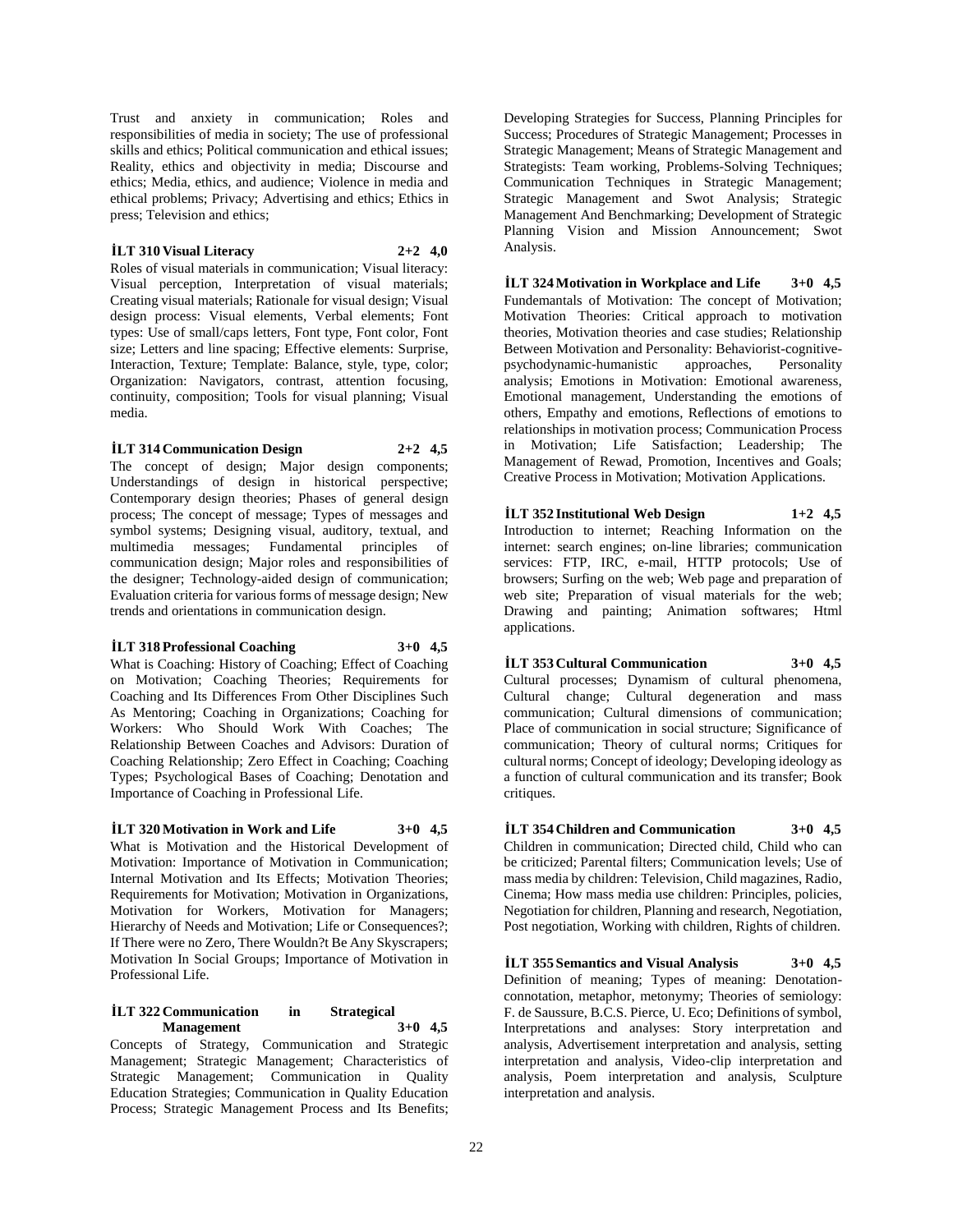**İLT 356 Non-Verbal Communication 3+0 3,5** The concept of non-verbal communication; Importance of non-verbal communication in daily life; Communication environment; Effects of environment in human communication; The use of personal field in communication; Cultural differences in non-verbal communication; Effects of physical characteristics in human communication; Emotional expressions in non-verbal communication; Non-verbal speech and listening; Mimics, gestures, positioning, appearance, touching, facial expressions, eye movements and control of voice in non-verbal communication; Nonverbal communication skills in various contexts.

#### **İLT 357 Macromedia Applications 1+2 3,0**

Fundamentals of Multimedia; Principles of succesful multimedia design; Macromedia director; Basic concepts; Basic drawing tools; Stage; Cast elements; Score; Tranfers; Impression; Impression with script; Broadcasting; Director and Internet; Macromedia flash; Fundamentals of Animation and flash; Impression of flash; Flash commands (FC); Exporting Flash; Placing it to web.

**İLT 358 Theories of Personality 3+0 5,0** Concept of Personality; Different Interpretations and Approaches to Personality; Definitions of Personality; Theories of Personality: Freud, Neo Freudian, Existentialist,

Behaviorist.

**İLT 360 Creative Drama 1+4 4,5** Use of drama as a creativity method in education; Improving imagination; Acquiring freethinking skills; Developing freethinking skills through group work; Cooperation in communication and interactions; Developing social sensibility; Improving verbal communication skills; Steps of creative dram: Imagination, movement and rhythm, nonverbal game, inspiration, game creating, summative evaluation.

#### **İLT 362 Social Gender Differences in Communication 3+0 4,5**

Definition of social gender; Formation of social gender in childhood and adolescense; Social gender differences in nonverbal communication; Social gender differences in conflict; Differences experienced in business life, man-woman discrimination in the use of technology; Communication disorders, conflict in social sexual identity; Discussion on homosexuality; Reflections of the social sexual identitiy in media.

#### **İLT 363 Verbal Communication 3+0 4,5**

Importance of speech in effective communication process; Meaning and definition of speaking: Speaking and the components of communication process; Types of speech; Elements of speech; Appropriate use of vocabulary, style, and language; Deciding on topics, goals, and argumentative styles; Public Speech: Perceiving the self and the others, benefiting from feedback, self-esteem and fear of stage; Listening activity: Listening for understanding; Types of listening and effective listening; Using materials during speech; Nonverbal communication and speaking; Speaking

mistakes; Pronunciation errors, behavioral control; Analysis of effective and ineffective speeches.

#### **İLT 364 Communication Technologies and Social Change 3+0 4,5**

Media and social interaction; Theories of social change; Perspectives of communication technologies; Mechanical reproduction and mass society; communication technologies and everyday life; communication technologies, culture and social change: Resistance of communication technologies; Political economy, communication technologies and social construction; Virtual culture and virtual reality; Online identities-Society; communication technologies and changing nature of workplace; communication technologies and critical perspectives on the informational society; Global technological revolution and its implications.

**İLT 366 Presentation Techniques 3+0 5,0** Effective Presentation Process; Presentation Preparation; Brainstorming; Writing Objectives; Developing Meaningful Sentences; Providing Exercises that Ensure Student Involvement; Determining Presentation Time; Determining Presentation Plan; Providing a Start that Ensures Attention; Effective Closure; Common Mistakes Made in Presentations; Preparing Visual Materials Using Computers; Presentation Software; Introduction to PowerPoint; Visual Literacy Rules; Roles of Visual Materials in Presentation Process; Developing Visual Materials; Visual and Verbal Elements; Placement; Composition; Balance, Style and Color.

**İLT 368 Institutional Communication 3+0 4,5** Institutional identity: Mission, Vision, Institutional Culture; Institutional Image; Institutional brand; Institutional Communication; Integrity of Institutional Communication; Advertisement, Public Relations; Marketing, Communication Strategic Management; Communication Quality in Management Institutional Public Relations.

**İLT 369 Popular Culture and Communication 3+0 4,5** Culture, Popular Culture And Mass Communication; Development of Popular Culture; Ideology And Poplar Culture; Critical Approaches to Popular Culture; Globalization And Popular Culture; Post Modernism And Popular Culture; Popular Icons And Celebrities; Popular Culture, Entertainment Industry And Life Styles; Popular Culture, Fashion And Identity; Music Industry And Popular Culture; Adorno And Criticism of Popular Culture; Popular Culture And Sports Industry; Popular Culture And Television; Articles for Discussion.

**İLT 370 New Approaches in Management 3+0 6,5** Paradigm Changes in Management; System Approach; Organization Culture; Reconstruction; Total Quality Management; Team Work and Organization; Learning Organization; E-Business.

**İLT 371 Educational Communication 3+0 4,5** Basic concepts; The field of educational communication: Historical development, theoretical foundations, and contemporary aspects; Roles of educational communication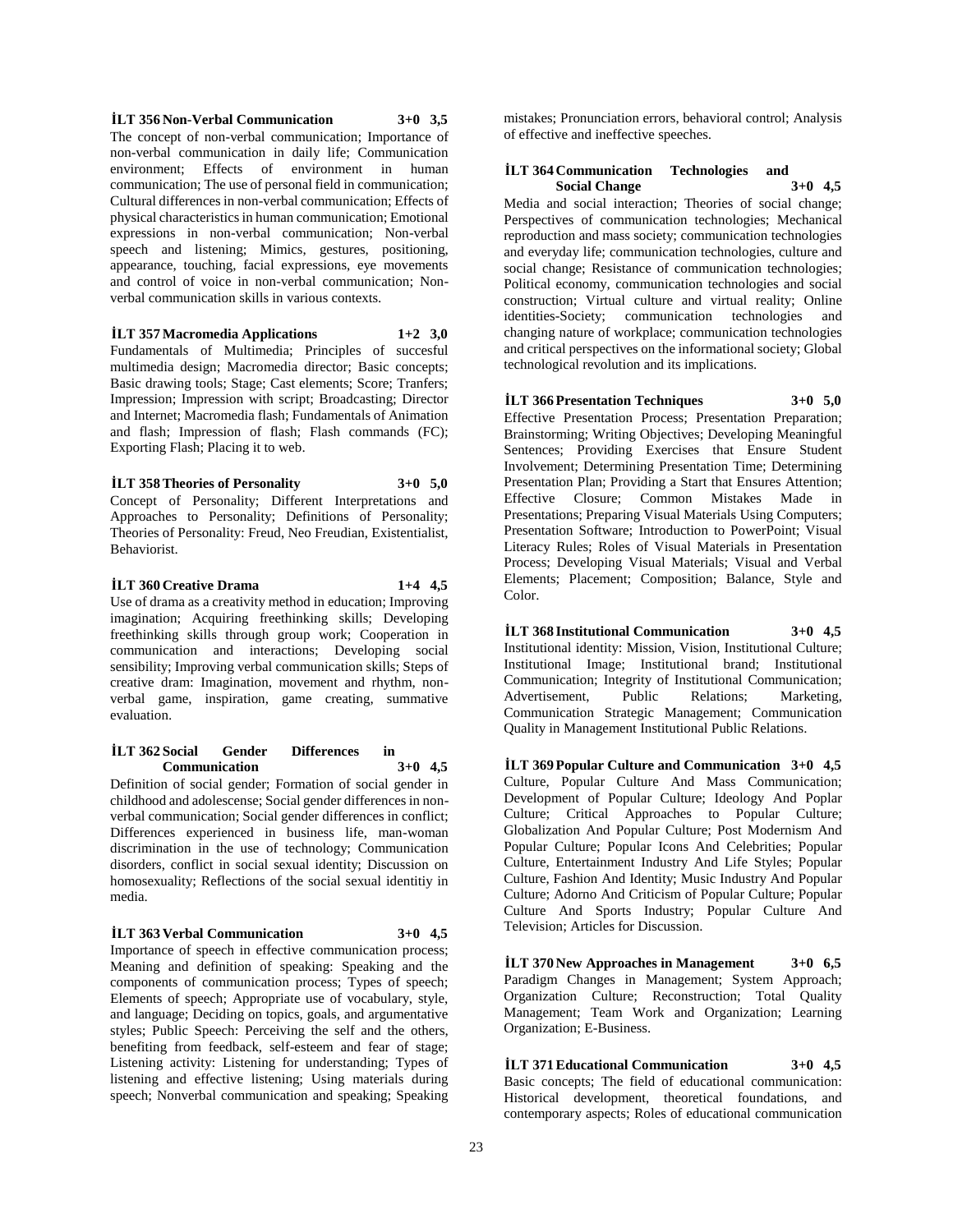specialists as researchers and developers; The process of educational communication; Major components of educational communication: Feed forward, source, encoding, message, channel, decoding, receiver, feedback, and communication obstacles; General overview of educational communication efforts in corporations, nongovernmental organizations, and schools; Important organizations and publications in the field of educational communication; The future of educational communication.

**İLT 372 Online Communication 3+0 4,5** Key Concepts and Definitions; The Internet as Social Technology: Using Technology to Communicate, Understanding How New Communication Technologies Work; Individual in New World Order: Forming Online Identities, Relating on Online, Seeking Therapy Online, Communicating in Virtual Communities; Internet Culture and Critique: Rebuilding Corporations, Accessing the Machine, Searching Alternative Spaces, Pop Culture and Online Expressionism.

#### **İLT 373 Instructional Design 2+2 4,5**

General overview of instructional design; Instructional design process: Needs assessment, audience analysis, writing objectives, selecting and organizing content, developing strategies, preparing measurement tools, developing the instructor?s manual, producing audio-visual aids, developing student materials, preparing time table, deciding on budget, organizing the learning environment, conducting formative evaluation and summative evaluation; Current trends in instructional design.

# **İLT 374 Family Communication 3+0 4,5**

Definition of family; The functions of family; Family structures and their characteristics; The meaning of the family communication; Importance/function of communication in the family; Healthy relationships and communication in the family; Friendship, intimacy and sexual relationship before marriage; The concept of marriage; Difficulties in marriage and family life; Relationship between parents and children; Attitudes of parents and communication with children; Family ties and the relationship with relatives; Family conflicts; Oppression, violence and abuse in the family; Divorce and separation in the family; Marital and family therapy for communication problems.

### **İLT 375 Techniques for Scriptwriting 2+2 4,5**

Definition and explanation of scriptwriting; Types of scriptwriting; The importance of scriptwriting in the production process; Qualifications of scriptwriter; Relationships between the scriptwriter and the producer; Phases of scriptwriting; Identifying the theme; selecting the topic; Characteristics of the proposal/synopsis; treatment; writing the script; preparing the shooting script; Do's and don'ts in preparing the shooting script; General characteristics of outdoor shooting script; Desired characteristics of studio shooting script; Analysis of sample scripts.

# **İLT 378 Cyberculture 3+0 4,5**

Relations among Technology, Society and Culture; Definition of Artificial Intelligence and Computer Terms; Internet: Definition, development and characteristics; Criticisms on Modernism and Globalization Discussions; Post-Industrial Society and Information Society (Joho Shakai); Internet Society and Network Society Approaches; The Concept of Identity in the Network Society and Online Identities; Virtual Groups and Subcultures on the Internet; Online Politics and Cultural Resistance; Intellectual Property, Privacy and Freedom on the Internet; Simulacra, Simulations and Virtual Reality; Philosophy of Matrix, Cyberpunk and Hacker Culture; Discussions.

# **İLT 403 Project Development 3+2 8,0**

Differences between projects and programs; Direct or indirect flow of events; Scope limitations; Budgeting; Results; Characteristics of educational projects; Phases of educational project development: Planning, Development, Monitoring activities; Determining the scope for educational projects, Data gathering techniques, Developing the proposal, preparing blue-print materials, Conducting pilottest and revisions.

#### **İLT 404 Project Management 3+2 8,0**

Phases of project management; Forming the project team: Responsibilities of project leader, Organization of the project, Role distribution, Gathering necessary information, Brainstorming to determine instructional strategies; Developing, distributing and presentation of plans; Preparing and testing blue-print materials; Developing original materials; Work conditions; Work flow; Resources; Internal and external relationships; Production system; Evaluation; Management of distribution and monitoring services.

#### **İLT 405 Web Applications I 2+2 6,0**

Principles of Web Design: Layout, interactivity, navigation, usability; Web Design Tools: HTML, prepearing the materials; Macromedia Dreamweaver: Menus, tools, layers, tables, frames, designing, building and managing sites, publishing.

### **İLT 406 Web Applications II 2+2 6,0**

Web Animations; Animated Gif; Macromedia Flash: Menus, tools, layers, timeline, drawing in flash, animating in flash, action script; Microsoft Frontpage: Menus, tools; Forms: Creating forms, publishing forms, database applications; Design projects.

#### **İLT 407 Applications of Communication Research 3+0 4,5**

Questionnaire Design, Validity and Reliability Analysis for Scales; Analysis of t data with given statistical software; Central Tendency; Descriptive Statistics; Presentation of data with tables or graphics; Hypothesis ? Error Types ; Parametric Hypothesis Tests; Non-Parametric Hypothesis Tests; Cross Tables and Chi-Square Analysis; Correlation Analysis; Regression Analysis; Analysis of Variance; Focus Groups Applications; Content Analysis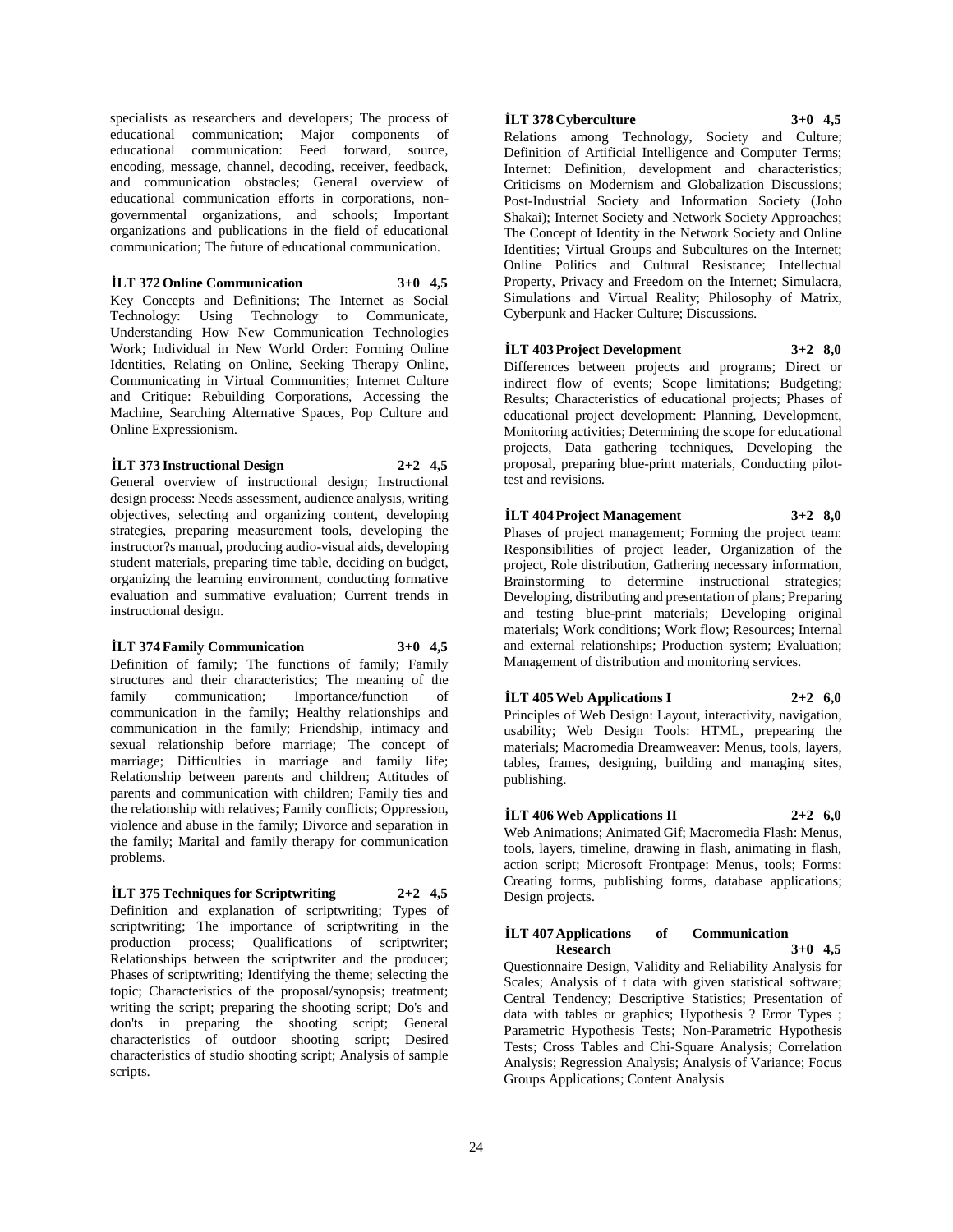**İLT 412 Multimedia Communication 3+0 4,5** The concept of multimedia; General characteristics of multimedia technologies; The need for multimedia; The role of the computer in multimedia communication; Multimediabased innovations in traditional technologies; Types of contemporary multimedia: WebTV, digital radio, computer networks; digital video, videophone, direct broadcasting satellites, teleconferencing systems, smart studio, virtual reality; Research on the use of multimedia in communication; New trends in multimedia-based communication.

**İLT 415 Public Speaking 3+0 4,5**

Effective Communication Process and Components; Public Speaking and Social Benefits; Evolution of Public Speaking; The Art of Rhetoric and Components; Elements of Public Speaking; Styles and Types of Speech; Components of Successful Speech; Types of Presentations; Process of Effective Presentation; Use of Visuals; The Art of Asking Questions; Levels of Listening and The Art of Effective Listening; Characteristics of Effective Speech; Non-Verbal Communication in a Speech; Presenting the Speech; Evaluation.

**İLT 417 Web Mediated Communication 3+0 4,5** History of Computer; Hardware and Software; Computer Mediated Communication; Computer Assisted Communication Activities; Short History of Internet and World Wide Web (WWW); New Media and New Media Applications; Designing Computer and Web Based Communication Environments; Deciding for the Topic, Designing Content, Writing Objectives, Preparing Flowchart, Implementing, Pretesting, Wrapping up the Program.

**İLT 459 Media and Culture 3+0 4,5**

Cultural Values: Race; History; Culture: Business Culture; National Culture; Language: Abusive Language; Linguistic culture; Identities: Gender; Migrants; East; West; Colonization and Globalization: Consumerism; Colonial Package; Developmentalism.

**İLT 460 Computer/Web Based Training 2+2 4,5** Historical development of computer; Hardwares and softwares; Use of computers in instruction; softwares used in Computer BasedTraining; Short history of Internet and World Wide Web (WWW); Use of internet in instructional media; Developing computer assisted instructional programs: Selecting the subject, Organizing the content, Writing instructional objectives, Gathering related resources, Preparing flowcharts, Developing the program, Field-test of the program, Making necessary revisions, Making program ready for application.

**İLT 461 Team Communication 2+2 4,5** Competitive, individualistic, and cooperative goal structures; Communication in small groups; Comparison of groups and teams; Types of teams; Characteristics of effective teams; Potential shortcomings of team work; Team management; Major roles and responsibilities of leaders; Leadership; Creating synergy; Seeking consensus; Structuring

communication patterns in teams; Phases of team work; Desired behaviors of team members; Virtual teams; Telecommunication in networked teams; Results of research on team communication.

**İLT 463 Communication and Alienation 3+0 4,5** Definition of alienation; The concept of alienation in historical perspective; Reflections of alienation in communication; Culture and alienation; The relationship between mass culture and alienation; Effects of popular culture on alienation; Sub-cultures and alienation; Mass media and their roles in alienation: Alienation through television and cinema; Effects of Internet on alienation: The birth and diffusion of cyber culture; Alienation in interpersonal communication: Feelings of loneliness, isolation, and alienation of the other.

**İLT 465 Ergonomics of Communication 2+2 4,5** General ergonomics; Human characteristics and their implications for ergonomics; Performance related factors; Human-centered ergonomics; Cross-cultural issues in human-technology interaction; Describing and predicting human-environment interaction; Cultural aspects of user interface; Ergonomic design of workplace; Equipment design; System characteristics facilitating communication; Environment analysis in communication; Ergonomic design of communication environments; Ergonomic use of the communication media; Current research on communication ergonomics.

**İLT 467 Creativity and Problem Solving 3+0 4,5** The concept of creativity; Importance of creativity in communication; Theories of creativity; Creative thinking; Common misunderstandings about creativity; Necessary attitudes and skills for creativity; Main dimensions of creativity; Creative process; Supporting/developing creativity; Obstacles against creative thinking; The relationship between creativity and problem solving; The generic process of problem solving; Effective use of problem solving tools; Training for problem solving; Problem solving in formal and informal contexts; Evaluation of problem solving systematic; Functional approaches used in solving communication problems.

**İLT 469 International Communication 3+0 4,5** Definition and scope of international communication; Historical overview of international communication; The new world order and accompanying changes in international communication; Increasing importance of international communication in the information society; Organizations in international communication; Effects of new technologies on international communication; Globalization and international communication; Economic and political aspects of international communication; Multinational corporations and their roles in international communication; International communication within the context of global/local identity policies; New social movements and alternative communication networks; Current orientations in international communication.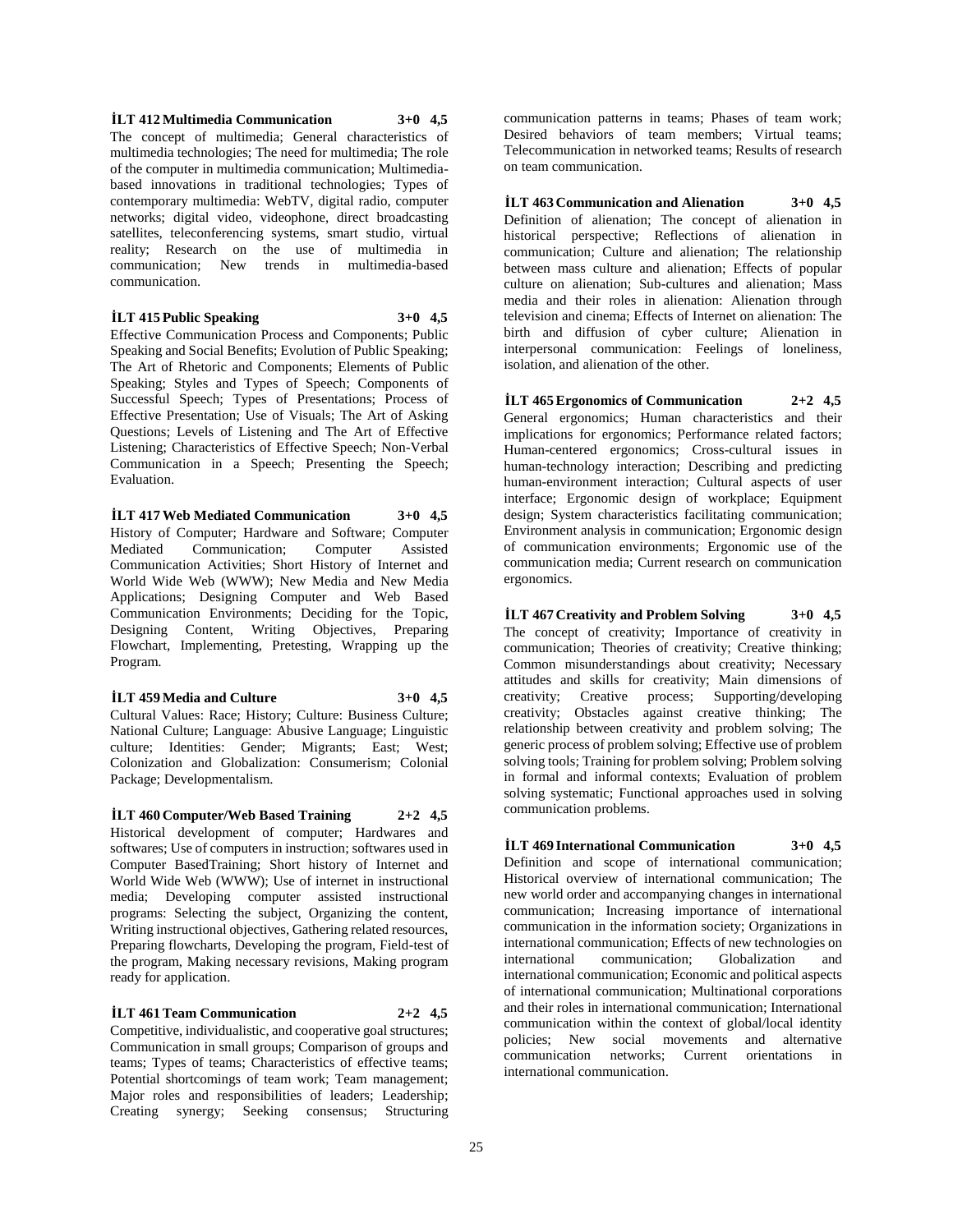**İLT 469 International Communication 3+0 4,5** Definition and scope of international communication; Historical overview of international communication; The new world order and accompanying changes in international communication; Increasing importance of international communication in the information society; Organizations in international communication; Effects of new technologies on international communication; Globalization and international communication; Economic and political aspects of international communication; Multinational corporations and their roles in international communication; International communication within the context of global/local identity policies; New social movements and alternative communication networks; Current orientations in international communication.

**İLT 471 Management of Information Systems 2+2 4,5** Meaning of information; The role and function of information in the contemporary society; Classification of information sources; Current aspects of information sources; Information society; Information systems in various organizations; The use of technology in accessing information; Computer; Internet; Information highways; Reliability of information sources; Dirty knowledge; Alternative sources of information; Access to functional information; Security in information systems; The need for regulating the use and sharing of information.

#### **İNG 177 English I 3+0 3,0**

Using the Simple Present; Talking about Yourself, Your Family, and Your Favourite Things; Using the Simple Present and Present Continuous; Using 'if and when'; Talking about Health, Remedies, Sleep Habits and Stress; Using going toand the Present Continuous to Talk about the Future; Talking about Birthdays, Celebrations, and Favourite Holidays; Using the Simple Past; Using 'all', 'most', 'a lot of', 'a few'; Talking about Childhood, School, and Your Teenage Years; Using 'Is there?' and 'Are there?' to Ask about Places in a Town; Using Location Expressions like 'across from' and 'outside'; Talking about Stores and Favourite Places in Your City or Town.

#### **İNG 178 English II 3+0 3,0**

Using Infinitives; Asking for and Giving Advice and Suggestions; Responding to Suggestions; Using 'Do you mind .?' to Ask for Permission and 'Would you mind....?' to Make Requests; Using the Past Continuous for Events in Progress in the Past; Making Comparisons with Adjectives; Using more and less with Nouns and Verbs; Talking about Different Ways of Communicating; Managing Phone Conversations; Using 'have' and 'have got to' to Describe People; Talking about What People Look Like; Using will, mayand might to Talk about the Future; Using 'if' and 'when' and the Present Tense to Refer to the Future; Talking about Plans and Organizing Events; Using 'will' to Make Offers and Promises.

#### **İNG 179 Advanced English I 3+0 3,0**

Using Manner Adverbs and Adjectives to Talk about People's Behaviour and Personality; Adding Prefixes to Make Opposites; Using the Present Perfect; Talking about

Experiences; Using the Superlative Form of Adjectives; Talking about Rules and Discipline; Using 'used to' and 'would' to Talk about Memories; Talking about Family, Relatives and Childhood; Talking about Eating Habits and Different Ways to Cook Food; Responding to Suggestions; Refusing Offers Politely; Using 'will, going to, the Present Continuous and the Simple Present' to Talk about the Future; Talking about Future Plans, Facts, Predictions and Schedules; Using Expressions with 'make' and 'do'.

#### **İNG 180 Advanced English II 3+0 3,0**

Making Sentences with Relative Clauses; Using Phrasal Verbs; Talking about Imaginary Situations or Events in the Present and Future; Giving Advice; Including Questions within Questions and Statements; Talking about Problems with Technology; Using the Present Perfect Continuous to Talk about Recent Activities; Talking about Social Life and Different Kinds of Movies; Using Adjectives ending '-ing' and '-ed'; Showing You Understand another Person's Feelings or Situation; Using the Simple Past Passive in News Stories; Talking about Local and International News Events; Talking about Extreme Weather and Natural Disasters.

#### **İNG 225 Academic English I 3+0 3,0**

Reading Skills for Academic Study: Understanding key vocabulary, Getting the gist of the text, Skimming and scanning, Understanding text organization, Developing basic vocabulary knowledge; Listening Skills for Academic Study: Listening for main idea, Listening for detailed information, Listening to short daily conversations, Listening for key ideas; Speaking Skills for Academic Study: Introducing oneself, Maintaining everyday conversations, Giving descriptions of events, Asking and answering questions; Writing Skills for Academic Study: Writing simple sentences, Writing notes, Writing basic descriptions of events, Writing informal letters.

#### **İNG 226 Academic English II 3+0 3,0**

Reading Skills for Academic Study: Exposure to simple academic texts, Developing reading fluency, Identifying text type, Improving academic vocabulary knowledge, Distinguishing key ideas from supporting details; Listening Skills for Academic Study: Distinguishing main idea from the detailed information, Listening to short texts on different topics, Noticing intonation; Speaking Skills for Academic Study: Asking for information, Giving detailed information on relevant topics, Asking for and giving directions; Writing Skills for Academic Study: Writing simple and compound sentences, Writing simple biographies, Writing brief reports, Writing short paragraphs.

#### **İNG 325 Academic English III 3+0 3,0**

Reading Skills for Academic Study: Developing reading fluency, Adapting reading style to different text types, Practicing critical reading skills; Listening Skills for Academic Study: Listening to longer texts, Listening to short authentic texts, Recognizing stress and intonation; Speaking Skills for Academic Study: Asking for clarification, Asking for confirmation, Giving reasons and explanations, Giving short presentations on familiar topics; Writing Skills for Academic Study: Identifying different styles of paragraphs,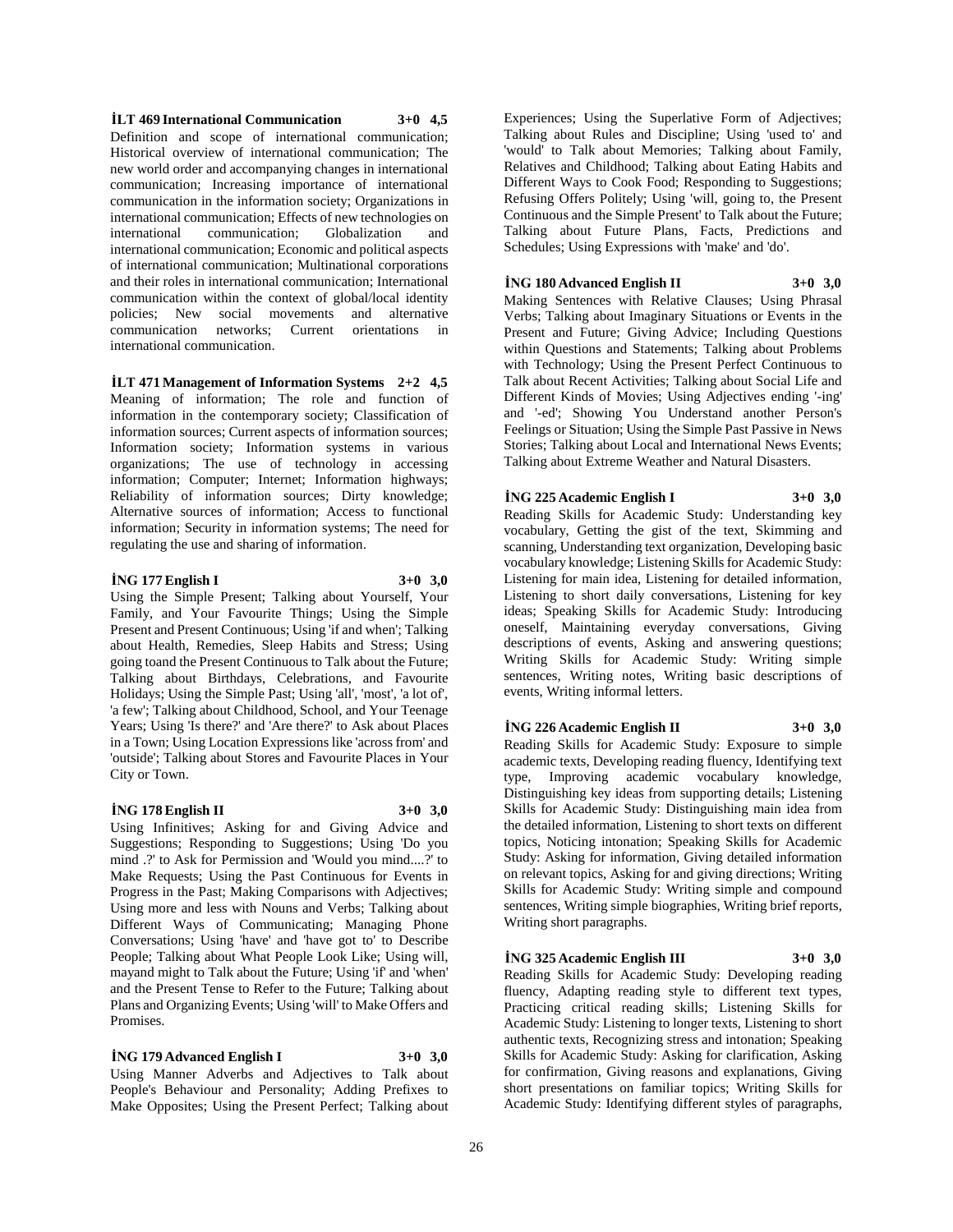Paraphrasing ideas in short texts, writing academic paragraphs, Writing formal and informal academic texts, Writing summaries.

#### **İNG 326 Academic English IV 3+0 3,0**

Reading Skills for Academic Study: Adjusting speed and reading style to different genres and tasks, Reviewing and analyzing material, Focusing on critical reading skills, Recognizing biases in written works; Listening skills for academic study: Listening to longer authentic texts, Taking notes, Distinguishing facts from opinions, Drawing inferences; Speaking Skills for Academic Study: Participating in group discussions, Expanding opinions, Giving longer presentations on familiar topics; Writing skills for academic study: Expressing opinions in well-organized academic essays, paraphrasing ideas in texts, writing summaries of longer texts.

#### **İNG 425 Academic English V 3+0 3,0**

Reading Skills for Academic Study: Analyzing texts, Drawing conclusions and identifying implied meaning, Developing the vocabulary in the field of study; Listening Skills for Academic Study: Drawing inferences from the theme, Taking notes during a lecture, Interpreting what is heard, Following lectures on familiar topics; Speaking Skills for Academic Study: Participating in discussions, Summarizing, Interviewing, Applying turn-taking rules, Giving presentations on a variety of topics, Commenting on classmatespresentations; Writing Skills for Academic Study: Writing various forms of academic writing, Building effective arguments using evidence.

#### **İNG 426 Academic English VI 3+0 3,0**

Reading Skills for Academic Study: Drawing conclusions based on the information in the text, Comparing and contrasting main ideas, Summarizing extracts from various sources, Evaluating information; Listening Skills for Academic Study: Following lectures, Synthesizing, Evaluating and transferring what was heard; Speaking Skills for Academic Study: Participating in discussions, Justifying point of view, Using strategies to achieve comprehension, Carrying out interviews, Summarizing discussions, Giving longer presentations on academic topics; Writing Skills for Academic Study: Writing well-researched essays and reports, Writing commentaries.

### **İSN 201 Organizational Communication 3+0 4,0**

Concept of Communication in Organizations and the Definition of Organizational Communication; Organization Theory; System of Approach in the Organizational Communication Process; Types of Communication; Organizational Culture; Organizational Communication Process in Organizations; Dual Relations in Organizations; Small Group Relations in Organizations; Public Relations in Organizations; Conflict in Organizational Communication; Morale in Organizational Communication; Motivation in Organizational Communication; Leadership in Organizational Communication.

#### **İSP 151 Spanish I 4+0 4,0**

Introduction: Greeting, Giving information; Gender in Nouns and Adjectives; Verbs in the Present Tense; Demonstrative Adjectives and Pronouns; Plural Forms of Nouns and Adjectives; Description: House, Objects, Numbers; Asking Questions; Asking for Directions and the Time; Verbs in the Present Progressive Tense; At a Restaurant: Ordering, Asking for the Bill, Talking about Preferences; Describing People; Reflexive Verbs; Shopping: Cost, Likes and Dislikes, Quantity; Invitation: Accepting, Refusing; Gerunds; Seasons.

#### **İSP 152 Spanish II 4+0 4,0**

The Past: Near and remote past, Prepositions, Indefinite pronouns; The Future: Future plans, Making a phone call, Comparison; The Future Perfect Tense; Habits in the Past; Regular and Irregular Verbs; Senses; Some Grammar Rules: Obligation, Personal pronouns, Passive construction, conjunctions; Reading Texts: Biography, Narration, Picture stories.

#### **İST 201 Statistics 3+0 3,0**

Definition of Statistics: Data collection; Data presentation techniques, Distribution theory; Sampling: errors, Estimation of population parameters; Hypothesis Testing: Hypothesis testing for two populations, Comparisons of ratios, Hypothesis testing for large and small samples; The Chi-Square Distribution and Chi-Square Testing; Correlation: Simple linear correlation coefficient, Regression coefficient, Forecasting, Determination coefficient.

# **İST 201 Statistics 3+0 3,0**

Definition of Statistics: Data collection; Data presentation techniques, Distribution theory; Sampling: errors, Estimation of population parameters; Hypothesis Testing: Hypothesis testing for two populations, Comparisons of ratios, Hypothesis testing for large and small samples; The Chi-Square Distribution and Chi-Square Testing; Correlation: Simple linear correlation coefficient, Regression coefficient, Forecasting, Determination coefficient.

### **İŞL 153 Business Management 3+0 6,0**

Economy and business management systems; controlled economies and market economies; how does the market system work?: How to measure success; business functions; management and organization: management functions, structure and nature of organizations; internal organizations, human communication; human and production: human resources management, producing services; marketing: processes of finding markets, product and pricing, promotion, distribution channels; finance: managerial finance, stock exchange market.

**İŞL 301 Human Resources Management 3+0 4,0** Human Resources Management: Development, Goals and Principles; Functions of Human Resources Management: Human resources planning; Recruitment, Performance Appraisal, Training, Orientation and Development; Wage and Salary Administration; Career Management; International Human Resources Management; Technology in Human Resources Management.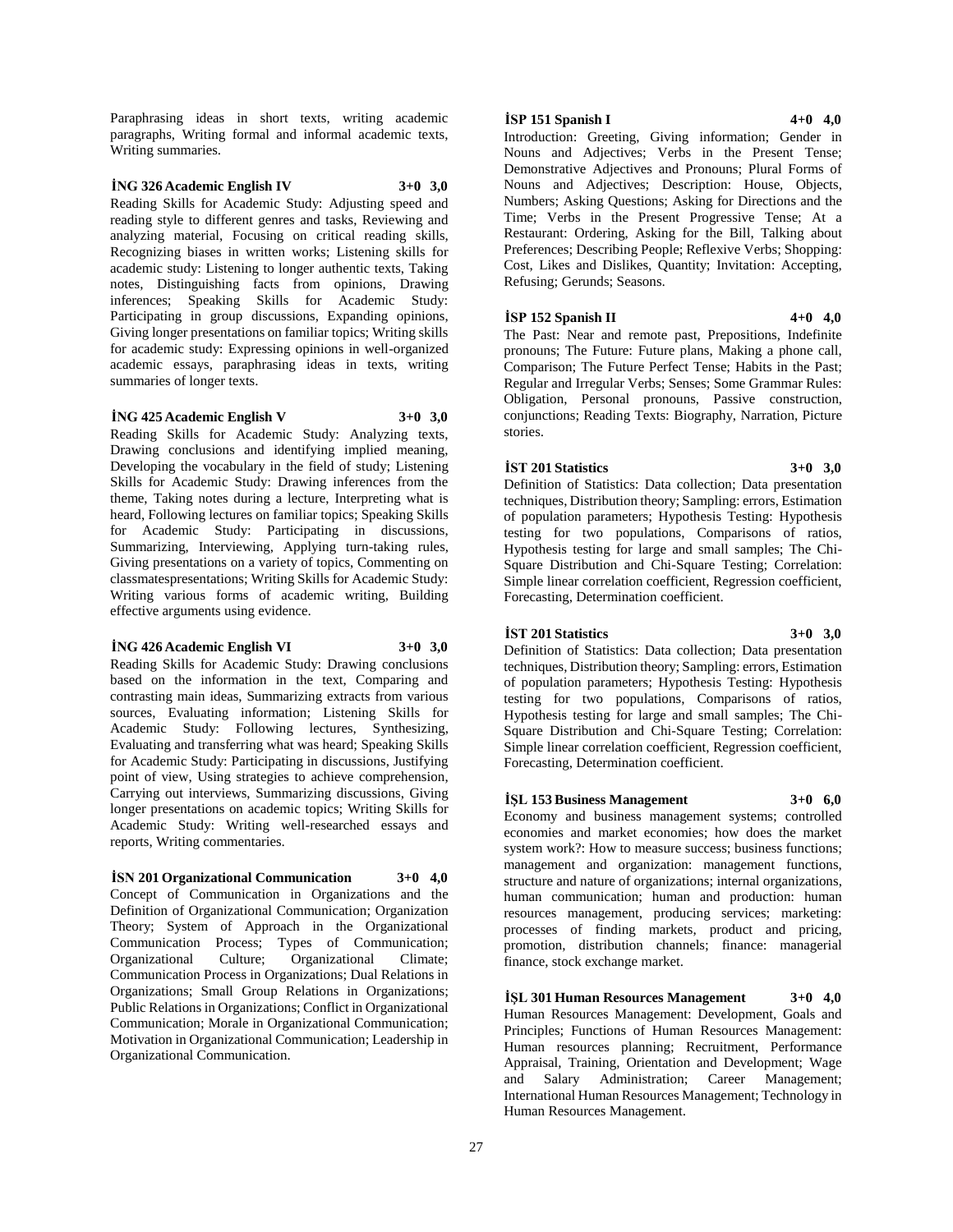**İŞL 343 Entrepreneurship Management 3+1 5,0** Introduction to Entrepreneurship: Basic concepts; Entrepreneurial Climate: Economic perspective; Opportunity Identification and Idea Generation: Theory and application; Feasibility Analysis; Industry and Competition Analysis; Marketing Plan and Applications in Business Plan; Production Plan and Applications in Business Plan; Management Plan and Applications in Business Plan; Finance Plan and Applications in Business Plan; Developing Business Model; Venture Finance; Marketing for New Established Firms; Franchising and Purchasing a Firm.

**İŞL 356 Innovation Management 2+0 3,0**

Concept of Innovation: History and Evolution of Knowledge, World of Innovation, Definition of Innovation Models; Innovation and Creativity: Concept of Creativity, Fostering Creativity in Organizations, Factors Fostering Creativity, From Creativity to Innovation, Tools for Creativity; Innovation in Information Age: Innovation Processes, Innovation Types, Barriers to Innovation, Recent Innovation Trends, Analysis of Innovation, Conditions of Information Age, Innovative Thinking, Breakthrough Innovation Process, Innovative Idea Generation, Encouragement of Innovation in Organizations, Building an Innovative Organization, Measures of Innovation: Recent Measures of Innovation, Process-Based Measures of Innovation; Institutionalizing Innovation: Innovation in Service, Protection of Innovation, Commercialization of Innovation, Management of Innovative Activities.

#### **İŞL 359 Public Administration 2+0 2,5**

The Nature of Public Administration: Definition, scope and development of public administration; Bureaucracy: Definitions, characteristics and development of bureaucracy, Theories of bureaucracy, Relationship between bureaucracy and politics, Criticism of bureaucracy; New Approaches in Public Administration: Strategic planning, performance management, governance; Structure and functions of Turkish Public Administration: Central government, local government, public authorities; Public Personnel Management: Public personnel, statuses of public personnel, assessment of public personnel, disciplinary procedures, issues in Turkish public personnel management; Control and Auditing in Public administration: Political control, administrative control, public scrutiny, ombudsman and judicial review.

### **İŞL 412 Strategic Management 2+0 3,0**

Fundamental Principles of Strategic Management; Vision, Mission, Straegy, Politics: Strategic Management in Corporations: Definition of Strategic Management; Nature of Strategic Management; Fundamental Principles of Strategic Management; Strategic Management Processes; Development of Human Recources Between (1960-1990); Strategy; Process of Strategy, Purpose of Strategy; Analysis of External Environment; Corporate Analysis.

# **KÜL 151 Cultural Anthropology 3+0 2,5**

Description of anthropology; Subfields of anthropology; Anthropology with other disciplines; History of anthropology; Growth of cultural anthropology;

Anthropological theory; Concept of culture: Cultural processes, cultural differentiation, cultural change, cultural relativism; Culture and personality; Human evolution: The role of language and communication; Growth of culture; Birth of art; Ecology and modes of adaptation; Religion, ritual, and myth; Family, kinship and descent.

#### **KÜL 199 Cultural Activities 0+2 2,0**

Participating Actively or as a Spectator in Sports Activities; Participating in Activities Arranged by the Counseling Center; Participating in Workshops in Art; Education on Museums; Participating in Art Trips; Participating in Cultural Trips; Participating in and Taking Duty in activities such as Cinema, theatre, scientific Meeting etc.; Taking duty in Clubs; Being a Student Representative and Participating in Environmental Activities.

### **KÜL 201 History of Culture 3+0 4,0**

Concept of Culture: Etymology and origin; Methodology of Cultural History Research; Culture and Civilization; History of Culture as a Science; Culture and Society; Concept of Culture and Social Development; Culture and Thought; Critical Thinking in the Intellect of Middle Ages; Renaissance in the Cultural History; The Age Enlightenment; The West and Ottoman/ Turkish World in the 19th Century; Enlightenment in the Turkish Culture History; Mile Stones in the Transition from Ottoman to Turkish Republic; History of Modern Turkish Culture; Education and Culture in the Turkish Republic.

# **KÜL 301 Cultural Analysis in Television Programs 3+0 4,0**

Television in Social Life; Basics of Television; Television as a Cultural Foundation; Ideology and Television; Popular Culture and Television; Values, Stereotypes and Role Models in Television; Television and Reality; Changing Image of Television: Postmodern Television; Types Television Programs; Television Series; Social Status of Television in Turkey.

### **MET 303 Text Analysis 3+0 4,5**

Concept of Text: What is a text?, Text types, Concept of text analysis; Text types: Literary texts and Non-literary texts, Borders between texts; Literature and Knowledge: Art texts and qualifications of texts as a source of information; Non-Literary Texts: Style, Common features of texts; Texts Analysis and Interpretation: Concept of interpretation, Methods of Interpretation.

### **MET 304 Text Writing 2+2 4,5**

Concept of Text Writing: Characteristics of text writing characteristics, Text selection; Articles and Essays: Constructive elements in texts, General purposes in texts; Text Selection: Distribution and historical classification in texts; Application in Texts: Classification, Discussions on quality, A comparison of literary and non-literary texts.

# **MET 451 Textual Design 2+2 4,5**

Using text in different media; Text components; Typographical considerations in the design of text; Page size; Column width; Margins; Typeface; Type size; Type style;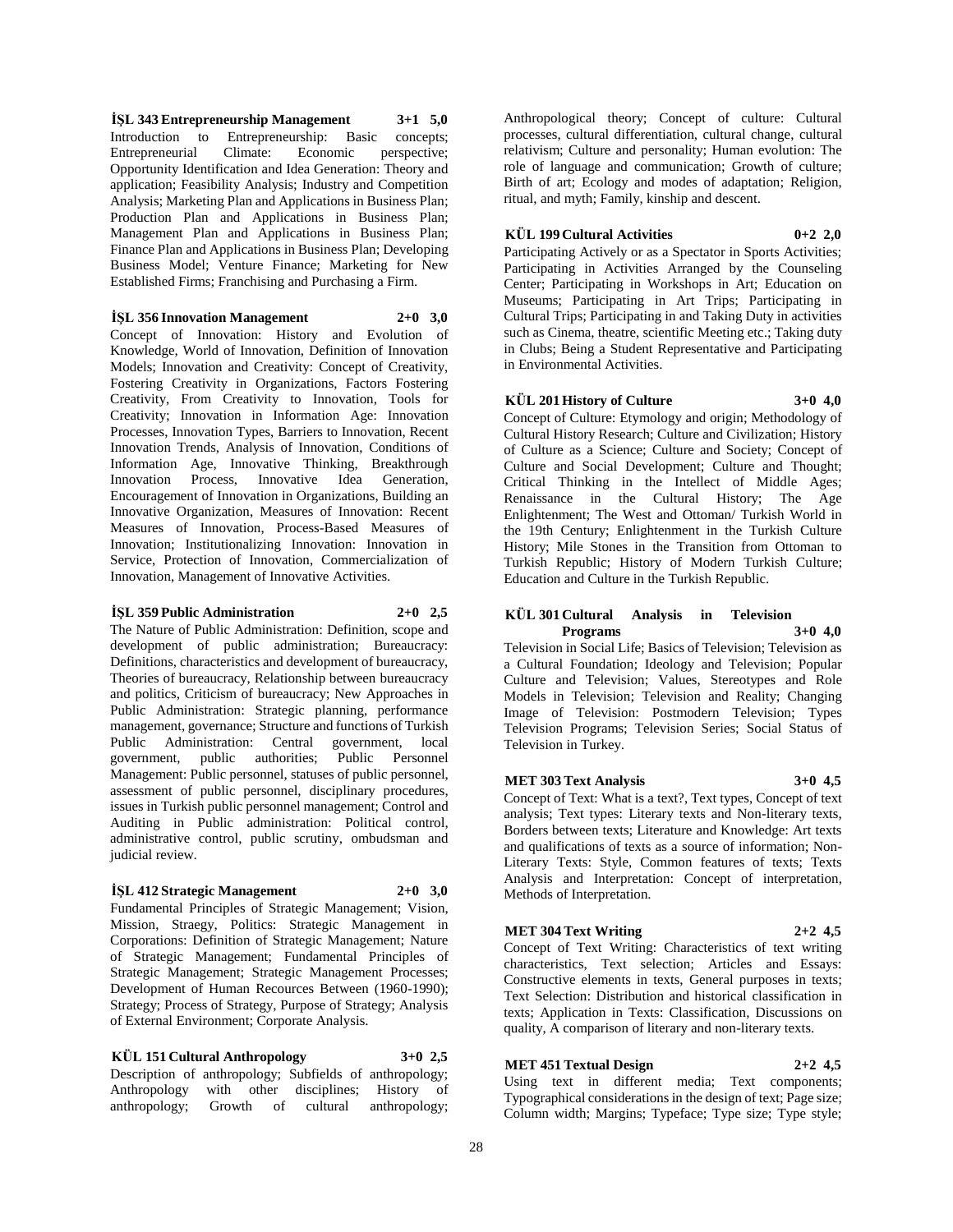Capital-small letters; Color; Spacing the text; Titles; Headings; Paragraph formation; Sentence and word length; Text difficulty/readability; Locating visuals in text; Text design for different media; Electronic text.

#### **MİT 201 Mythology I 3+0 3,5**

What is mythology?: The meaning of myths, characteristics of myths; Types of myths: creation, nature and hero myths; Greek mythology: Theology; the Olympians: Zeus, human and divine consorts of Zeus; Athena; Poseidon; Apollo; Artemis; Dionysus; Ares and Aphrodite; Home, Hearth and Fire; Gods and Men: Prometheus and Pandora; The Archetypal Hero: Heracles; The Trojan War: Events, heroes and results; The Argonauts; Perseus; Hero Myths of the Middle Ages: King Arthur and his knights; The Quest for the Holy Grail; Norse Mythology: Cosmology and the Viking Age; Rulers of Asgard; Loki and Ragnarok.

#### **MİT 202 Mythology II 3+0 3,5**

Turkish Mythology: Dede Korkut and his 12 heroes; Study of epic forms in Dede Korkut Tales; Heroes and heroines in Dede Korkut; Sumer and Babylon Myths: Myths from the first cities, Gilgamesh, Ishtar and Tammuz, Enki and myths of creation; Egyptian Mythology: The First Gods; Nine Gods of Heliopolis: Osiris, Isis, Horus and Seth; Solar Myths; Kings and Gods; Persian Myths: Ahura Mazda; India:Origins of the World; Indra; Brahma; Vishnu and his avatars: Rama, Krishna, Shiva, Devi; Shiva and his family: Shiva, Parvati, Skanda and Ganesha; The Enlightened One: Myths of Buddism.

#### **MÜZ 158 Music 2+0 3,0**

Importance and Function of Art; Music in Fine Arts: Origin; Etymology, Evolution and Function; Elements of Music: Rhythm; Melody, Harmony, Tone; Structural Properties of Music; Functions of Musical Instruments, Communication Process of Music; Music and Mass Media, Development of Musical Perception and Appreciation, Music in Visual Arts, Musical Styles, Analysis of Musical Pieces and Recognition of Musical Styles; Schools of Music; Music in Performing Arts.

#### **MÜZ 206 Music for Film and TV 3+0 3,5**

Communication, Art and Music: Importance, Definitions, Functions; History of Film Music: From silent to sound, Technical improvements; Script and Music Collaboration; Animation and Music; Performing Arts and Music; Music for Radio and TV Commercials; Music Directors for Radio and TV; Synchronization of Music and Text; Synchronization of Music and Image; Sound Effects: Definitions, Specifications, Applications; Characteristics of Sound.

#### **PSİ 102 Psychology 3+0 3,5**

What is Psychology?: Theoretical developments, Major Sub-Disciplines and methodology; Growth and Development; Motivation and Defense Mechanisms; Attention and Perception; Learning: Behavioral and cognitive approaches; Verbal Learning and Memory; Language and communication; Personality; Abnormal Behavior: Causes, Types and treatment.

#### **PSİ 104 Social Psychology 3+0 3,0**

Theory and Research in Social Psychology; Interpersonal Influence and Social Power; Collective Influence on Individual Behavior; Lonely Individual; Attribution Theory; Social Perception; Attitudes and Attitude Change; Interpersonal Attraction; Social Influence and Conformity; Helping Behavior: Hostility and aggression; Group Dynamics and Leadership; Effects of Social and Physical Environment on Behavior; Human Sexuality.

#### **PSİ 104 Social Psychology 3+0 3,0**

Theory and Research in Social Psychology; Interpersonal Influence and Social Power; Collective Influence on Individual Behavior; Lonely Individual; Attribution Theory; Social Perception; Attitudes and Attitude Change; Interpersonal Attraction; Social Influence and Conformity; Helping Behavior: Hostility and aggression; Group Dynamics and Leadership; Effects of Social and Physical Environment on Behavior; Human Sexuality.

**PSİ 212 Psychology of Communication 3+0 4,5** Intra-Personal Dynamics of Communication: The concept of ego and Transactional analysis, Cognitive psychology, Psychology of emotions; Emotional Intelligence and Communication; Perception and Social Cognition; Humanistic psychology, Cognitive Dissonance Theories; Prejudice and Discrimination; Attribution Theories; Group Dynamics: Conformity, Obedience, Learned helplessness; Psychological Dynamics of Mass communication; Discussion and Evaluation.

# **PSİ 306 Developmental Psychology 3+0 4,5**

Approaches to understanding human development; Heredity and environment; Prenatal development and childbirth; Infancy and toddlerhood; Physical, cognitive and language development in early childhood; Personality and sociocultural development in early childhood; Middle childhood; Physical, cognitive and language development in adolescence; Personality and socio-cultural development in adolescence; Young adulthood; Middle adulthood; Older adulthood; Death; Evaluation of the course.

### **PSİ 402 Adult Psychology 3+0 4,5**

Adulthood: Physiological and psychological characteristics of early, middle and late adulthood; Theories and principles for communicating with adults; Definition of adulthood; Stages of adulthood; Theories of adulthood; Major issues about adult psychology; Psychological maturation during early adulthood; Early adulthood in social context; Individual development during middle ages; Social life during middle ages; Adult education; Old age: Individual development during old ages, social development during old ages, psychological health during old ages, death.

#### **PSİ 412 Psychology of Gender 3+0 4,5**

Gender: Conceptualisation of sex and gender, the ways of setting relation between sex and gender; Gender studies in psychology: The history of gender studies in psychology, Criticism of gender studies in psychology; Gender differences: Biological differences, Psychological differences: Biological differences, Psychological differences, Criticism of difference approach in psychology;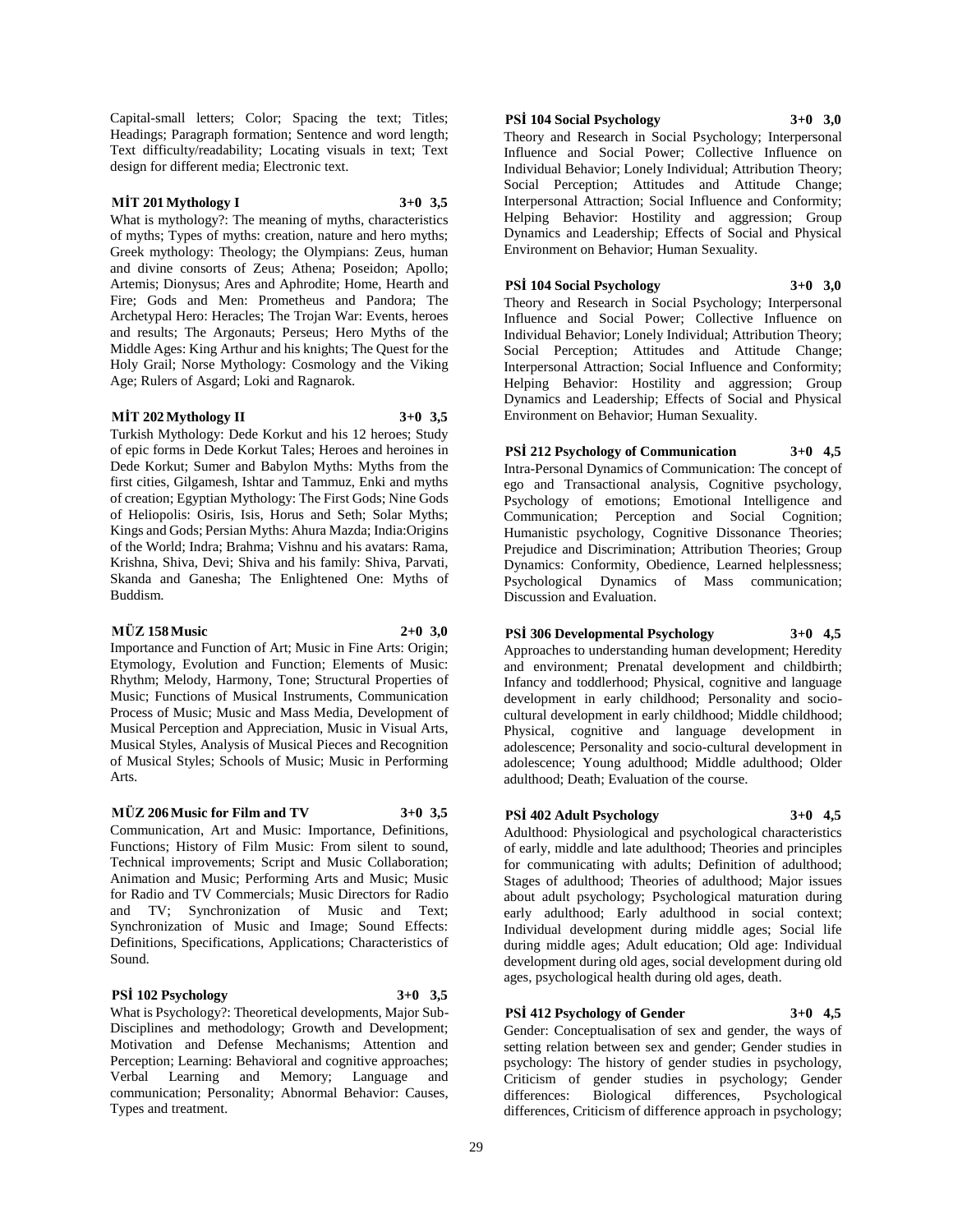Gender inequalities in various social domains: Family and gender, Work and gender, Political representation of women, Violence toward women, Honour and sex.

### **PZL 104 Introduction to Marketing Management 3+0 6,5**

An Overview of Marketing and Its Scope: Marketing management perspectives, Marketing environment, Marketing research and information system, Consumer and business markets, Market segmentation, targeting and positioning, Products and services, Product and service strategies, Pricing and pricing strategies, Marketing channels and retailing, Promotion, Marketing planning, International marketing.

**PZL 408 Marketing Technics in Press 2+0 3,0** What is Marketing; Marketing Tactics; Marketing Mix; Marketing Service; Market Segmentation; Newspaper Distribution: Organizational structure of distribution companies; Factors Affecting the Circulation; Selling, Promotion and Subscription Models; Marketing Functions of Newspaper Companies; Marketing Models for Media Organizations; Selection of Distribution Channels in Newspaper Companies.

#### **RHİ 202 Theory and Practice in Public Relations 2+2 6,0**

Theories in Public Relations: Relations theory, system theory, circumstances theory, Conflict resolution Approach; Cognitive and Behaviorist Theories: Activity meeting theory, Social exchange Theory, Diffusion of Innovations Theory, social learning theory, Probability process Theory; Mass communication theories: Use and satisfaction theories, public opinion theory, spiral of silence, two step flow; Communication ranks in Public Relations campaign: Establishing the problem, determining objectives, determining the target audience, determining the message, tactics and tools.

**RHİ 203 Introduction to Advertising 3+0 6,5**

Dimensions of advertising: Social, legal and ethical dimensions of advertising; Advertising sector; consumer behavior; Market segmentation process; Marketing and advertising research; Marketing and advertising planning: Planning media strategies, investor strategy, process and application; Advertising for printed, electronic and digital media; Purchasing printed, electronic and digital media and outdoor advertising; Integrated marketing communication; Direct marketing; Direct mail; Promotion; Public Relations and corporate advertising; Local and public advertisements.

### **RHİ 204 Consumer Behavior 3+0 6,0**

Introduction: Definition of Consumer behavior; Research methods; Consumer as an individual: Perception, learning, motives and needs, attitudes, feelings and ego; Decision making: Definition of the problem, alternative evaluations; Decision making; Consumers and the environment: Culture, social classes, demographics, reference groups, family, life style and global culture; Beliefs; traditions, primary values; Secondary values; Inferior cultures: Materialist cultures,

social cultures, cultures based on belief systems, cultures based on aesthetic values, cultures based on language.

# **RHİ 205 Marketing Communication 3+0 4,5**

Marketing and communication: extensions of marketing communication, communication process, elements, objectives; promotion mix: advertising, Public Relations and publicity, personal selling, promotion: adapted marketing communication tools: sponsorship, purpose related marketing, hybrid messages, direct marketing, other types of marketing communication: product, brand, packaging, place and price; managing and strategies of marketing communication; planning: objectives, budget, marketing, communication ethics and its social dimension.

#### **RHİ 206 Introduction to Public Relations 3+0 6,5**

The Concept of Public Relations and Fundamentals of Public Relations; Public Relations and related Concepts: Public Relations and Advertising, Public Relations and Propaganda, Public Relations and Journalism, Public Relations and Marketing; Historical Development of Public Relations; Communication in Public Relations and Public Opinion; Public Relations Research; Public Relations Planning and Management; Public Relations and Media Relations; Public Relations Techniques; Written, Audio-Visual and Other Techniques; Employee Relations; Public Relations in Marketing and Sponsorship.

# **RHİ 207 Visual Communication 2+2 5,0**

Historical Development of the Visual Communication; Perception and Compretending in Visual Communication; The Functions of Visual Communication and Their Importance; Signs and Symbols in Visual Communication; Analyzing Sembols; Establishing Design; The Relationship Between Typography Photography, Color and Contrast; Visual Analysis in Advertising; Right and Effective Use of the Creativity.

#### **RHİ 209 Introduction to Advertising and Public Relations 2+0 3,0**

Introduction to Marketing; Functions of Marketing in Organization; Means of Marketing; Marketing Mix; Persuasive Communication; Advertising; Functions of Advertising; Social, Economical and Ethics Functions of Advertising; Advertising and Marketing Research; Creative Strategy in Advertising: Competetive analysis, consumer analysis, market analysis; Execution Process; Advertising Media: Kinds of media, media planning; Public Relations: Development of public relations; Functions of Public Relations; İnternal Public Relations; Research in Public Relations, Compaign Planning in Public Relations, Tools of Public Relations.

# **RHİ 241 History of Advertising 3+0 4,5**

Early stages in advertising: Signs, middlemen; Developing stages: Mass marketing, mass communication, retailing, development of magazines; The 80s: International clients and advertising agencies, towards an integrated marketing communication; The 90s: Private TVs, radio, magazine publishing, development of computer technology; television era; Creativity, positioning, professionalism; history of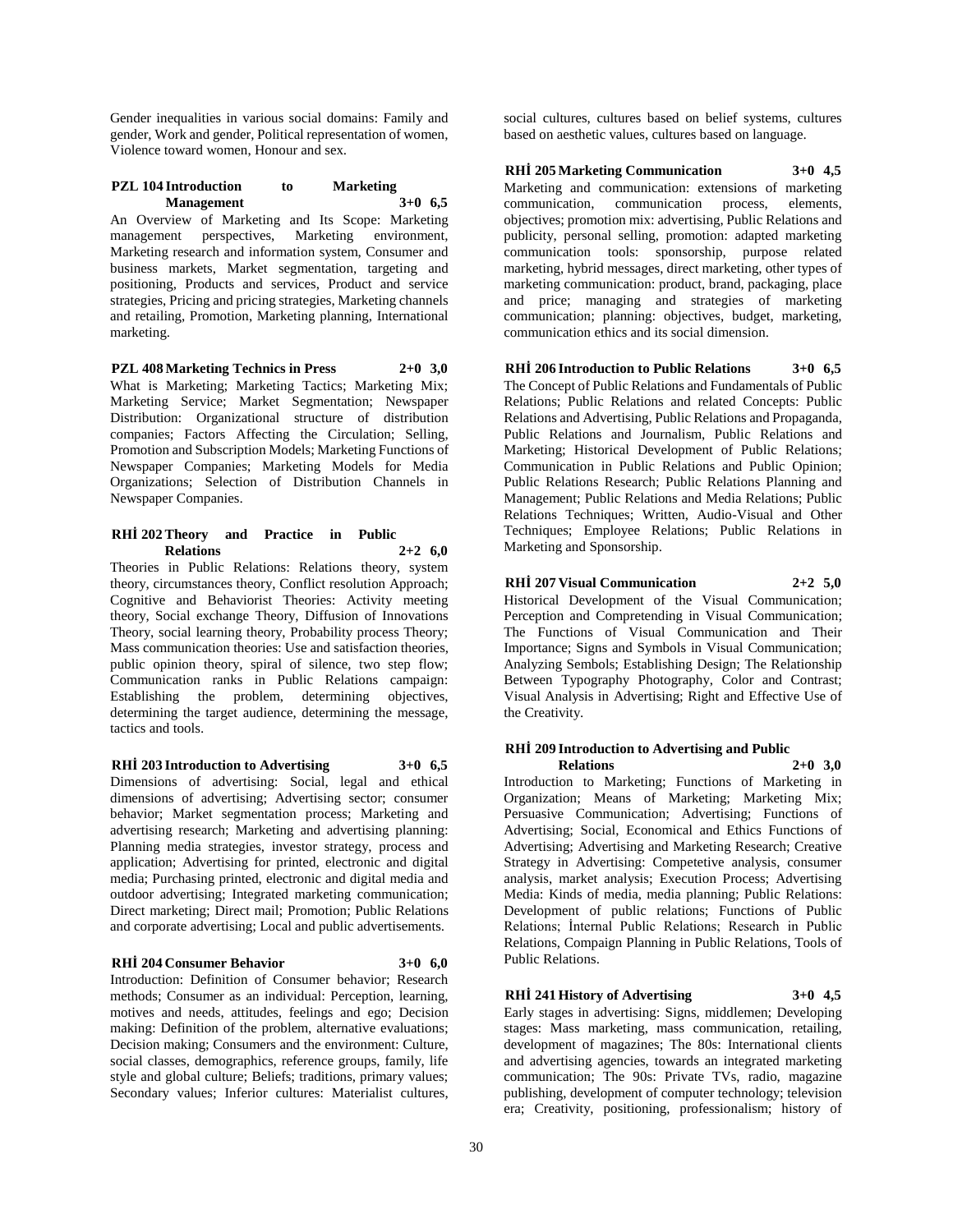Turkish advertising; Before the Turkish Republic: newspapers, the first advertisers; After the Republic: Professional Organizations.

**RHİ 301 Persuasive Communication 3+0 4,0** Effectiveness of communication: Source, characteristics of message receiver; Persuasion models: Proxy Thinking Model, Elaboration Likelihood Model; Primitive models; Effects of mass communication tools; Social learning theory; Agenda setting; Spiral of silence; Interpersonal communication; Interpersonal harmony; Dagmar Model; Hierarchy of effects model; FSB model: Low-interest model, high-interest model.

# **RHİ 302 Communication Management 3+0 4,5**

Marketing communication: Persuasion, contact points, interest groups; Message design in communication: Concept of message design, developing strategies; Planning, application, tactics; Segmentation: Group segmentation; Competitive strategies; Product diversity; Product proposition; searching information and information processing: Exposure, attention, perception, retention; Searching and application; Models: Elaboration Likelihood Model, Multiple Attitude Model; Communication systems: Interpersonal, organizational, public, mass and interactive; Other tools: Promotion, word-of-mouth communication.

**RHİ 303 Creativity in Advertising I 2+2 6,0** Advertising as a form of communication: Strategy and communication; Advertising as a profession; Creative processes in advertising; Research in advertising creativity; How does it work?: Perception, communication, learning, persuasion; Advertising strategies: Objectives, target audience, identification of the problem, product proposition, advertising appeals, creative strategy, application techniques, selling approach; Creative theme: Creative idea, creative process, improving ideas, advertising idea.

#### **RHİ 304 Creativity in Advertising II 3+0 6,0**

Professionalization process and reasons in political communication; Political marketing; Integrated marketing communication approach in political marketing planning: Strategy of political marketing, political market, voter characteristics, political product politics; Political campaign communication; Personal and mass communication; Political advertising; Public Relations; Creating an image for a running candidate; Political brand; Social market approach; Strategy and communication of social marketing; Social advertising; case studies.

#### **RHİ 305 Media Planning 3+0 3,5**

Changing face of media planning: Interactive media, media and tools, media classes, basic principles of planning; Interactive advertising: What is interactive advertising, interactive television, new interactive strategies, cybermedia, information highway, internet advertising, problems of internet advertising, interactive planning; IMC and database marketing: New understanding of media planning, database marketing and media planning; Media and consumer: Media as a source of entertainment and information; Basic concepts of media planning: GRP, rating, other concepts.

**RHİ 306 Communication Research 3+0 6,5** Role of Advertising Research; Basic Principles of Advertising Research; Strategic Research Planning; Secondary Research; Sampling; Designing Questionnaires; Analysis; Writing a Research Report; Cooperative Research; Reader Surveys; Other Cooperative Research.

#### **RHİ 307 Advertising Analysis 3+0 4,5**

Advertising Analysis; Ideology; Semiology; Marxist Analysis; Feminist Analysis; Sociological Analysis; Psychoanalytic Analysis; Advertising and Culture; Consumption; Consumer Society; Industrialization; International Grand Economies; Economic Development And Advertising; Meaning in Advertisements; Gender; Advertising and Social Class; Globalization; Advertising And Identity; Evaluation of Advertisements; Examples of Advertisements; Advertising Industry; International Advertising Agencies.

#### **RHİ 308 Social and Political Communication Campaigns 3+0 4,0**

Creative processes in advertising: Visual communication, importance of visual images in communication, elements of visual communication, photography and illustration, color, analysis of color, color and personality, style, composition; Advertising copy writing: Advertising and words, advertising styles, advertising tones, advertising techniques; Layout and production: Typography, types of typography, layout and design, principles of design; Functionalism and aesthetics in advertising design; Layout techniques: Stages of improving layout, design techniques in computer and graphics, press techniques.

**RHİ 310 Brand Communication Management 3+0 4,5** Establishing Brand Identity; Stages in Establishing Brand İdentity; Scope of Creativity; Procedures of Establishing Brand Identity; Consumer Responses to brand Identy; Brand Value and the Relationship Between Brand Value and Brand Identity; The Components of Brand Value; International Brands and their Characteristics; Planning of Communication Management of the Brands.

#### **RHİ 311 Advertisement Writing I 2+2 6,0**

Structural characteristics of copy writing: Persuasive models of an advertising copy; Elements of copy writing; Titles in copy writing; Introduction in copy writing; Improving copy writing; Conclusion, name of client, slogan, logo, address; Suggestions for good copy write; Applied studies in copy writing: Suggestions for titles and applications; Applications and examples of copy writing.

#### **RHİ 345 TV Advertising 3+0 5,0**

TV as a tool of advertising; TV commercials and creativity: Creativity, creativity in advertising, creative strategy in TV commercials; Research: Product or service, target consumers, competitor analysis, opinion; Application: producing style, producing format, producing technique; Producing advertising films: Scenario, storyboard, budget, pre-producing, producing, post-producing; Presentation; Evaluation.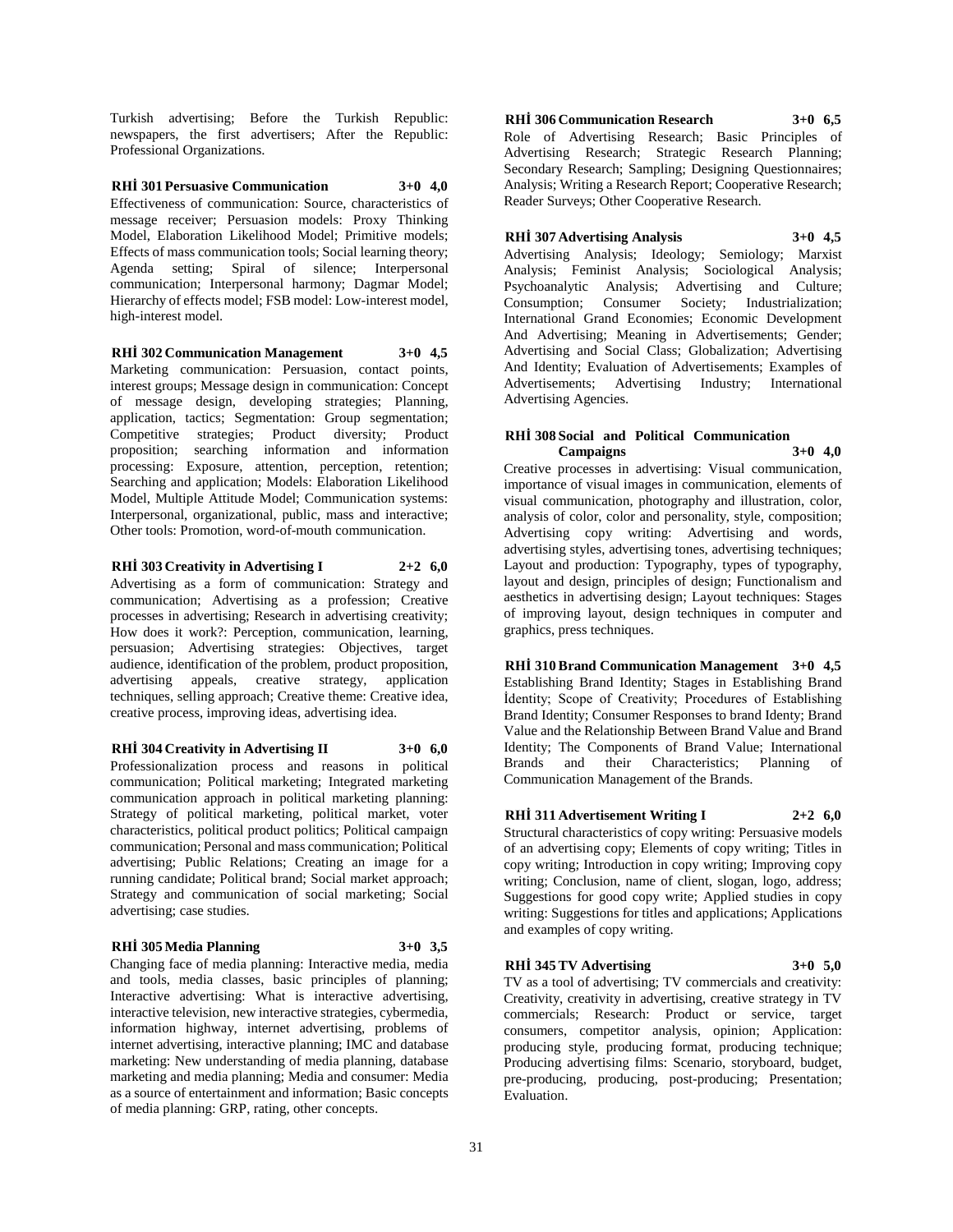**RHİ 346 Public Relations Copy Writing 2+2 6,0** News: Techniques in news writing, techniques of collecting news, types of news; Public Relations journalism; Place of Public Relations professionals in news; Message creativity techniques targetting public relations; Printed press: Preparing press bulletins for visual press, news letters, articles, letters, guidelines and brochures, yearbooks; The internet; Media relations; Evaluation Techniques in Public Relations.

#### **RHİ 351 Socıal Campaıgns 3+0 4,5**

Definition and History of Social Campaign: Difference between Social Marketing and Social Advertisements; Cause Related Marketing Studies; Marketing Studies of Nonprofit Organizations; Properties of Social Campaigns? Effectiveness; Social Marketing Mix; Social Marketing Theories and Models; Planning Social Campaigns; Developing Social Campaign Strategies; Social Campaign Communication: Personnel Communication, Public Relations, Mass Communication, Social Advertisements, Event Marketing, Direct Marketing, Integrated Campaign Communication; Evaluating Social Campaigns.

#### **RHİ 352 Advertising Design II 2+2 4,5**

Visual Analysis of Advertising Campaign: Graphic language and visual analysis, creating a common language in printed advertisements and TV commercials, target audience and correct visual analysis, visual elements; Sociological Approaches in Advertising: Classic, pop, underground, kitsch advertising; group study; agency atmosphere, cooperation between art directors and copy writers; Producing and presenting advertising campaigns: Media planning, market research, applications of different media, conducting ad campaigns in the agency.

### **RHİ 353 Public Relations and the Internet 3+0 4,5**

Development of Internet Technology and Using the Internet; Characteristics of Computer Based Information Systems; Individualized Computer BasedCommunication Skills in Business; Using Computers inter Company and Intra Company for Public Relations Purpose; Focus on Presentation, Interaction And Formation of Web Page Design; Visual Presentation of Materials on Web Pages; Designing Web Pages and Planning Multimedia Tools for Public Relations Purpose; Designing and Developing Multimedia Tools: Text, Graphics, Animation, Audio, Video; Effective Use of Multimedia Designs.

#### **RHİ 354 Corporate Communication Management 3+0 4,5**

Corporate Communication vs Public Relations, Corporate Image, Corporate Brand, Corporate Reputation, Integration in Marketing Communication Management, Corporate Brand Management and Integrated Marketing Communication, Corporate Identity Strategy, Corporate Associations, Corporate Brand Associations, Corporate Communication Instruments, Cooporate Culture, Culture Management, Internal Communication, Leadership and Communication, Corporate Advertising, Media Relations, Corporate Social Responsibility, Corporate Communication Cases.

**RHİ 355 Presentation Techniques in Campaigns 3+0 4,5** Determining the Content of a Presentation; Preparation for a Presentation; Designing a Presentation; Using Visual Materials; Using Persuasion Strategies; Transferring the Presentation to a Computer; Characteristics of a Presentation File; Ways of Speaking; Non-Verbal Presentation; Finishing a Presentation; Evaluations of Advantages and Disadvantages of a Presentation; Ethical Considerations; Team Presentations; Presentation Rehearsals.

#### **RHİ 356 Seminar (Applications of Media Planning) 2+2 5,0**

Stages of media planning, processes of media planning; Creating media planning: Marketing information, media objectives, improvement strategies, evaluations; Marketing information: situation analysis; media objectives: Identifying the target audience, geographic strategy, being seasonal, intensity of communication, vehicle preferences; Application strategies: Continuity fighting, pulsing and bursting strategies: Characteristics of season consumption, purchasing seasons, promotion evaluation, competitor analysis, criteria for frequency determination; Recognition, purchasing; characteristics of competition situation conduit, production formats and product characteristics.

# **RHİ 361 Public Relations Management 3+0 4,5**

Importance of management-business function in Public Relations: Strategic Public Relations management, Expertise in Public Relations, crisis management and Public Relations, communication with employees, communication with communities, problem management and Public Relations, Public Relations and environment management, financial Public Relations, lobbying, customer relations, Public Relations and health communication, sports communication and Public Relations, Non-profit organizations, media and Public Relations.

# **RHİ 365 Media and Politics 3+0 4,5**

Media and politics: New social movements and forms of Politics, post-modern politics; Media and democracy: Political communication systems and democratic values, media ethics and democracy, media and the cooperate field, role of press and public opinion in modern state; media and ideology: Politics of identification, hegemony and linguistic analysis, Post-structural media, discourse analysis and political discourse.

# **RHİ 401 Designing Advertising Campaigns 1+6 8,0**

Determining the subject: Choosing the corporate or product; briefing and evaluation; Situation analysis: Product characteristics, market research, competitors, target audience, campaign strategy: Improving creative strategies, copy write platform, promise, main attractions, creative production style and format; creative studies: Printed advertising, scenario and storyboard of TV advertising; media planning; budget; Presentation; Evaluation.

#### **RHİ 402 Designing Public Relations Campaigns 1+6 8,0** Determining the subject; Choosing a corporate or product; briefing and evaluation; Planning Public Relations campaigns: Situation analysis, internal and external analyses,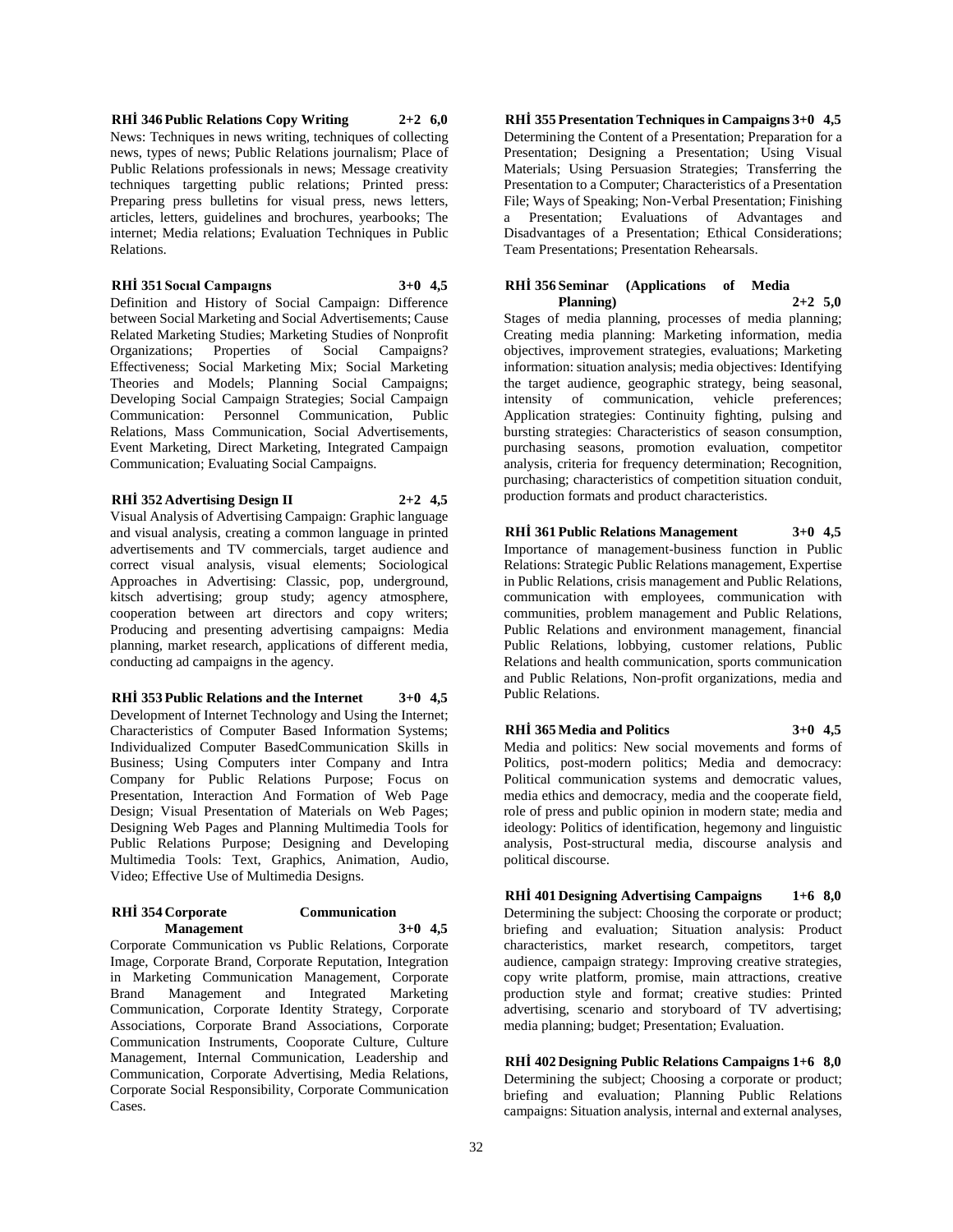research, determining the target audience, characteristics of the target audience, forming activities; Designing Public Relations activities, creative studies, campaign calendar; budget; Presentation and evaluation.

**RHİ 404 Web Design in Advertısing 2+2 6,0** Principles of Web Design: Visual design, interaction, navigation, usability; Web Design Tools: Html, web editors, web animations; Macromedia Dreamweaver Menus, Tools, Layers, Tables, Editing; Macromedia Flash; Vector Graphics, Principles of Flash, Menus, Tools, Animation, Interactivity, Gif Animation Technigues; Building a Web Site; Publishing Webs, Practices.

#### **RHİ 411 Advertisement Writing II 2+2 6,0**

Copy writing for written communication: Examples and applications for magazine copy write; Examples and applications for newspaper copy write; Examples and applications for brochure and bulletin copy write; Radio copy write: Power of voice, radio listeners, techniques of radio copy write; Examples and applications for radio copy write; Television copy write: Planning TV copy write; TV script writing; Techniques of producing TV commercials; Examples and applications of TV advertising copy write; Copy writes for other advertising tools.

#### **RHİ 440 Analysis of Public Relations Campaigns 3+0 4,5**

Planning Models for Public Relations Campaigns; Elements of campaign analysis: Objectives of communication, objectives, activities: Publicity; tools of Public Relations campaigns; Public Relations media; Public Relations applications in prited media; Critical evaluations of Public Relations campaigns; Cases and evaluations of Public Relations applications in Turkey, international cases and evaluations.

#### **RHİ 447 Analysis of Political Communication Campaigns 3+0 4,5**

Political communication campaigns; Voter characteristics and voter behavior; Research on voter behavior; political communication strategies; communication environment and channels of political communication; Personal communication; Mass communication: Election contexts: local, general; Election campaigns in Turkey; Analysis of political communication: Strategies of the government and opposition, candidate image, party image, applications of political campaign analysis.

#### **RHİ 451 Strategic Planning 3+0 4,0**

Comprehending the Product: Product function, Product analysis; Thinking Models and Techniques Towards Product Analysis; Target Audience Analysis; Life styles of target audience, Inner world of target audience, Models and ways of thinking for understanding their relationships with the product; Market and Competition Analysis; Research techniques, Values representing the brand in the market, Research techniques for positioning; Comprehending Brands: Research techniques for analyzing brands, Models of thinking brands; Determining Problems and Opportunities: Brainstorming method; Preparing Effective

Briefs; Content of Creative Briefs; Presentation of Creative Briefs; Real Life Cases.

**RHİ 452 Sport Marketing Communication 3+0 4,5** Sports Marketing and Marketing Communication: Concept and context of sports marketing, Communication dimensions of marketing, Communication mix in sports, Process of IMC in sports; Applications of Marketing Communication Components in Sports: Sports public relations and management, Advertising activities in sports and management, Personal marketing in sports, Sales promotion mix in sports and management, Direct marketing in sports, Sports sponsorship, Event management in sports; Sports Brand Communication: Case studies, Brand placement in sports; Marketing Communication Planning Process in Sports.

# **RHİ 453 Communication Ethics 3+0 4,5**

Introduction to understanding of ethics: Developments in the understanding of ethics; Philosophical Movements; Understanding of ethics and communication ethics; Examining media cases about communication ethics; Ethics and modernism 'R. Poole?, post-modern ethics '2. Bauma?, ethical problems in media and journalism A. Belsey and R. Chadwich; Events in the media and communication ethics.

#### **RHİ 454 Business Communication 3+0 4,5**

Different Business Environments; Fields of Business Communication; in different business segments; commercial correspondance; Written Communication with Potential Customers; Written communication in special cases; Faceto-face communication; Face-to-face Communication Techniques; Body language; Business conversations; Conversation techniques; Effective Intonation; Developing an Argument; Effective closure; Managing virtual communication; Corporate Blogs and Their Functions; Managing corporate blogs; Forums; Managing forums; Virtual communication within the organization; Types of Electronic Messages; Written communication between departments; Managing job application process; Pre-Application Phase; Interview Phase; Managing application results.

**RHİ 455 System Approach in Communication 3+0 4,5** Systems thought; History of systems thought; Entropy, Dynamic systems, Accumulation, Delay, Chaos, Complex systems, Introduction to the concept of systems about communication, Communication as a dynamic system, Communication as a complex system.

#### **RHİ 456 International Advertising and Public Relations 3+0 4,5**

Development of World Trade; Importance of International Trade; Development of International Communication and Advertising; Development of International Advertising Agencies; International Marketing and Advertising Strategies; International Marketing Communications and Advertising Environments; Importance of Social and Cultural Values in International Advertising; Problems of International Advertising Studies; Research in International Advertising; Connections of International Public Relations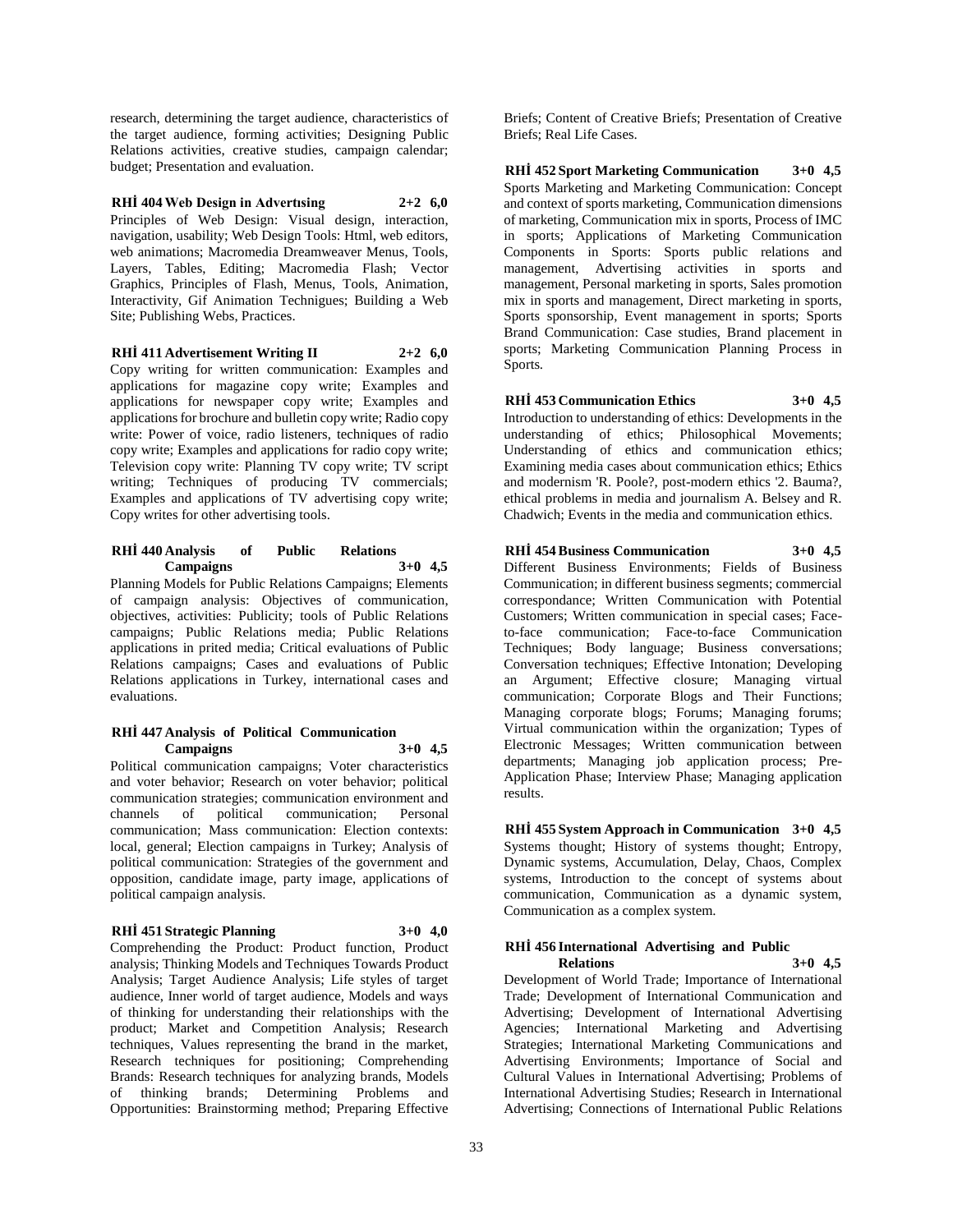and International Communication; Factors on International Public Relations; Tendencies in International Public Relations; Public Relations in the World; Analysis of International Public Relations Applications.

#### **RHİ 458 International Projects 2+4 6,0**

Characteristics of Projects; Stages of Project Development; Project Planning; Project Development; Tracking Activities; Work Flow; Justification of the Project; Content Definition; Process of Proposal Development; Preparing Draft Materials; Project Organization; Establishing Project Team; Teamwork; Evaluation; Project Evaluation Report.

#### **RHİ 460 Advertising Project 2+2 6,0**

Receiving a Brief from the Advertising Agency/Company; Consumer Research for Multinational Target Groups; Presenting Report of Consumer Research; Determining the Advertising Strategy; Selection of Media and Integrated Communication Strategy; Creative Brief; Creative Concept; Finding an Idea; From Big Idea to Rich Idea; Implementation of the Strategy in Conventional and Social Media; Presenting the Campaign to Client; Feedback from Advertising Agency/Company.

#### **RSM 152 Painting 2+0 4,0**

Painting Techniques: Pastel, Watercolor, Collage, Wash and brush, Mixed media, Oil, Acrylic; Basics of painting; Materials: Paper, Brush, Paint, Usage; Elements of Design: Composition, Rhythm, Color, Form, Movement, Line, Perspective; Color Theory: Balance, Unity, Studies; Study of Classic and Contemporary Works of Art; Contemporary and Original Work by Individuals and Groups.

#### **RSM 154 Caricature 2+0 2,5**

Fine arts and caricature; Humor: Written humor, Strip humor; Caricature: Its progress in the world, Its progress in Turkey; Communicating using caricatures; Daily Newspaper Caricatures: Patterns of Humor, Bent caricature, Strip story, Strip novel; Humor Elements in Caricature; Humor Journals/Comics; Caricature and Cinema-TV; Caricature and Advertising; Caricature in Education; Masters of Caricature; Interpreting Places and Human Characters in Caricature; Style and Composition in caricature.

### **SAN 155 Hall Dances 0+2 2,0**

Basic concepts. The ethics of dance, Dance Nights, Dance Costumes, National International Competitions and rules/grading, Basic Definitions, Classifications of Dances: Social Dances; Salsa, Cha Cha, Samba, Mambo, Jive, Rock'n Roll, Jazz, Merenge; Flamenko, Rumba, Passa -Doble, Argentina tango, Vals, Disco, Quickstep, Foxtrot, Bolero, European Tango: Ballroom Dances; Sportive Dances; Latin American Dances; Samba, Rumba, Jive, Passa-Doble, Cha Cha, Standart Dances; European Tango, Slow vals (English), Viyana vals, Slow foxtrot, Quickstep.

**SEK 121 Keyboard Techniques 1+2 3,0** Page Arrangement of Documents: Horizontal'Vertical straightening; Documents and Style in Documents; Correcting Mistakes; Writing from a Rough Draft; Tables; Inserting Text into the Table; Table Drafting Programs;

Internal and External Organization of Correspondence; Typing in a Foreign Language; Multiple Pages; Letters; Numbering the Pages.

# **SİY 101 History of World Politics 2+0 2,5**

Essence of Politics; Parameters of Politics: Democracy, Autocracy, Oligarchy, Plutocracy; Politics in the Classical World; The Medieval Theocracies and Eastern Kingships; The Rediscovery of Democracy: Renaissance humanism and limited monarchy; The Revolutionary Era: 1789-1848; The Nineteenth Century in Europe; Colonialism and Imperialism; Marx, Lenin and the Communist State; International Cooperation, successes and failures.

# **SİY 102 Political Science 3+0 3,0**

Fundamentals of Political Science: Topic, Scope, Main characteristics; Politics and Science; Contemporary Developments in Political Science; Religion and Politics; Politics and Ethics; State and Government; Political Myths and Ideologies; Political Systems and Regimes; Political Power: Political parties and elections, Pressure groups; Classical and Democratic Elite Theories; Political Pluralism; Public Opinion; Propaganda; Media and Politics; Political Conflict; Conflict Resolution.

### **SİY 205 Turkish Political History 2+0 3,0**

Ottoman Modernization I: Tanzimat reforms, I. Young Turks movement; Ottoman Modernization II: II. Jon Turk movement, II. Meşrutiyet, The rise of Turkish nationalism; Modernization in Republican Time: Reforms, Construction of Turkish national identity; Multi Party Period; Coup D'etat of 1961; Military Intervention of 1971; Radical Nationalist Right in 1970's; Left Wing Movements of 1970s; Coup D'etat of 1980; Özalism and the Political Party of ANAP; Political Islam and the Rise of Conservatism after 1980; 28 February Period; Kurdish Problem in Turkey.

### **SNT 253 History of Art 3+0 3,5**

Art and History: History of art, Objectives of history of art; Consciousness about Art: Describing the known as seen, Antique period miracle in History of Art; Art in the Middle Age: Church and art, Focus of art; Renaissance Period: Concept and beginnings, Logical foundations of Renaissance Art; From Renaissance to the 19th Century: Changes in art; Modern Times: Basics of modern art.

### **SOS 153 Sociology 3+0 3,5**

What is Sociology?; Methods and Research Strategies in Sociology; Theories of Sociology; Culture; Socialization; The Family; The Economy; Education; Religion; Political Institutions; Population; Social Groups; Social Stratification; Social Change; Urbanization and Urban Social Problems; The Industrialization Process and Effects of Industrialization; The Characteristics of Industrial Society; Crime and the Society; Science, Technology and Environment; Wars and the Effects of War on Society.

# **STV 102 Basic Video Production 1+2 2,5**

Basic Video Camera Practices: Diaphram, White balance, Tripod, Recording, Menu, Sound, Image effects, Choosing video formats, Electronic image processing; Use of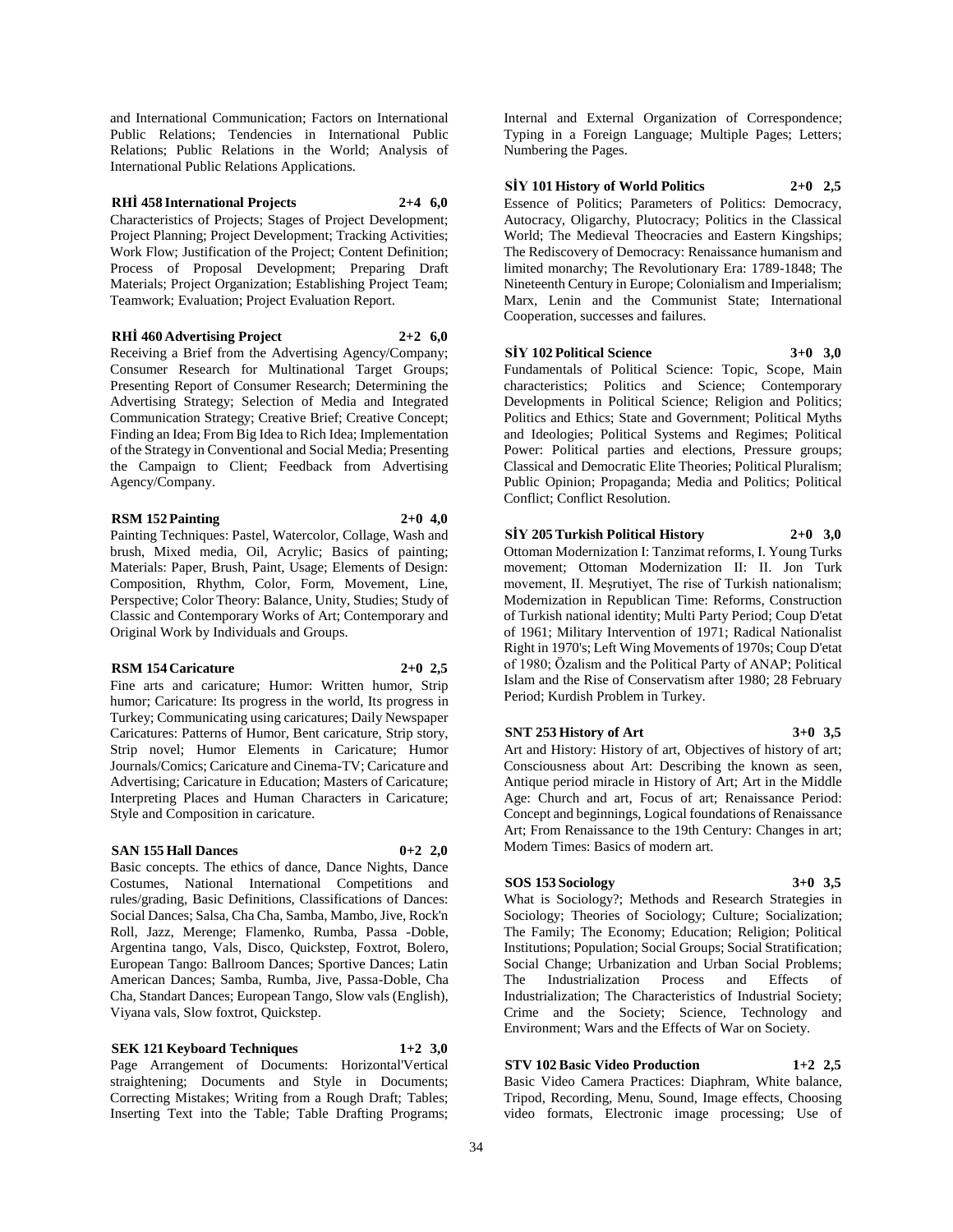Fundamental techniques: Framing, Camera movement, Choosing lenses, Depth of field; Development of Production Ideas: Expression of a person, Expression of a location, Storytelling, Educational approach, Documentary approach, Cinematic aproach, Experimental approach; Student Productions: Production Assessment.

# **STV 103 Introduction to Film and Television 2+2 6,0**

Production Types; Steps in Production; Limitations of Production; Film and TV Crews; Shooting Locations; Camera Systems: Film cameras, Video cameras, Lenses, Film and video formats; Camera Movements; Framing; Video Signal: Component and composite signal, Broadcast systems, Scanning lines, Aspect ratio, Screen dimension, Color, Black and white, Resolving power, Contrast ratio, Film graininess; Light: 5 basic characteristics of light, Light measurement, Depth of field, Color temperature; Sound: Microphones, Sound in Film and TV; TV Production Chain; Screenwriting; Budget and Production Plan; Editing.

### **STV 106 Basic Techniques of Film 2+1 2,5**

Film cameras; Sync-sound cameras: Diopter; Gate; Claw; Registration Pin; Magazines; Viewfinders; Film Types; A-

wind; B-Wind; Sensitivity; Graininess; Sharpness; Emulsion; Base; Edge Numbers; Response Curve; Core; Daylight Spool; Lengths of films; Filters; Filter Factors; 16mm. And 35mm. Cameras: Exposure; Light Measurement; Light meters; Lenses; Depth of Field; F-Stop; T-Stop; Lab duties; Film Editing; Digital Cinema: Cinealta Cameras; Dig prime Lenses; Matte-box; Follow Focus; Camera Carrying Systems.

# **STV 108 Basic Techniques of Television 2+1 2,0**

Production of Electronic Image: Moving pictures in cinema, video in television, Picture resolution; Color physics: Light, wavelength, production of colors, luminance, chrominance, color saturation, color hue, color temperature; Electronic cameras: Configuration and technical specifications, Technical specifications of mobile cameras, Technical specifications of studio cameras, mechanic and electronic supported lenses; Analog television systems: Common specifications of analog systems; Analog video record and playback systems; Digital television systems: Common specifications of digital systems; Digital video record and playback systems.

### **STV 201 Film Production Theory 3+0 3,5**

Nature of film and film production; Film production process; Elements of film production; Theoretical approaches to technical aspects; Screenwriting; Lighting, Staging, Framing; Editing; Sound; Production issues; Production techniques and styles; Theories on film Production. Terminology. Current methods and applications in film production; Future of film production and film technology.

**STV 204 Photographic View 3+0 5,0** The Concept of the Photographic View; The History of Photographic View; The History and Development of the Media Based on the Photographic View; The Structional

Specialities of Photography, Film, Video and Digital Image;

Photography, Film, Video and Digital Age; Planing, Developing and Practicing of a Photographic View Project.

#### **STV 206 Visual Composition 2+2 5,5**

Basic Elements in Film; Establishing Harmony Between Images; Rules; Basic Camera Placements; Types of Visual Emphasis; Character Placement in Scenes: Camera angles according to character placements and related visual compositions; Developing Solutions for Complicated Situations; When and How to Work Against Rules; Visual Punctuation; Establishing Narrative Structure; Creating Visual Composition According to Narrative Structure; Studying Examples; Theoretical and Practical Assignments.

#### **STV 207 Screenwriting 2+2 5,0**

The Concept of Storytelling; Traditional Structure of Drama; Steps of Screenwriting: Synopsis, Basic story, Treatment, Script outline, Script, Shooting script; Story Line; Creating Characters: Three aspects of characters, Credibility, Motivation; Conflict: Creating conflict, Types of conflict; Designing Scenes: Functions of a scene, Scene connections, Scene structure; Dialogue Writing; Writing Non-Fiction: Outlining documentaries and educational programs.

#### **STV 208 TV Production Design 3+0 5,5**

Mass Communication and Television: General aspects of television, Presentation styles of television, Functions of television; Steps in Designing Television Programs; Program Design During Pre-production: Planning, Defining the target audience, Defining goals, Defining content and order; Defining program elements, Organizing technical elements, Screenwriting; Program Design During Production: Functions of the production crew, Technical elements of a television studio, Interior and exterior shooting techniques; Program Design During Post-Production: Editing, Sound design, Broadcasting systems.

### **STV 210 Film and TV Information 2+0 4,5**

Major Differences Between Film and TV; Types of Production; Ranks of Production; Employees in Film and TV Field; Shooting Locations; Film and Video Camera; Lenses; Film and Video Formats; Camera Movements; Framing Technique; Properties of Video Signal; Light: 5 Major Properties of Light, Depth of Field, Color Heat; Sound: Microphones, Sound in TV, Sound in Film; Scriptwriting; Budget and Production Plan; Editing; Major Film Theories and Trends.

## **STV 211 Videography 2+2 4,5**

Introduction to Basic Visual Design; Graphic Design; Language of Graphics as a Communication Tool; Video as a Communication Tool; Video as an Art Form; A Brief History of Video Art; Visual Electronic Media and Multimedia Works; Electronic Art Tools and Sample Works; New Media Projects; Multi Media Projects; Concept Design and Application Samples; Creating a Interdisciplinary Multimedia Work Sample.

**STV 212 Sound Recording in Cinema and TV 2+2 4,0** Fundamental Principles of Sound in Cinema and TV Productions: Definition and physical characteristics of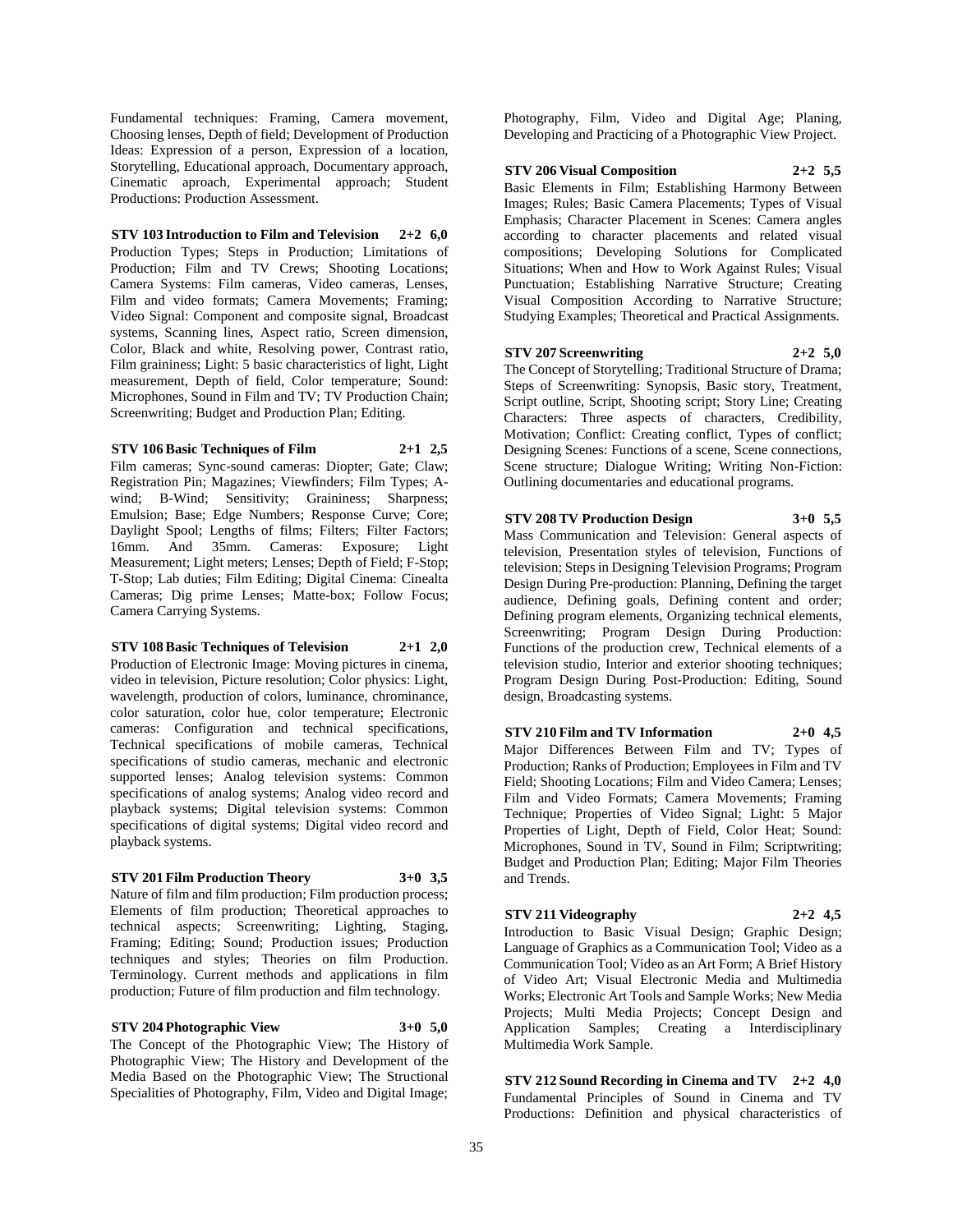sound; Sound Recording Techniques: Structural and directional characteristics of microphones, Microphone usage techniques, Sound recorders, Sound recording in outdoor spaces and in studios; Sound Mixing: Functions and uses of sound mixers, Sound mixing in cinema and television; Analog and Digital Sound Recording Practices.

**STV 213 Sound Techniques for Cinema and TV 2+0 2,0** Formation and Definition of Sound: Sound and hearing; Physical and Perceptual Features of Sound: Frequency, Wavelength, Amplitude, Frequency and hearing; Frequency and pitch; Amplitude and intensity; Frequency and intensity; Timbre, Sound envelope; Structure of Audio Signal: Analog and digital audio signal; Mono and stereo audio signal; Audio Connection Components: Cables and connectors; Microphones: Structural and directional features of microphones; Microphone usage techniques; Microphone accessories; Audio Mixers: Audio mixers usage areas; Basic structures of audio mixers; Sound Recording Techniques on film and video cameras.

#### **STV 215 Video Techniques for Cinema and TV 2+0 2,0**

Video Equipments in TV Studios: Technical and operational qualifications of Video Cameras; Telecine Systems; Vision Mixer types and technical qualifications; Digital Video Effect Systems; Technical Qualifications of Character Generators, Electronic Graphic and Animation systems; TV Color System Convertors; Video Recording Techniques, Magnetic and Optical Recordings; Magnetic Tape Editing Systems; Digital Video and Compression Techniques; Non Linear Recording and Editing Systems.

#### **STV 217 Camera and Lighting Techniques for Cinema and TV 2+0 2,0**

Cable Systems Used in Image and Sound Transmission: Types of video and audio signals; Types of analog and digital cables and connection; Historical Development of Video Cameras; Basic Elements of Video Cameras; Types of video Cameras; Principles of Video Cameras; Camera Objectives: Structure of objectives; Classification of objectives; Importance of Lighting to Make an Image and the Aim of Lighting; Reasons of Lighting in Shooting - Technical Reasons - Esthetic Reason; Lighting Equipments; Lighting Methods.

**STV 245 Theories and Principles of Editing 3+0 4,0** Editing: Theoretical developments, Principles, Methods and new approaches; Historical Developments and Approaches in Editing; Directors: Lumiere Brothers, George Melies, Edwin Porter, D. W. Griffith, V.I. Pudovkin, Sergei Eisenstein, Orson Welles; Theoreticians: Andre Bazin, Eisenstein, Griffith; Examples of Editing Theories and Principles: Jean Luc Godard, Alain Resnais, Alfred Hitchcock and other directors, their understanding of editing; Editing Principles in Film: Arousing curiosity, shock etc.; Using Sound as a Dimension.

# **STV 246 Screenwriting Practice I 2+2 4,5**

Script Types: Feature Film, Short Film, Experimental Short Film, Commercial, Social Advertising, Presentation, Education, Music videos; Screenwriting Techniques:

Synopsis, Treatment, Script, Shooting script; Student Projects: Finding stories, Realizing ideas, Steps in screenwriting, Evaluation; Script Reading: Examples from masters, Film screenings, Analyzing Scripts.

#### **STV 247 Applications in Editing 3+0 4,0**

Image Recording Systems; Editing Techniques: Assemble, Insert editing; Editing Types on Magnetic Tape: Off line, on line; Digital Image and Audio Characteristics; Information Storing Media and Their Characteristics: Magnetic tape systems, Optical systems, Magnetic disc systems, Capacities, Accessing speed, Playback speed; Information Transmission Channels, Cable, Copper Wire, Fiber Optic channels; Digital Image Transmission Channels; Computer Transmission Networks and Connection Typologies; Transmission Protocols: ATM, ISDN, ETHERNET; Non-Linear Record Editing Systems; Hardware and Software Characteristics; Their Applications in Image and Sound Editing.

#### **STV 301 History of Film I 3+0 5,0**

Film in General: Film as an industry, Film as entertainment, Film as art; Pioneers of Film: Magic, Painting, Photography; Periods and Trends in Film History: Silent comedy, German silent, Soviet masters, French impressionists, Sound in American movies, Golden age of French cinema, English semi-documentaries, Post-war realism, French new-wave, Italian new-realism, Periods in American cinema, Asian cinema; New Approaches.

#### **STV 302 Visual Aesthetics 3+0 5,0**

Introduction to Media Aesthetics; Light as a Visual Aesthetic Element and Lighting, Color and Its Functions; Movie Screen versus Television Monitor; Third Dimension in Two Dimensional Image and Creating Three Dimensional Image on TV Screen; Visualization, Fourth Dimension: Time and Motion; Approaches and Practice in Visual Electronic Arts; Examples of Video Art; Differences Between Mechanic and Electronic Art.

#### **STV 303 Film Theory I 3+0 5,0**

Defining Theory and Film Theory: What is work of art?, Nature of moving image; Process of Meaning Formation in Films: Meaning, Signification, Form, Substance; Formalists: Russian formalists, Color and meaning, Color and meaning in Eisenstein's films; Metaphor; Realists: Film and realism, Color and meaning in realism, Metonymy, Modern Literature; Effects of Modern Literature on film; Film and Ideology; Film and Mythology: Myth, Mythology, Folk tales; Traditional and Modern Narrative in Film.

**STV 304 Film Criticism and Analyses I 3+0 4,5** What is Criticism?: Methods of Criticism; Contemporary Narratives in Film: The process of forming meaning in narrative discourse, Meaning, Relationships between Author-reader and spectator-director, Text; Author Theory: Romantic aesthetics, Conditions that create the author concept and discussing authorship in Turkish movies; Structuralism, Feminist Theory; Film and Identification: Defining Identification, Process of identification; Modern Criticism: Modernism, Modernism, art and daily life; Postmodernism in Movies; Postmodern Criticism.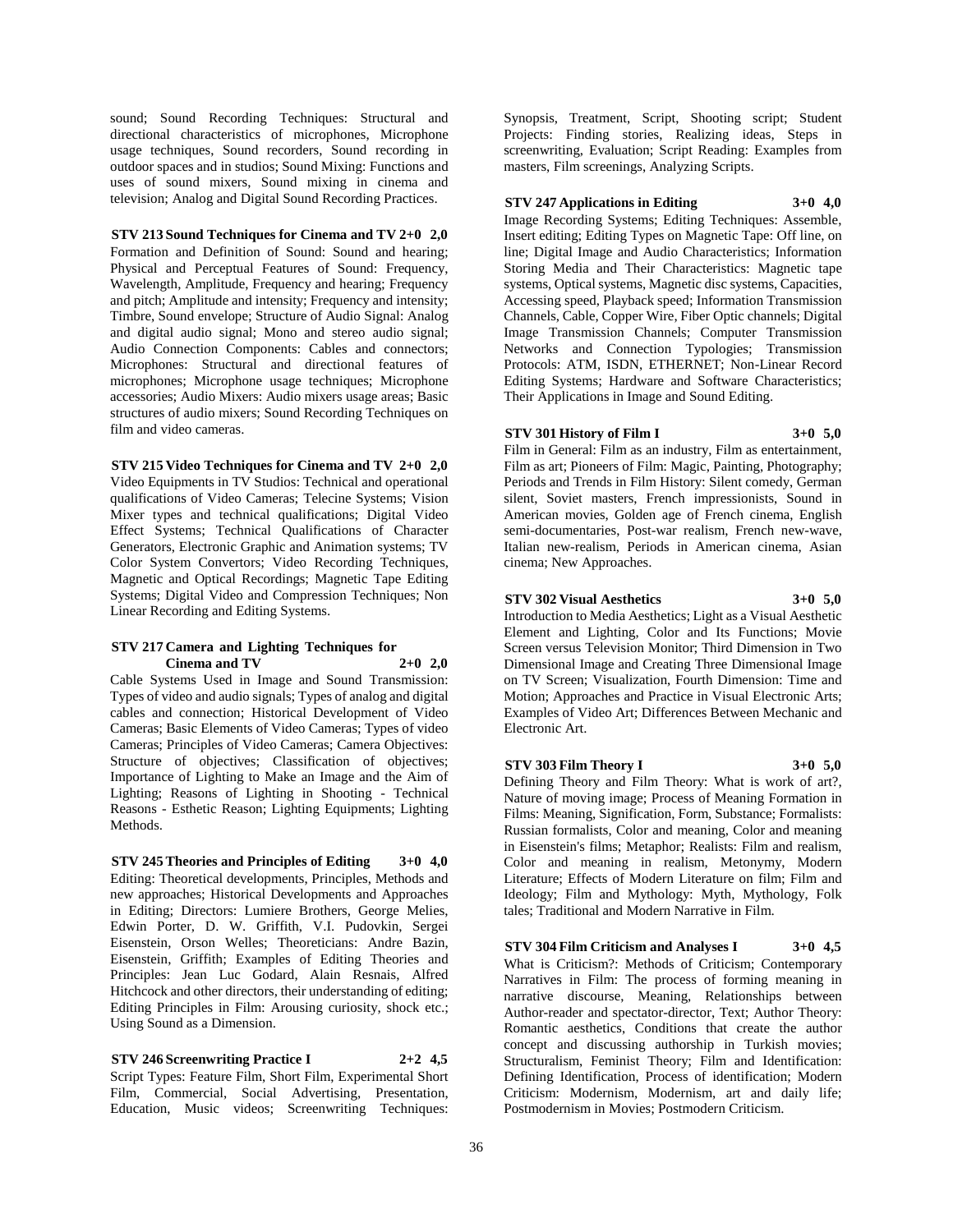Approaches to Concept of Style; Concept of Film Style; A Brief View to History of Film Style; Analysing Film Style; Elements of Film Style; Film Style: Narrative Construction, Silent Cinema; Film Style: Mise-en-Scene, French New Wave; Film Style: Cinematography, The Western; Film Style: Editing, Horror; Film Style: Sound in the Cinema, The Musical; American Film Noir&Gangster Genre; Television form and style, Science-Fiction; Non-narrative cinema: Experimental &avant-garde; Authorship, Other theoretical perspectives.

**STV 307 Style in Cinema 3+0 4,5**

# **STV 309 Seminar I 3+0 3,5**

audience and spectatorship.

Recent Turkish Cinema: Directors, Cinematographers, Screenwriters, Producers; Short Film in Turkey; Past and Present, Production conditions; Documentary Cinema in Turkey; Television Productions in Turkey; Television Broadcasting and Management in Turkey; Television Research in Turkey; Academic Approaches in Cinema;

# **STV 310 Seminar II 3+0 3,5**

Script Practices with Script Writers; Cinematography Practices with Cinematographers; Film Directing with Directors; Film Production Practices with Producers; Serial Production Processes with Serial Directors and Producers; Advertisement Production Processes and Practices with Advertisement Directors and Producers; Documentary Film Production Processes and Practices with Documentary Directors.

Television Advertising in Turkey; Photography in Turkey; Cultural Studies in Turkish Media; New Communication

Technologies and New Media in Turkey.

# **STV 311 Film Project 0+6 6,0**

Pre-production in Film Design: Synopsis and treatment practice, Choosing location and cast, Script and shooting script practice, Storyboard practice, Production planning and budgeting; Film Production Practice: Acting rehearsals, Lighting practice, Pre-mise-en-scene practice, Shooting practice; Post-production Film Practice: Editing, Color grading, Sound mixing.

**STV 313 Interactive Media and Society 3+0 4,5** Relationship among Technology, Society and Historical Change; Information Technology Revolution: Dynamics of Technological Change; New Media; Global Network; Rise of the Mass Media Culture; Multi-Media Communication System; Social Media: Rise of Surveillance Society: Concept of privacy, New communication technologies and surveillance capacity; Public Space, Privacy and Communication Technologies; Critical Overview of Technology.

**STV 341 Screenwriting Practice II 2+2 5,0** Film Production and Screenwriting: Screenwriter and creativity, Screenwriting during pre-production, Director's creative control over screenwriting, the creative triangle of producer, director and screenwriter; Structural Approach Towards Screenwriting: Finding a story idea, Developing ideas, Writing techniques, Re-writing; Evolution of the Script During Production and Post-production: Writer's script, director's shooting script, editor's script; Comparisons of Film and Script: Examples of visualization, Script and directing actors, Screenwriting and forming narrative structure.

# **STV 343 Directing Mise-en-scene 3+0 5,0**

What are the Elements of an Art Object?: Painting; What are the Elements of Mise-en-scene?: Cinematography, Production design, Directing actors; What is Directing Miseen-scene?; Cinematography: Framing, Illumination, Photographic image, Directing cinematography, Cinematography styles; Production Design: Set design, Costume, Make-up, Directing production design, Design styles; Acting: Acting in movies and theatre, Acting continuity, Expression, Casting, Directing actors, Actor categories, Star system, Method acting, Technical acting, Acting styles.

**STV 344 History of Turkish Film 3+0 3,5** Periods of Turkish Film History: General View; Beginning Period; Theater Period; Transformation Period; Filmmakers? Period: Industry, Star system, Narrative forms, Discussions on film, Depression Era; Young Cinema: Changes in subjects and themes, Independent filmmaking, Directors? point of view towards women's problems; Late Period: Changing conditions in filmmaking, marketing and distribution, Themes of 90s; General Evaluation.

# **STV 345 Video Camera Lighting 2+2 4,5**

Television Production Cameras; Television Camera Types: Studio cameras, EFP cameras, ENG cameras; Camera Movements: Pan-Tilt, Track, Pedestal, Optical movements with zoom lenses; Camera Placements: High angle, Low angle, Normal angle; Framing: Extreme close-up, Medium shot, Medium long shot, Knee shot, Long shot, Wide shot, Extreme wide shot; Lighting: General lighting, Low key, Normal, High key.

# **STV 346 Film Camera and Lighting 2+2 4,5**

Characteristics of Film Camera; Formats of Film Camera; Film Stock: Black and white negative film, color negative and positive film, Duplicate film, Print film; Lenses: Wide

#### **STV 305 Television Production 0+6 9,0**

programs.

Writing the Treatment; Program Development; Shooting Script; Preparing a Studio Plan; Making the Budget; Designing Camera Movements AND Miser-en-scene; Picture Composition; Camera Operation; Using Light and Sound; Using Time; Student Projects: Directing five live TV

**STV 306 Introduction to Film 3+0 3,5** Why study film? The role of cinema in popular culture; Cinema as a national, multi-national and global institution; Film as language; Textual and contextual analysis; Mise en scène; Editing; Development of the Narrative; Classical Hollywood as Form and as Institution; Film Industry outside the Hollywood Institutional Mode; Film Genres; Stardom; The Auteur; The Medium and the Message; Representation,

Preparing a Production Proposal; Choosing the Subject and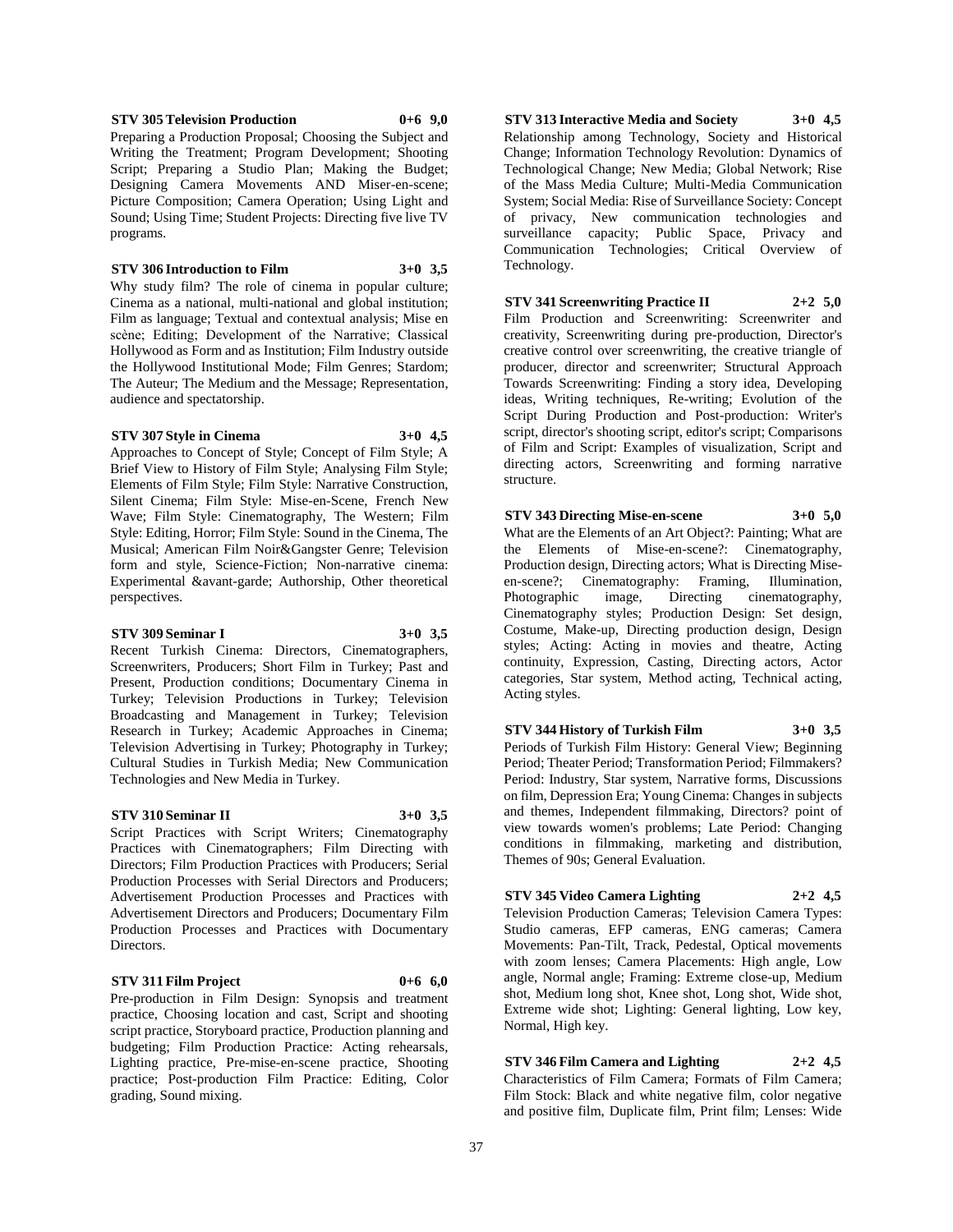angle lens, Normal lens, Narrow angle lens; Filters: Filters for black and white film, Filters for color film; Light-meters: Incident and reflective light-meters, Operating principles; Image Size: 35mm. standard format, American wide-screen format; Lighting Techniques.

### **STV 347 Types of Television Programs 3+0 4,5**

Definition of Type; Social and Economic Characteristics of Television; Process of Television Production; Defining Program Type, News Programs and Their Types; Talk Shows: Important aspects and techniques in doing interviews; Documentary Programs: Definition of documentary, Types of documentary programs; Television Drama: Characteristics of dramatic structure; Television Series; Magazine and Sports Programs.

#### **STV 348 Film Genres 3+0 4,5**

Concept of Genre: Beginning, development and definition; Art Styles and Genre; Genre in Film: Beginning, development and definition; Beginning and Development of Film Genres; Film Genres Before and After the Hollywood Studio System; Musicals: Environment, Location, Characters, Iconography; Westerns: West, History, Iconography; Horror and Science Fictions: Environment, Location, Characters, Iconography.

#### **STV 350 Documentary 3+0 6,0**

Dziga Vertov and Cinema-Verite (Film: Man with the Movie Camera); Robert J. Flaherty and Human in Nature (Film: Nanook of the North); John Grierson and Getting Organized in Documentary (Film: Night Mail); Direct Cinema and Cinema Verite (Film: Chronicle of a Summer); Documentary in Turkey and Productions; Discussion Topics in Documentary; Evaluation of Documentary Class.

#### **STV 351 Television Management 3+0 4,5**

General Management Principles: Management Functions,

Company functions; Organizational Structure in Television Companies; Finance in Television Companies; Broadcast Marketing; Broadcast Planning: Program department, Audience research, Prime-time planning, Planning strategies against competitors; Legal Regulations for Television Broadcasting.

#### **STV 352 Interactive Video-TV 3+0 4,0**

Defining Interactive and Interactive Video; Types and Characteristics of Hardwares and Softwares; Interactivity Levels; Interactive Video Transmission Channels; Recording Media; Optical and Magnetic Discs; Interactivity Types on Television: Interactivity techniques for land, satellite and cable TV broadcasting; Digital Image and Sound: Recording, editing and transmission characteristics; Image Transmission Networks and their Interactive Uses; Interactive Broadcasting Types: VOD, Video Request Channel, NVOD; Virtual Reality; Conceptualizing Interactive Television Programs: Interactive films and video games; Their Use in Education, Entertainment and Shopping.

# **STV 353 Televısıon Project 0+6 6,0**

Pre-production: Finding a subject , Justification and the purpose, Analyzing the target mass, Presentation form, Treatment, Script and shooting the script, Production planning and the budget; Production Stage; Studio workshop, Outdoor shooting; Post-production: Video editing, Sound design, Digital applications, Planning the broadcast.

**STV 355 Film Criticism and Analysis II 3+0 4,5** Film Criticism Methods in General; Cinematographic Criticism: Criticism of narration and its tools, Methods of Analysis; Political Criticism: Concept of bourgeois cinema, Dominant ideology and bourgeois cinema, Film as propaganda; Criticism of Myth: Concept of myth, Mythical structure in film; Cinema as Popular Culture: Sexist discourse in popular movies, Violence and technology in popular movies.

### **STV 356 History of Film II 3+0 4,5**

Inspecting Film in Detail: Film and artist, Film and audience, Film and society; Understanding Movies (presentations and discussions): Movies, music and musicals, Movies and politics, Auteurism and creativity, Social change and genres, New realism and Turkish movies, Movies and literature, Impressionism in painting and movies, Film noir and Turkish movies, Past and present of documentary filmmaking, New approaches and styles, Science fiction and ideology, Evaluation of artwork in movies.

**STV 359 New Communication Technologies 3+0 3,5** A-Traditional Communication Technologies; Why New Communication Technologies?; Transition Period Television Technologies; HDTV and Its Application; Digital Television; Communication Satellites; Data Broadcasting; Interactive TV Broadcasting; Internet TV; Cable TV; Teleconference, Audio and Video Conference; Virtual Studio; B- Information Types and Characteristics; Communication Channels; Wireless Communication Types; Radio and TV Links; Satellite Types; Cable TV and Broadcasting Characteristics; Computer Communication Types; Video Conference Systems and Application Areas; GSM and Satellite Phones; Information.

# **STV 360 Film Theories II 3+0 4,5**

Psychoanalytic Film Theory: Film and audience; Status of Film Audience; Identification; Cinematographic Subject; Feminist Film Theories: Visual pleasure and visual narration; Presentation of Women in Movies; Theories on Identity, Sexuality, Roles and Productivity, Movie analyses, Ideological aspects; Film Reading Methods: Simple reading, Advanced reading.

#### **STV 362 Audio Dimension in Film and Television 3+0 3,5**

Basics of Television and Film Audio: Dialog and its functions, Sound effects and their functions, Music and its functions; Analysis of Sound in Classic Narrative: Sound in classical film theory; Analysis of Sound in Modern Narrative: Godard, his films and sound; Ideological Analysis of Film Sound: Sound and film theories of Doane and Dayan; Psychoanalytic Analysis of Film Sound: Functions of sound according to Metz and Mulvey.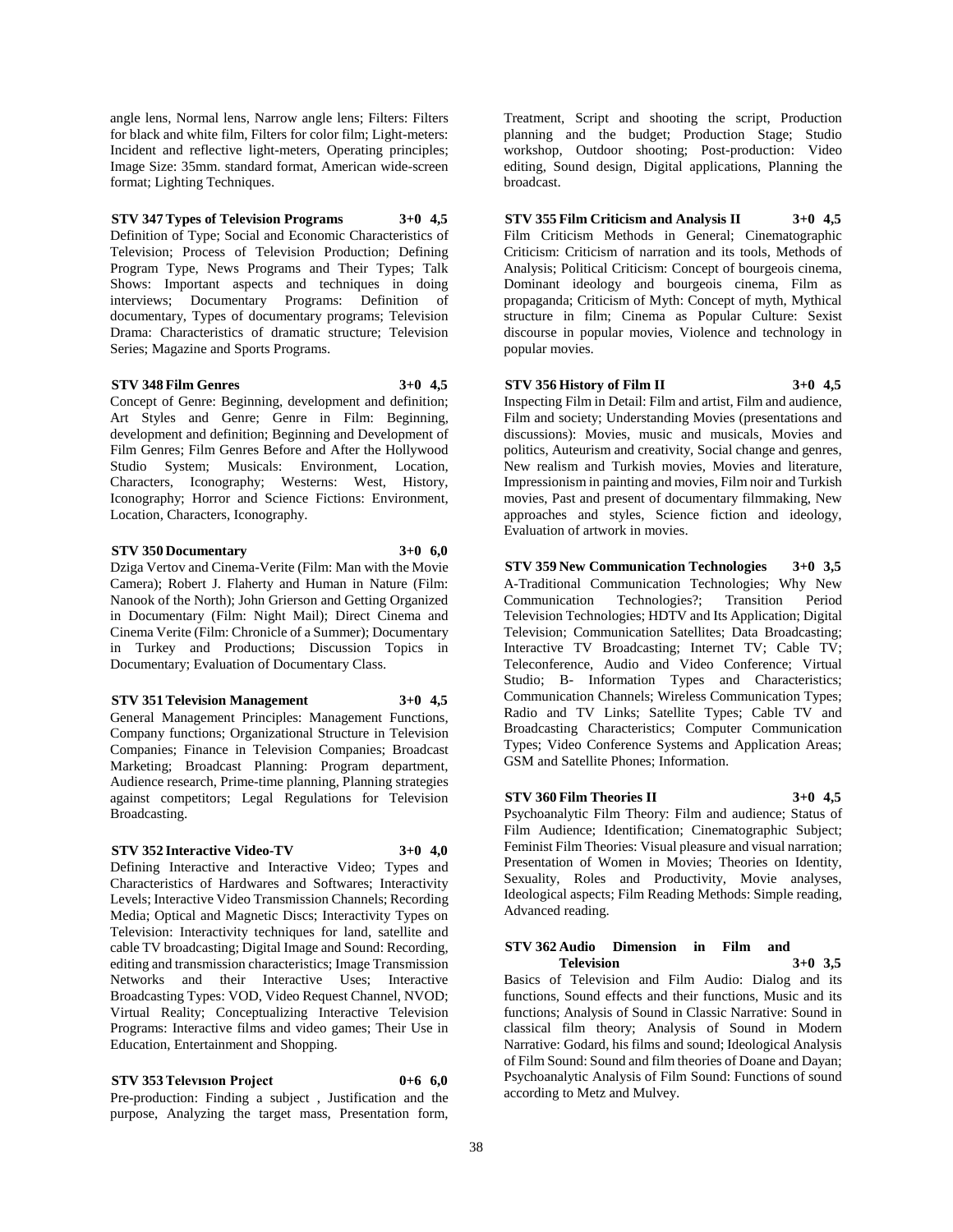#### **STV 363 Visual Structure of Film 3+0 4,0** Pre-Production: Screenwriting, Equipment Selection, Set design, Cinematographer and art director collaboration; Composition: Basics of film composition, Image construction inside the frame, Motion, Pace, Rhythm; Lighting: Lighting for people and objects; Exterior Lighting: Location selection, Weather and climate conditions, Fog, Light spectrum, Daylight vs. tungsten; Dealing with Exterior Conditions: Shooting during Rainy, snowy and cloudy weather, Shooting by a lake, river or sea; Portraiture in Film:

#### **STV 364 Sociology of Film 3+0 5,0**

Film and Society: Film and audience, Film as mass medium, Film as a reflecting and forming medium, Methods for analyzing film and audience relationships; Research on Analyzing Film and Audience Relationships: Sample research, the immigrant profile in Turkish movies, Turkish movies and society, Globalization, national identity and Turkish movies.

#### **STV 365 Video Art 3+0 5,0**

Light, Optics, Make-up.

Video as an Art Environment and Characteristics of Video; Video Aesthetics and Video Art; Introduction to Video Art; History of Video Art; Importance of Video Art in Electronic Age; Differences Between Video and Television; Various Practices in Video Art; Narcissistic Video; Video-Installation; Video Sculpture; Student Project: Creating Video Installation.

#### **STV 366 Inspection Methods in Television Broadcasting 3+0 4,0**

Responsibilities of Television in terms of Social Benefit; Negative Effects of Television on Society; State Principles and Sanctions; Individual and Social Freedom versus Commercial and Broadcasting Freedom; Inspection Methods of Television Broadcasting in Europe and America; Inspection Methods of Television Broadcasting in Turkey and Related Problems; Examining Related Scientific Research.

#### **STV 367 Aesthetics of Documentary Filmmaking 3+0 4,0**

Art of Documentary Filmmaking: Chaos and selection, Prism structure of director and actor; Shot Types: Fast information, Social research, Poeticism, Science; Art and Documentary: Scientific research and artistic lab, Connections and contradictions; Artist's Idea and Elements of Real Life: Reality of life and reality of art, Flexibility of designs; Anatomy of Observation Based Shots: Recording camera and exploring camera, Science and historical developments, Visual system and fighting against dreams; Expectations from Cinematography: Fingerprints of reality, Believing the image, Creative tendencies; Poeticism in Documentary Filmmaking.

**STV 368 Interactive Program Design 3+0 3,5** Interactive Environments: CD, Internet, Video games, Interactive television techniques and procedures; Interactive Program Types: Programming for the internet, video discs, games and television; Interactivity Levels and Selection;

Steps in Interactive Program Design: Interactive thinking, Designing program rundown, Story selection and creating interactivity, Interactive scripts, Shooting process, Editing, Supplying interactivity tools, Evaluating interactive responses during transmission, Completing broadcast edits, Preparing interactive CD and DVD.

#### **STV 371 Digital Film 3+0 3,5**

Film Technologies, Formats and Specifications; Film vs. Television; Digital Image and Properties; Digitizing Film Images; Digital Recording and Editing Systems for Film: Softwares, Applications, Effects; Compression Types for Digital Film Image and Operation Principles; Non-linear Film Editing Systems; Disc Based Image Recorders; Image Suppliers; Production, Distribution and Screening of Interactive Films; Image and Sound Effects for Film: Modeling, on-camera effects, optical effects and computer generated effects; Printing Digitized Images.

**STV 401 Production and Directing I 4+6 12,0** Selecting Student Projects and Forming Production Crews; Pre-production: Selection and development of the project idea, Defining the target audience, Defining goals, Organizing content and program elements, Organizing technical elements, Script formation, Planning; Production: Forming audio-visual structure, Using interior and exterior shooting techniques; Post-production: Editing, Sound design, Screening.

**STV 402 Production and Directing II 4+6 12,0** Selecting Student Projects and Forming Production Crews; Pre-production: Selection and development of the project idea, Defining the target audience, Defining goals, Organizing content and program elements, Organizing technical elements, Script formation, Planning; Production: Forming audio-visual structure, Using interior and exterior shooting techniques; Post-production: Editing, Sound design, Screening.

**STV 404 Intercultural Communication 3+0 4,0** Introduction to Intercultural Communication; Importance of Intercultural Communication; Cultural System's on Intercultural Communication; Impact of Intercultural Communication; Values and Intercultural Communication; Intercultural Communication and Language; Intercultural Communication and Mass Media; Intercultural Communication and Nonverbal Messages; Intercultural Communication and Culture Shock; Intercultural Communication and Communicator; Intercultural Communication and Opinion Leadership; Innovation and Change.

#### **STV 411 Seminar III 3+0 3,5**

International Communication Projects: Introduction, Trends and concepts; Project Management Cycle: Importance of project management in international communication and cultural exchange; International Communication Campaigns and Projects: Sustainability, Communication targets and budgets, Case study, Communication for development; International Public Outreach and Cultural Exchange: Event management, Exhibitions, Festivals, Concerts, Cultural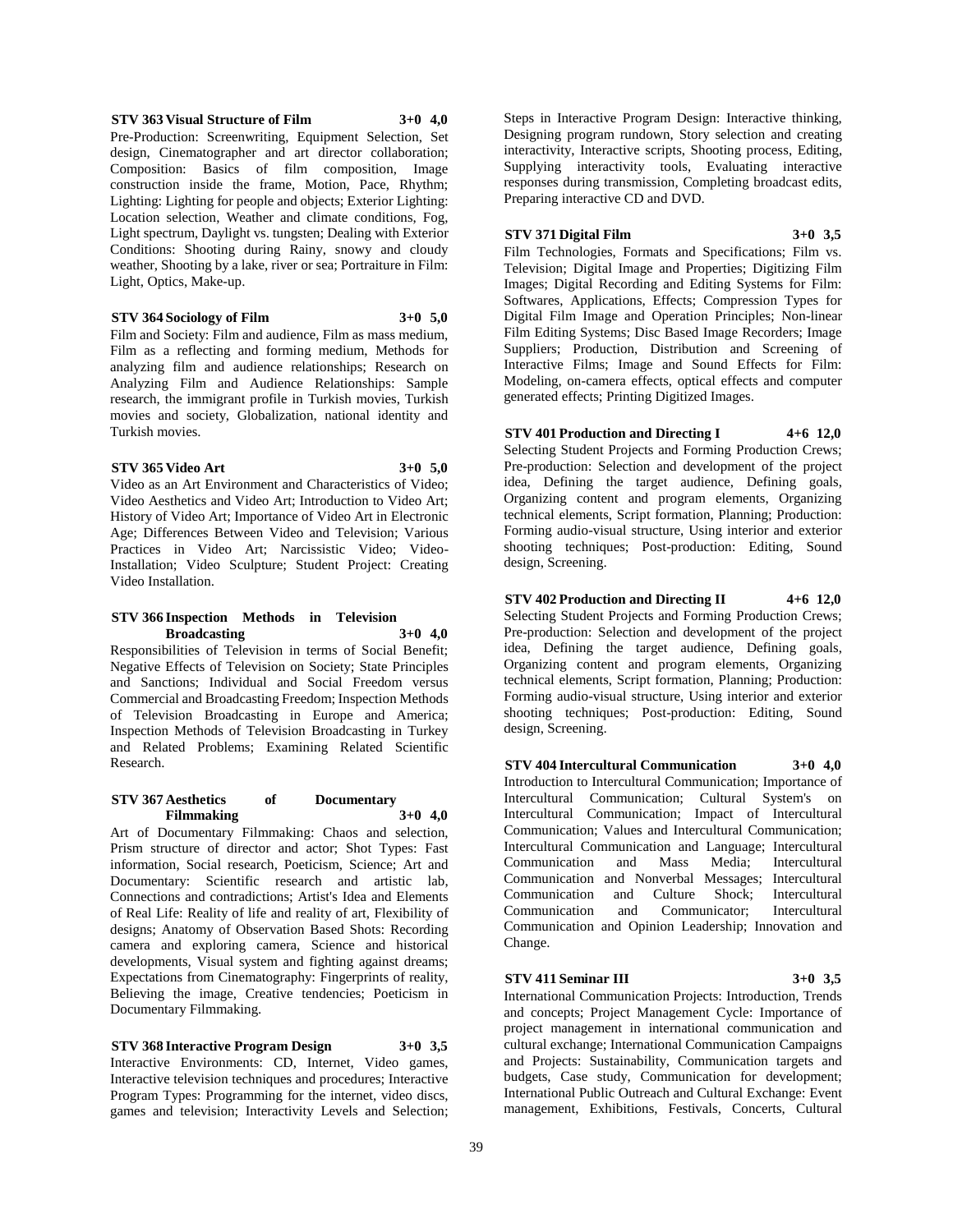events and exchange programs, Case study; Outreach in International Corporate Institutions: Case study; Social Networking: Trends and concepts; Brain Storming; Student Project Presentations.

#### **STV 412 Seminar IV 3+0 3,5**

Descriptions; Verbal and Nonverbal Communication; Body Language and Media; Speaking Skills and Speech Rules; Methods of Speech: Sound, breath control, correct use of language; Development of interview and presentation skills; Evaluation of interview and presentation examples; Interview and presentation practices.

#### **STV 451 Film and Philosophy 3+0 4,5**

Philosophical Point of View in Cinema : Contemporary philosophy and art; Eveluating the Art of Cinema and Connection Between Film and Philosophy; Process of Philosophical Critics and Film Critics; Phenomenological Point of View and Film Aesthetics; Existantialism; Film Noir and Existantialist Theme in Film Noir; Existantialism in Hollywood and Alienation; New Wave Cinema and Existantialism; Surrealist Cinema and Continental European Philosophy; Tradition of Analytical Philosohy and English Free Cinema; Modernism as a World-View and Modernist Consciousness in Cinema; Philosoph of Life; The Broken Reality of 20th Century and Visual Aesthetics of the Broken Life; Auteur Cinema and Individualism; Directors and their Philosophy: Bergman, Tarkovski, Antonioni, Kieslowski, Fellini, Allen, Godard, Welles.

**STV 452 Contemporary Literature and Cinema 3+0 4,0**

Definition and Function of Art In 20th. Century, Connection Between the Art of Literature and Cinemavisual and Literary Aesthetics; What Is the Fiction; Image in Cinema and Literature: Image and how to use of Image in the language of literature and visual language; Short Film and Story; Cinematographical Language in Poetry; New Novel and the İnfluence At the Exeluation of Cinema; Film Aesthetics and Poetica; Surrealist Literature and Surrealism in the Cinema; The Influence of Phenomenology in the Contemporary Cinema and Literature; Existantialist Literature and Cinema; Contemporary World and Turkish Literature: Sample texts. comparative film-literature reading.

**STV 453 Contemporary Turkish Cinema 3+0 4,0** Turkey in 1980s and Turkish Cinema in the First Half of 1980s; Turkish Cinema in the Second Half of 1980s; American Cinema versus Turkish Cinema: Turkish Cinema in 1990s; Turkish Film Directors Living Abroad and Their Cinema; Different Expressions and Languages in Cinema; Advertisement and Music Video Directors in Turkish Cinema and Their Films; Simplicity Approach or Search for Simplicity in Turkish Cinema: Nuri Bilge Ceylan, Zeki Demirkubuz, Derviş Zaim, Reha Erdem and their cinemas; Turkish Cinema as a Product in the Market.

**STV 457 Film Adaptations 3+0 4,0** Narrative: Telling, Showing; Fiction; Adaptation or harmonization?: "Adaptation" film; Adaptation Types I: From poetry to song; Adaptation Types II: From novel to film, "Pride and Prejudice" novel; Adaptation Types II: From novel to film, "Pride and Prejudice" film; Adaptation Types III: From theatre to film, "Romeo and Juliet" theatre text; Adaptation Types III: From theatre to film, "Romeo and Juliet" film; Adaptation Types IV: From fairy tale to film; Adaptation Types V: From comics to film.

#### **TAR 165 Atatürk's Principles and History of Turkish Revolution I**

Reform efforts of Ottoman State, General glance to the stagnation period, Reform searching in Turkey, Tanzimat Ferman and its bringing, The Era of Constitutional Monarchy in Turkey, Policy making during the era of first Constitutional Monarchy, Europe and Turkey, 1838-1914, Europe from imperialism to World War I, Turkey from Mudros to Lausanne, Carrying out of Eastern Question, Turkish Grand National Assembly and Political construction 1920-1923, Economic developments from Ottomans to Republic, The Proclamation of New Turkish State, from Lausanne to Republic.

# **TAR 166 Atatürk's Principles and History of Turkish Revolution II 2+0 2,0**

The Restructuring Period; The Emergence of the fundamental policies in the Republic of Turkey (1923-1938 Period); Atatürk's Principles, and Studies on Language, History and Culture in the period of Atatürk; Turkish Foreign Policy and Application Principles in the period of Atatürk; Economic Developments from 1938 to 2002; 1938-2002 Period in Turkish Foreign Policy; Turkey after Atatürk's period; Social, Cultural and Artistic Changes and Developments from 1938 to Present.

**TAR 316 Contemporary World History 2+0 3,0** Basic Concepts; Collapse of Tsarist Russia; 1905-1917 Revolutions; Establishment of the Russian State; First World War: Beginning, Consequences, Long-term effects, Post-war treaties and establishment of the Commonwealth of Nations; American Civil War Era; Big Crunch and the Crisis; Rise of Dictators in Europe: Mussolini, Hitler, Franco; Second World War: Beginning, Causes, Long-term effects on parties; A Brief History of China: From the Last Emperor to People's Republic of China; The Nuclear Period: Hiroshima, Hydrogen bombs; Events in the Middle East: Israel's foundation and the 1970 oil crisis; Cold War Era; The Collapse of Berlin, Korea, Cuba, Vietnam, Afghanistan, Soviet Russia; Impasse in Eastern Europe; Gulf War and Its Effects.

### **THU 203 Community Services 0+2 3,0**

Various Community Projects: Helping young students during their study periods or after school study sessions, Aiding the elderly in nursing homes, helping disabled individuals with various tasks, helping social services and aiding children with their education etc., take part in the projects which raise environmental awareness, Integrating with the community and enabling use of knowledge accumulated in the courses.

# **TİY 152 Theatre 2+0 2,5**

Theatre as a Cultural Institution: Relation of culture and theatre; The Place and Importance of Theatre in Culture;